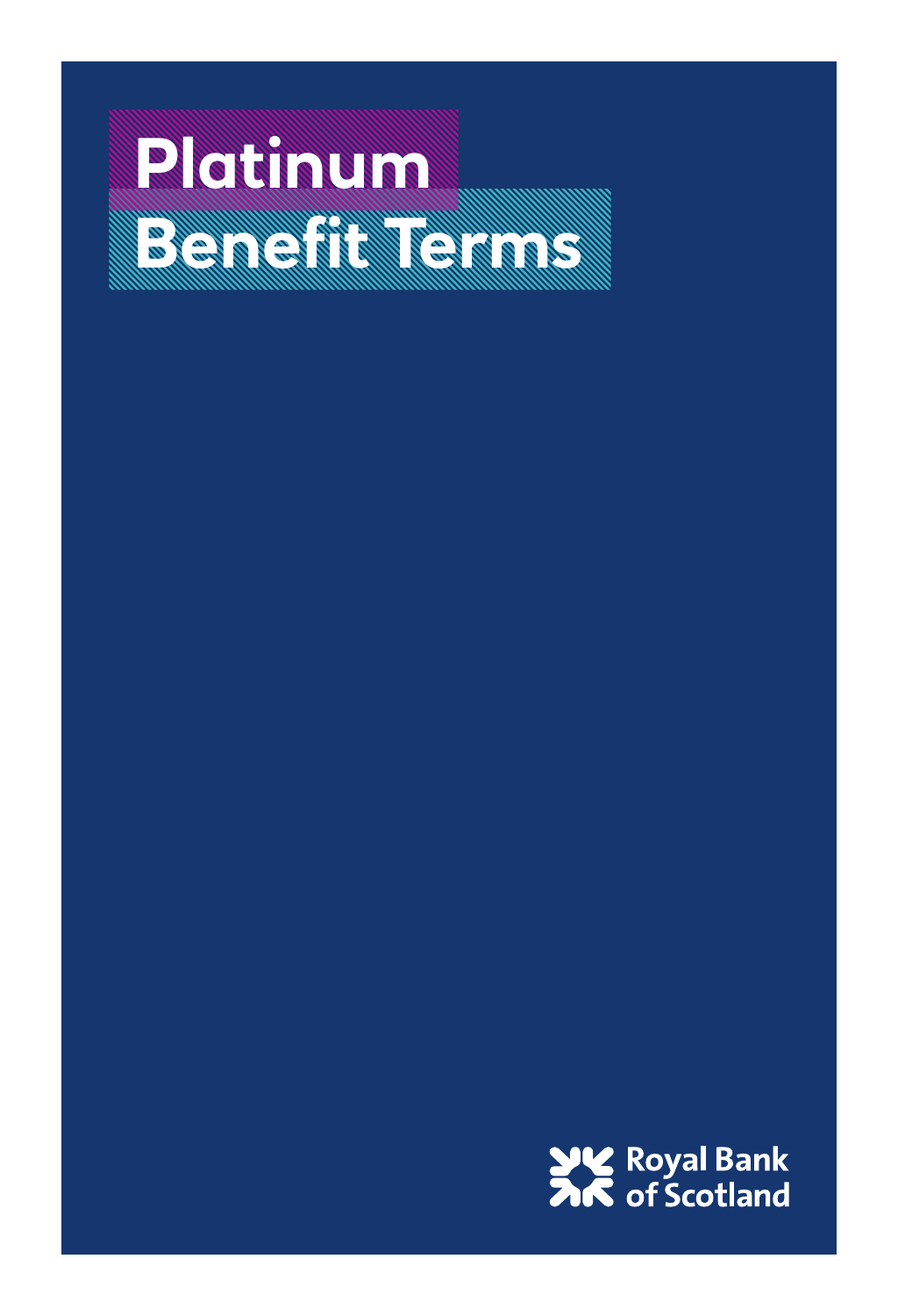## **Contents**

Throughout these Terms 'Platinum Account' refers to Select Platinum Accounts and Reward Platinum accounts.

| <b>Introduction</b>                           | $\overline{4}$ |
|-----------------------------------------------|----------------|
| <b>Meanings You Need To Know</b>              | 5              |
| <b>General Terms</b>                          | 6              |
| <b>Platinum Travel Insurance Terms</b>        | 7              |
| Platinum Account Mobile Phone Insurance Terms | 8              |
| Platinum Account Breakdown Cover Terms        | 17             |
| <b>Platinum Cinema Discount Terms</b>         | 30             |
| <b>Platinum Tastecard Terms</b>               | 32             |
| <b>Platinum Travel Service Terms</b>          | 34             |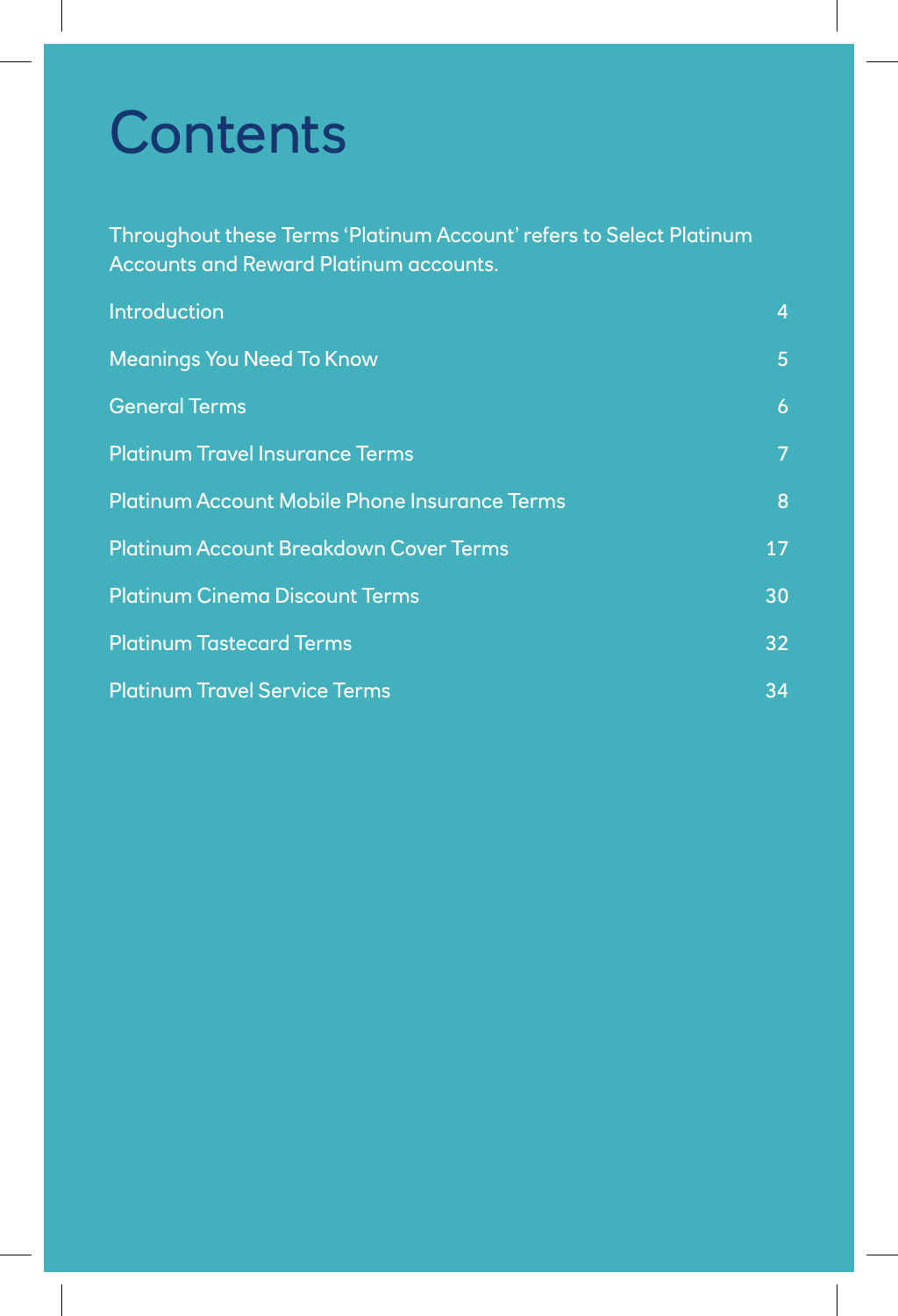## **Introduction**

#### **(i) What are these Terms?**

- a. These Terms are the 'Platinum Benefit Terms' referred to in 'Your Current Account Terms' and are part of the agreement between you and us for your Platinum account.
- b. These Terms detail the benefits you can use (if you meet the additional eligibility requirements) while your Platinum account remains open.

#### To get the full picture of any benefit **please carefully read**:

- i. this Introduction;
- ii. the 'Meanings You Need To Know' section;
- iii. the General Terms which apply to all benefits (see page 6); and
- iv. the Terms for that particular benefit.

#### **(ii) What Terms appear elsewhere?**

Travel insurance Terms. For your convenience while travelling, those Terms have been set out in a separate booklet called 'Platinum Travel Insurance Terms'.

#### **(iii) Do I need to register for any of the benefits?**

No. You need to be aware that if you or any other *individual* who might be eligible for travel insurance cover under these Terms:

- a. is aged 70 or over; or
- b. has a pre-existing medical condition,

that *individual* will need to call **0345 609 0456** to check if they can get that travel insurance cover.

#### **(iv) Can I get additional copies of these Terms?**

Yes. Copies are available on request.

These Terms are also available:

- a. on our website, **[rbs.co.uk](http://rbs.co.uk)**; and
- b. in our branches.

#### **(v) Your information**

We will only use and share your information with each *benefit provider* in accordance with General Term 14 of 'Your Current Account Terms', to the extent needed for them to provide the benefit to you. Please read the Terms of each benefit carefully for full details of how each *benefit provider* may use information that you provide to them directly.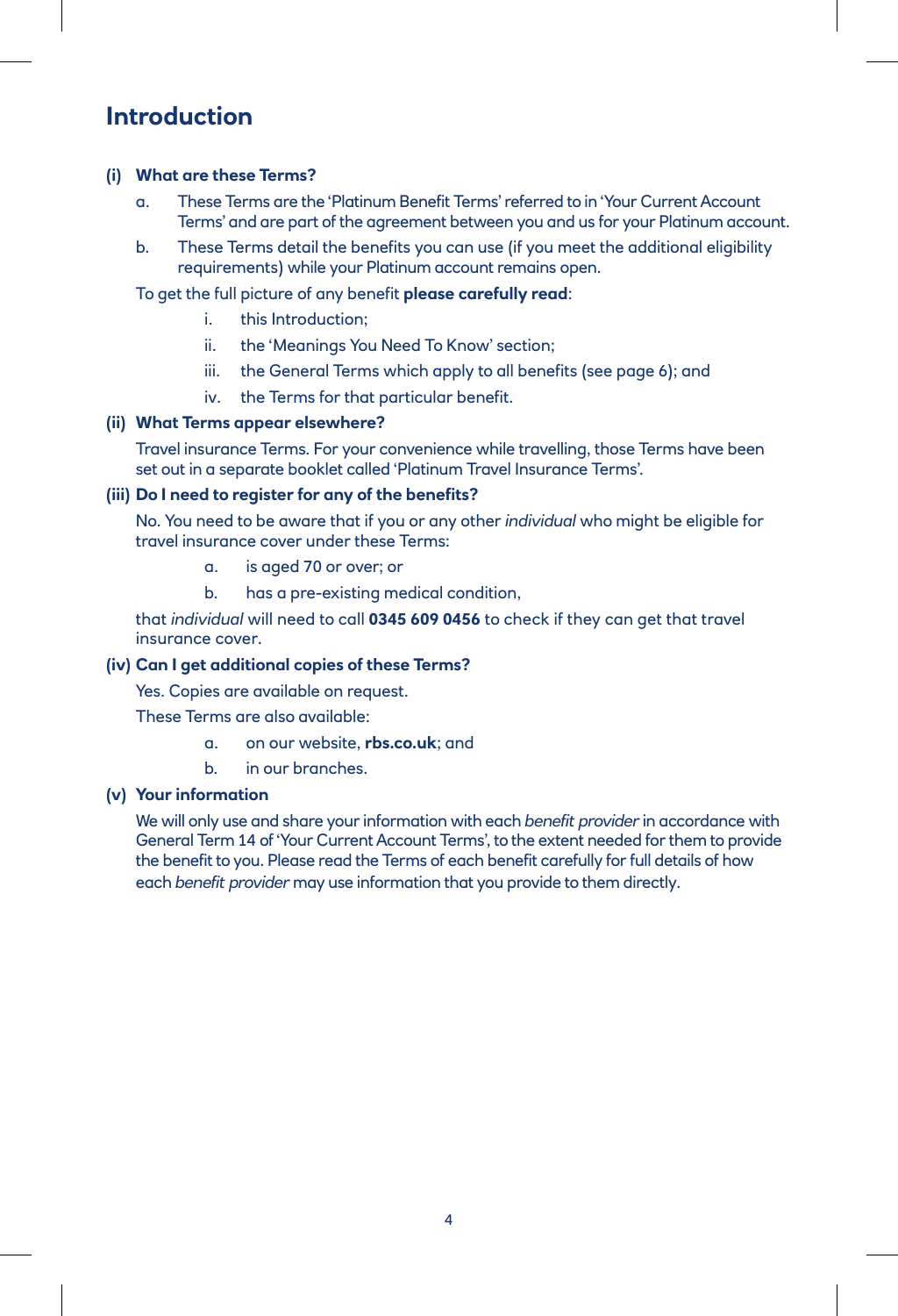## **Meanings You Need To Know**

Words in *italics* in these Terms have special meanings. The special meanings can be found:

- a. in the table below; and
- b. in the Terms for each particular benefit.

#### **Please read all of the special meanings and all defined terms to get the full picture of each benefit.**

| benefit provider       | a company who provides a benefit under these Terms                                                                                                                                                                                              |
|------------------------|-------------------------------------------------------------------------------------------------------------------------------------------------------------------------------------------------------------------------------------------------|
| business day           | a day on which banks in the UK are generally open for business,<br>other than weekends and local bank holidays                                                                                                                                  |
| individual             | a human being                                                                                                                                                                                                                                   |
| person                 | includes an <i>individual</i> , firm, company, corporation, government, state<br>or agency of a state or any association, trust, joint venture, consortium<br>or partnership of any kind                                                        |
| third party<br>website | websites and web pages accessed through or linked to a benefit<br>provider's website and any applications or other means used<br>to access information provided by a benefit provider (whether<br>available through their website or otherwise) |
| UK                     | England, Scotland, Wales and Northern Ireland                                                                                                                                                                                                   |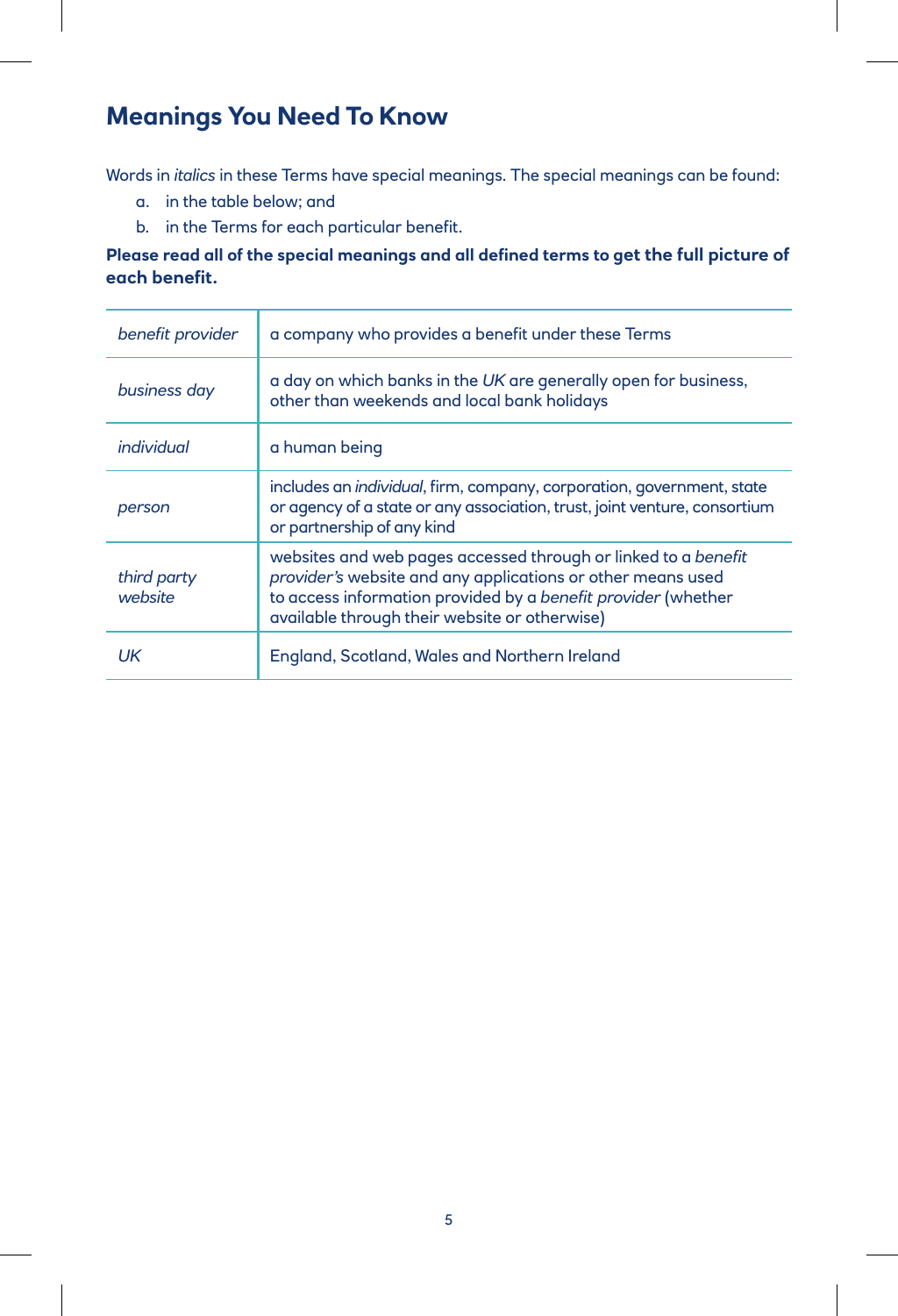## **General Terms**

#### 1. **All benefits and insurance cover stop if your account is closed**

If your Platinum account is closed **all of the benefits and insurance cover will end immediately**. If that happens you and all other *individuals* insured because of your account will not be entitled to use or claim or continue to benefit under any of the benefits or any insurance cover under the Terms.

#### 2. **Benefits can change or can be removed completely**

 We may alter or replace or remove any of the benefits by giving you at least **30 days' notice** before the changes come into effect.

#### 3. **No refunds of account fee if you cancel any benefits**

- 3.1. If you choose to cancel any or all of your benefits **you will not be entitled to any refund, reduction or rebate of your account fee**.
- 3.2. There is no cash alternative to any benefit (or any part of it).

#### 4. **Information monitoring**

Each *benefit provider* and any *person* to whom it delegates any of its obligations may monitor and record calls, emails, text messages and other communications in accordance with applicable laws. Such recording and monitoring may take place for business purposes such as quality control and training, prevention of unauthorised use of their telecommunications systems and website, ensuring effective systems operation, prevention/detection of crime and protection of personal data.

#### 5. **Rights of others to the benefits**

- 5.1. Rights under these Terms (including rights of an insured *individual* under any insurance policy created by these Terms) cannot be transferred to any *person*. If an insured *individual* claims under insurance cover under these Terms, they do need to transfer certain rights they have to the *benefit provider* being claimed from and that transfer is permitted. Please see the insurance benefits for further details.
- 5.2. These Terms give rights to:
	- 5.2.1. you;
	- 5.2.2. us;
	- 5.2.3. each *benefit provider*; and
	- 5.2.4. each *individual* who gets the travel insurance cover under the 'Platinum Travel Insurance Terms' and agrees to these Terms.

#### 6. **Laws which apply to these Terms**

- 6.1. If your address is in Scotland:
	- 6.1.1. Scots law applies between you, us, any *individual* insured under these Terms and the *benefit provider*; and
	- 6.1.2. the Scottish courts have non-exclusive jurisdiction over any disputes arising out of the benefits.
- 6.2. If your address is in England or elsewhere:
	- 6.2.1. English law applies between you, us, any *individual* insured under these Terms and the *benefit provider*; and
	- 6.2.2. the English courts have non-exclusive jurisdiction over any disputes arising out of the benefits.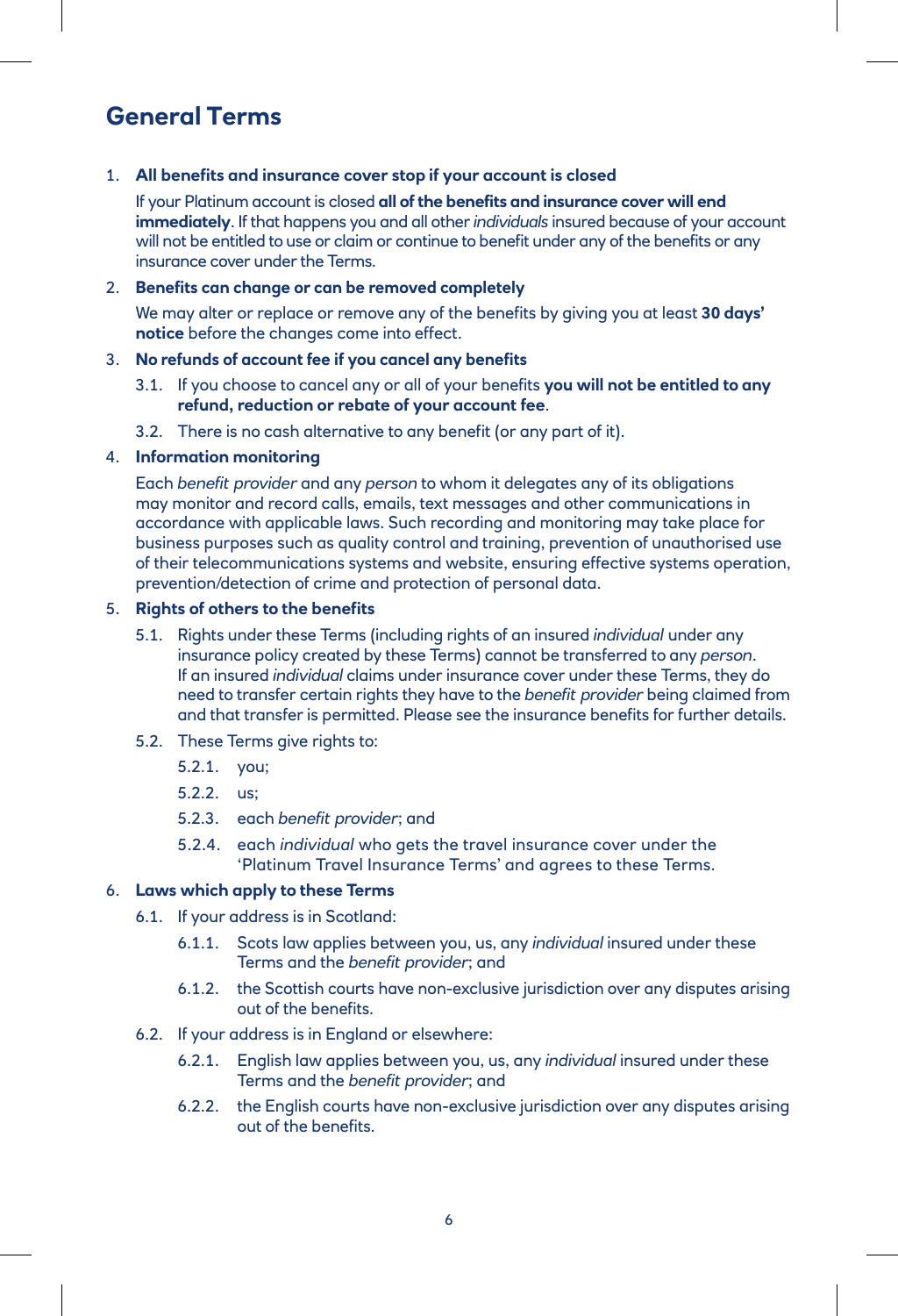## **Platinum Travel Insurance Terms**

For your convenience while travelling, these Terms have been set out in a separate booklet called 'Platinum Travel Insurance Terms'.

A copy is also available through our website, **[rbs.co.uk](http://rbs.co.uk)**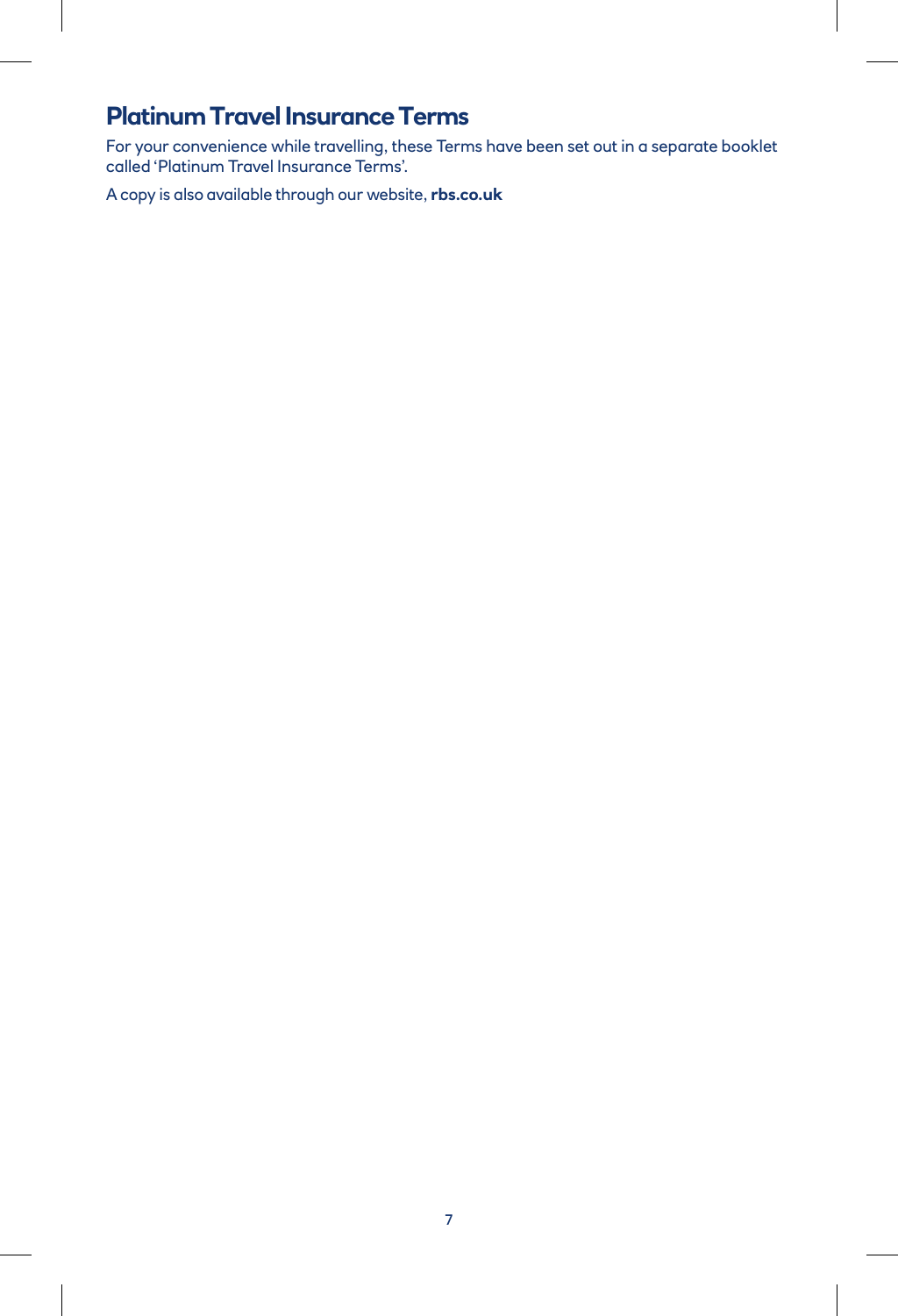## **Platinum Account Mobile Phone Insurance Terms**

#### **1. INTRODUCTION**

This Mobile Phone Insurance policy is automatically provided as a benefit of you being a Platinum Account holder ("you, your").

Please take a few moments to familiarise yourself with the content of this policy document and then keep it in a safe place for future reference. If you have existing policies that give the same cover elsewhere, you'll need to consider whether you may be paying for duplicate cover. If you fail to comply with these terms and conditions, we may refuse cover in the event of a claim.

American International Group UK Limited ("AIG UK")("we/us/our") are the insurer of this policy and are liable to you under the terms and conditions of this policy. We are authorised by the Prudential Regulation Authority and regulated by the Financial Conduct Authority and Prudential Regulation Authority (FRN 781109). This can be checked by visiting the Financial Services Register (**<https://register.fca.org.uk>**). AIG UK is registered in England: company number 10737370. Our registered address is The AIG Building, 58 Fenchurch Street, London EC3M 4AB. We have appointed Brightstar Insurance Services, B.V. UK Branch ("Brightstar") to act on our behalf as our agent to help us administer your policy and deal with claims. Brightstar is registered in the Netherlands: company number 8522597496 and authorised by the FCA (FRN 610709). Brightstar's registered address in the UK is 11 Old Jewry, London EC2R 8DU.

#### **2. REGISTERING YOUR PHONE**

You're automatically covered by this policy. However, it'll be quicker and easier to make a claim if you register your phone and its IMEI number with us in advance. You can find your IMEI number on the box or receipt for your phone, or by dialing \*#06# on your phone's keypad. If you wish to register your phone, go online at **[www.rbs.co.uk/benefits](http://www.rbs.co.uk/benefits)**.

#### **3. PERIOD OF COVER**

Your cover will begin as soon as your Platinum Account has been opened. Your cover will end if any of the following conditions are met:

- a. Your Platinum Account is closed;
- b. You are no longer a United Kingdom (UK) resident (meaning that your main home is no longer in England, Scotland, Wales or Northern Ireland);
- c. the Royal Bank of Scotland removes this cover as a benefit of the Platinum Account in accordance with your account terms.

#### **4. WHAT IS COVERED?**

a. This cover is for the phone you use on a daily basis only. It does not apply to phones used on a daily basis by anyone else, including your partner or your children even if you pay the bill. If your account is in joint names, cover is also provided for the phone the other account holder uses on a daily basis. No other phones are covered.

There is no cover for phones that are owned by your employer.

- b. Cover applies worldwide, but we can only arrange a replacement phone or a repair when you are back in the UK.
- c. You will be able to make a **maximum of two approved claims** for incidents reported to Brightstar in any 12 month period, or if this is a joint account each account holder can make two approved claims in any 12 month period, subject to a total maximum of four per account.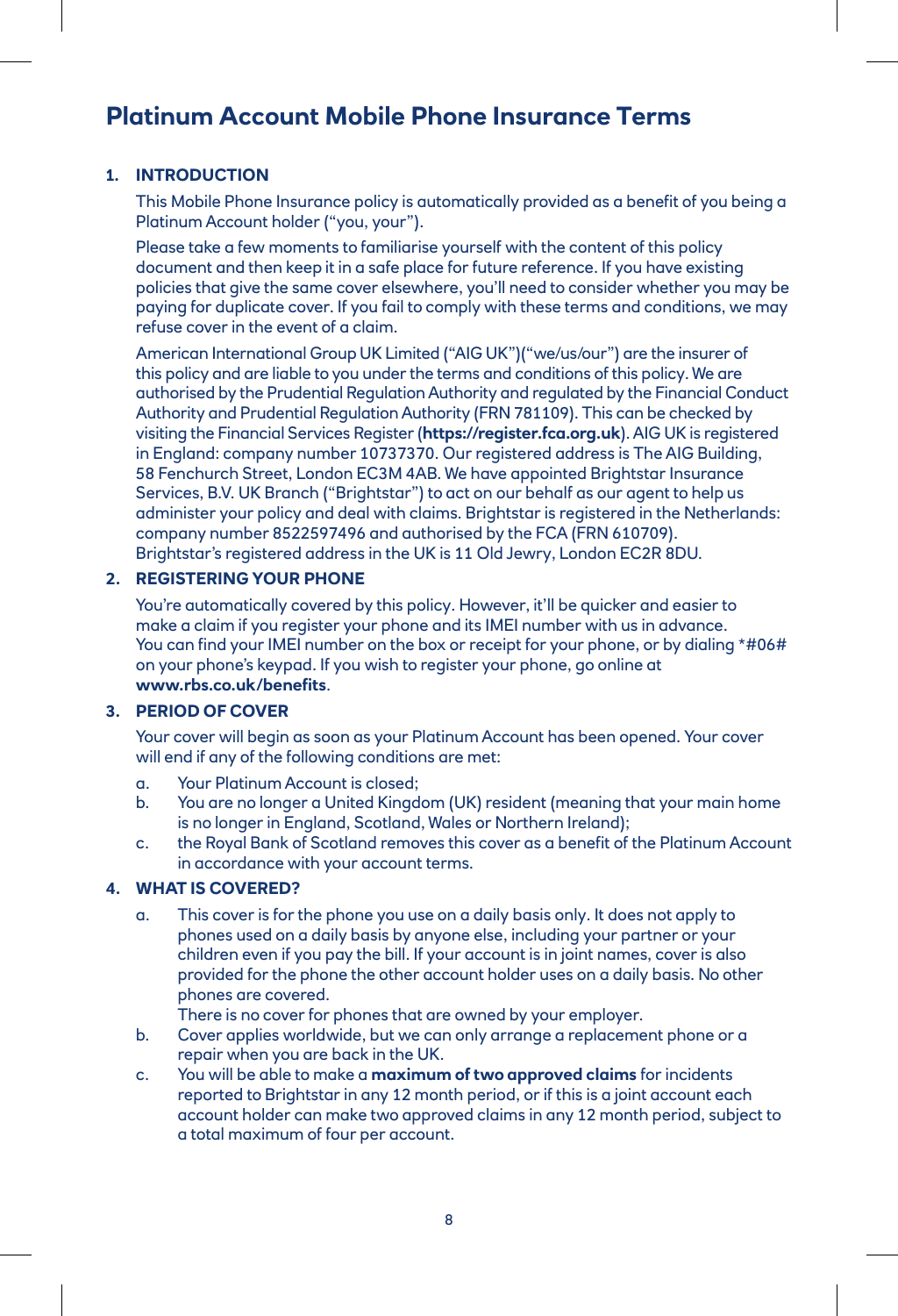- d. You will pay a contribution of £**100** for each approved replacement claim (the "Replacement Excess") and £**50** for each approved repair claim you make (the "Repair Excess"). The applicable excess will be collected from you by Brightstar before we replace or repair your phone. If you paid the Repair Excess and your phone is not repairable, is ineligible for repair, or we determine that a replacement is necessary, we will inform you that a replacement phone will be provided to you upon payment of a £50 Claim Conversion Fee. If you do not pay the Claim Conversion Fee, the phone will not be replaced. It will be returned to you by mail (if you originally mailed in your phone), or will be made available to you for collection at the authorised repair agent and the Repair Excess will be refunded to you**.**
- e. Cover is limited to phones that:
	- i. have a screen size of less than 7 inches (measured diagonally);
	- ii. are the manufacturer's standard design and specification;
	- iii. cannot be used as a satellite phone; and
	- iv. have not been manufactured wholly or partly from precious or semi-precious metals, stones or crystals.

#### **5. WHAT WE WILL DO**

- a. If, during the period of cover, your phone is lost or stolen, we will, through our agent Brightstar, provide you with a replacement phone.
- b. If, during the period of cover, your phone is damaged or suffers a breakdown due to an internal fault which occurs after the manufacturer's warranty has expired, we will either provide you with a replacement phone or will arrange for your phone to be repaired, (if the repair option is available). This will be discussed with you when you make your claim.
- c. If we replace your phone, we will provide you with a refurbished model. Refurbished replacement phones will have genuine manufacturer parts and be in an 'as new` / 'Grade A' condition. The replacement phone comes with a 12-month warranty provided by Brightstar**.**
- d. If the standard accessories supplied with your phone and/or any case, charger, screen protector and/or memory card are lost, stolen or damaged at the same time as your phone, we'll pay their replacement value up to a maximum of £250 per claim.

#### **6. WHAT IS NOT COVERED?**

- a. Theft or loss of your phone where the circumstances of the claim suggest you have deliberately put the phone at risk.
- b. Theft from an unattended vehicle unless the vehicle was locked with security systems activated and the phone concealed from view in an enclosed storage compartment, such as boot, luggage space or glove box.
- c. Any claim where you do not provide the IMEI number or the IMEI number you provide is currently recorded as lost or stolen.
- d. Any claim for a phone other than the one used by you on a daily basis.
- e. Any claim for a phone owned by your employer.
- f. Information stored on the phone such as photos, data, apps and music and/or the recompilation, reinstallation or retrieval of data.
- g. Any loss related to you being unable to use your phone.
- h. Cosmetic enhancements you have made to your phone, for example plating or embellishment with precious metals, stones or crystals.
- i. Any costs you have to pay due to unauthorised use of your phone.
- j. Financial loss you suffer because of your phone being used to access your bank account or mobile wallet, including the unauthorised use of contactless payment methods attached to your phone.
- k. Cosmetic damage to the surface of the phone such as scratches and dents that don't affect how the phone works.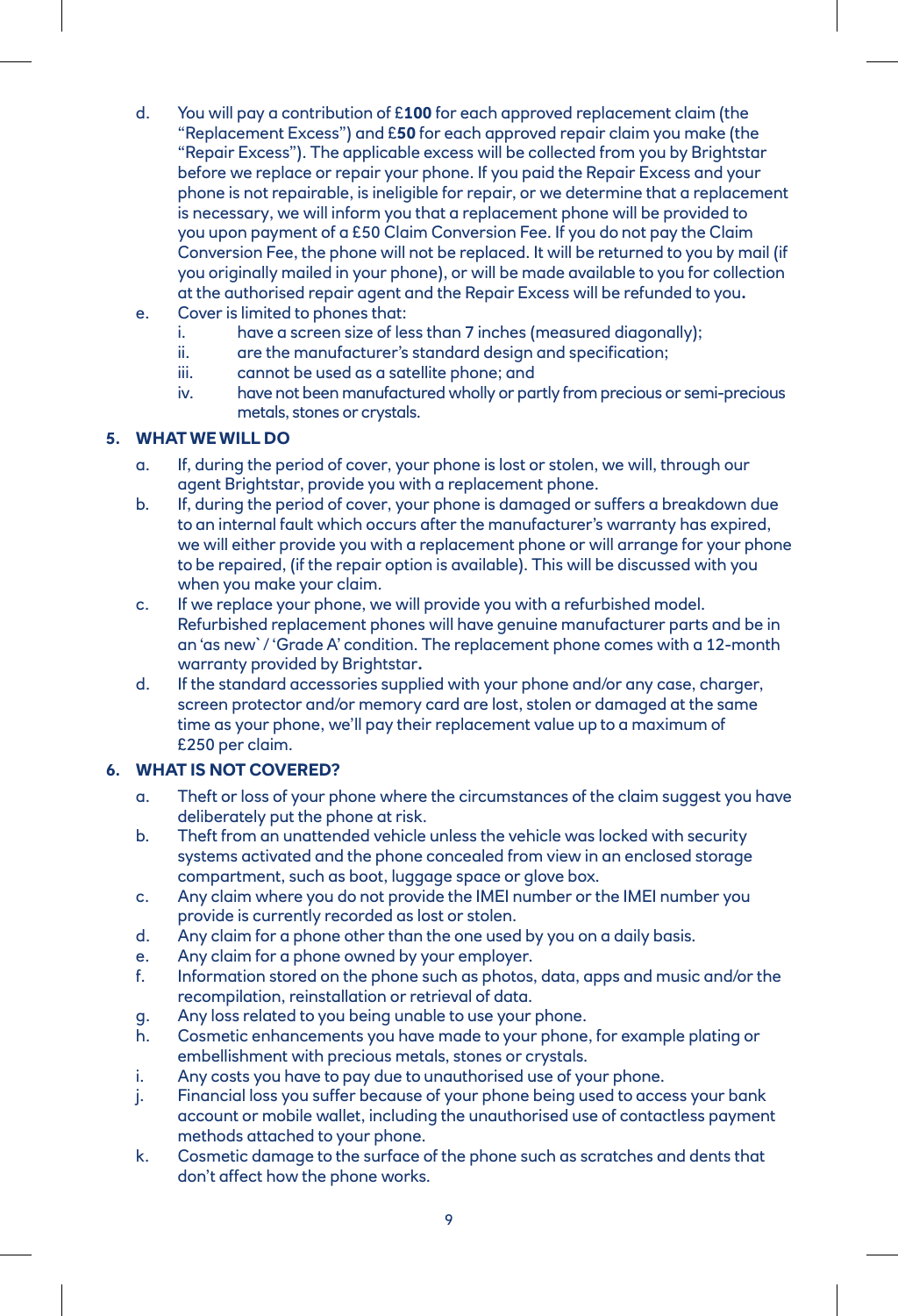- l. Any claim following damage or breakdown:
	- (a) you've caused deliberately;
	- (b) caused by having the phone repaired by someone other than the manufacturer or one of their authorised repair agents;
	- (c) caused by technical modifications made to the phone by someone other than the manufacturer;
	- (d) caused by misuse or failure to follow the manufacturer's instructions; or
	- (e) caused by a virus or the use of software or accessories not approved by the manufacturer.
- m. Any damage or breakdown that is covered by either the manufacturer's warranty or the replacement phone warranty provided by Brightstar as part of a previous claim. Or a claim that is the result of a manufacturer's defect or recall of your phone.
- n. Any claim caused because of your phone being confiscated by an authority such as the police or border control.
- o. Any claim where you have failed or refused to provide documents or other information necessary to support and/or verify your claim.
- p. Any losses caused directly or indirectly by circumstances beyond our control as the situation was abnormal or unforeseeable (for example, due to terrorist activity or industrial action).

#### **7. MAKING A CLAIM**

Please contact Brightstar as soon as reasonably practicable after you discover theft, loss, damage or breakdown of your phone.

Brightstar can be contacted as follows:

- **Online**: **www.rbs.co.uk/benefits**
- **Call**: **0345 609 0456**

 (Lines are open Monday to Friday 8am – 8pm, Saturday 9am – 6pm, and Sunday 10am – 5pm. Bank Holidays will be opened during the same hours noted, excluding Christmas Day and New Year's Day.)

#### • **Write to**:

- Royal Bank of Scotland Insurance Services **Brightstar** Claims Department Weston Road **Crewe Cheshire** CW1 6BU
- a. You must pay the excess (as set out in section 4) before Brightstar will repair or replace your phone.
- b. If your phone is damaged or breaks down and you choose to replace it, it must be returned to Brightstar. You will need to hand it over when the replacement phone is delivered.
- c. Following loss or theft of your phone, you must notify your network provider as soon as reasonably practicable after the event so they can block your phone. Failure to notify your network provider of the loss or theft of your phone may affect your ability to make a claim under this policy.
- d. Your original phone will become Brightstar's property once a replacement phone has been issued. If a lost or stolen phone is then found, you must contact Brightstar immediately to arrange its return.
- e. You will need to confirm the IMEI number of your phone when making your claim. You can obtain this from your phone by dialing \*#06# on the phone's keypad. Alternatively, you can find it on the box your phone came in or on the receipt.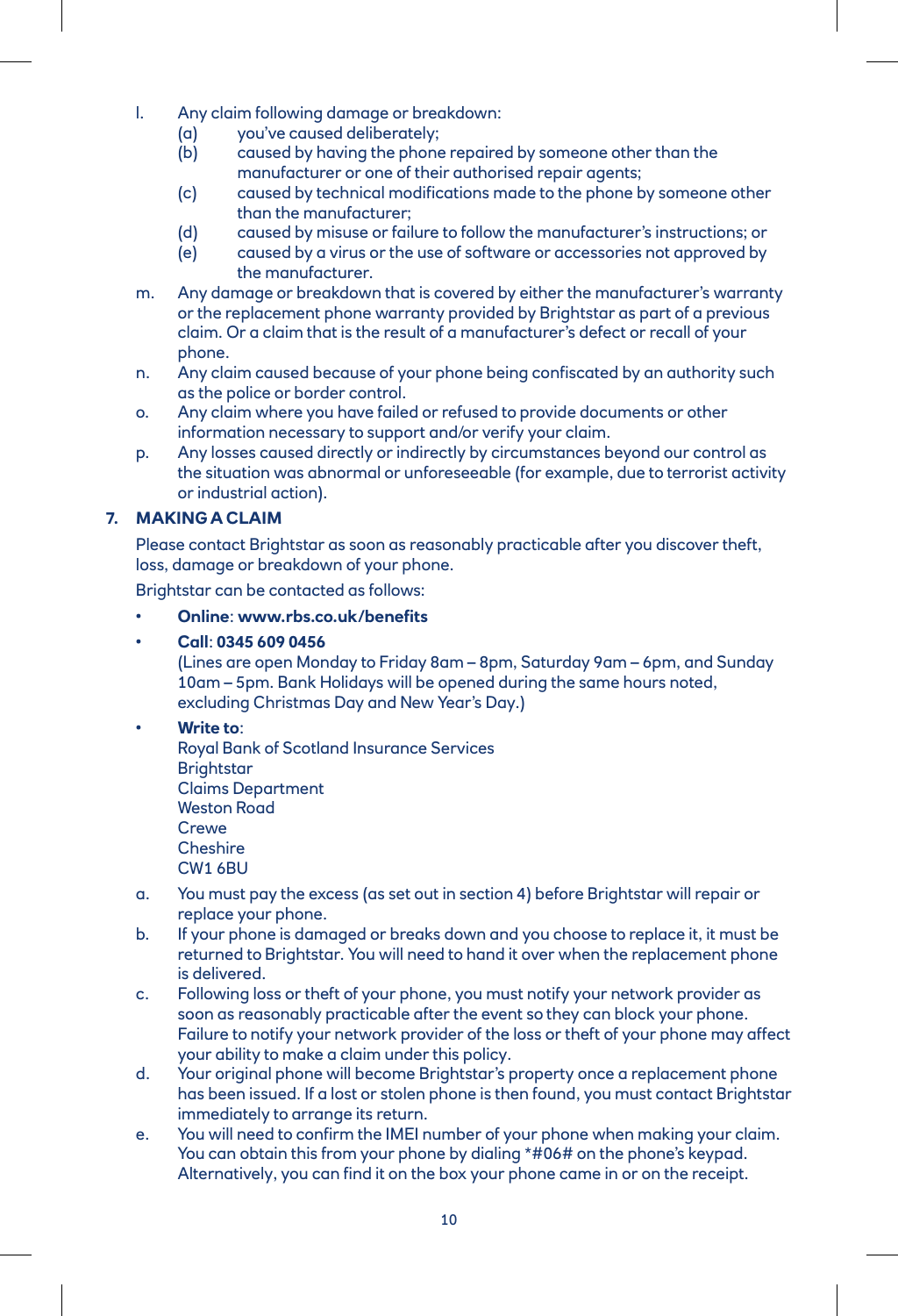- f. If your phone has been stolen, you must report it to the police, and request a crime reference number as this report may be requested by Brightstar to validate your claim.
- g. If your claim is for damage or breakdown, before Brightstar can arrange repair or replacement of your phone, you must ensure any information, data, photos or apps are updated before disconnecting it from any external systems, data storage or security systems that it's linked to, such as Apple Find My iPhone or iCloud. This process will be explained during the assessment of your claim and Brightstar will check that it has been disconnected before arranging your repair or replacement. No replacement phone will be issued if your phone is reconnected to any external systems.
- h. If your phone is being replaced, Brightstar will try to provide you with the same make and model of phone, although it may be a different colour. In the unlikely event that Brightstar's suppliers do not have your phone in stock, Brightstar will offer you an alternative phone. This will be at least the equivalent technical specification of your phone but may be a different make, model or operating system or have different features and functions.
- i. All replacement phones that are refurbished models will come with a 12-month warranty provided by Brightstar. In addition, there is a 24-month warranty on any repairs performed on your phone, provided by the repair agent. In the unlikely event that your replacement phone develops a fault, please contact Brightstar on **0345 609 0456**. The team will guide you through some checks and if the issue cannot be resolved over the phone, they will arrange for your phone to be returned for repair. Phone repairs under this warranty do not affect your insurance claims limit and there is no excess to pay. Cover for breakdown under your insurance policy will resume when Brightstar's warranty expires.
- j. All stock that is refurbished uses genuine parts. It will have been refurbished by the manufacturer or a manufacturer accredited repairer and will be in an 'as new' condition, meaning it will be fully working with brand new cosmetic parts. In the unlikely event that the replacement phone you receive has cosmetic damage when you receive it, you must notify Brightstar within 72 hours of accepting the delivery. If you notify Brightstar later than this, they may deem the damage to have occurred after the phone was received by you. Cosmetic damage to the replacement phone Brightstar have provided you with is not covered under the warranty.
- k. Brightstar may ask you to provide proof of your ownership of the phone and other information, documents or receipts reasonably necessary to verify your claim.
- l. We and Brightstar may share details of your claim with other insurance companies.
- m. You may be required to provide information in writing and/or through a telephone interview with a claims investigator. You should refer to section 15 for further details on how we and Brightstar will use personal information.
- n. You will not be able to make a claim if the Royal Bank of Scotland has suspended or restricted access to the benefits on your account, in accordance with your account terms.

#### **8. TECHNICAL SUPPORT SET-UP SERVICE**

Where the phone is replaced in accordance with these terms and conditions, you will be eligible for free technical support to help set up and get you started with the replacement phone. Brightstar can help you with the following:

- Initial set-up and walk-through of the replacement phone and its operating system;
- Set-up one web-based email account (excluding enterprise email) on the replacement phone; and
- Initial set-up of the app store relevant to the replacement phone and installation of one app that is free to use.

To take advantage of this service please call us on **0345 609 0456**.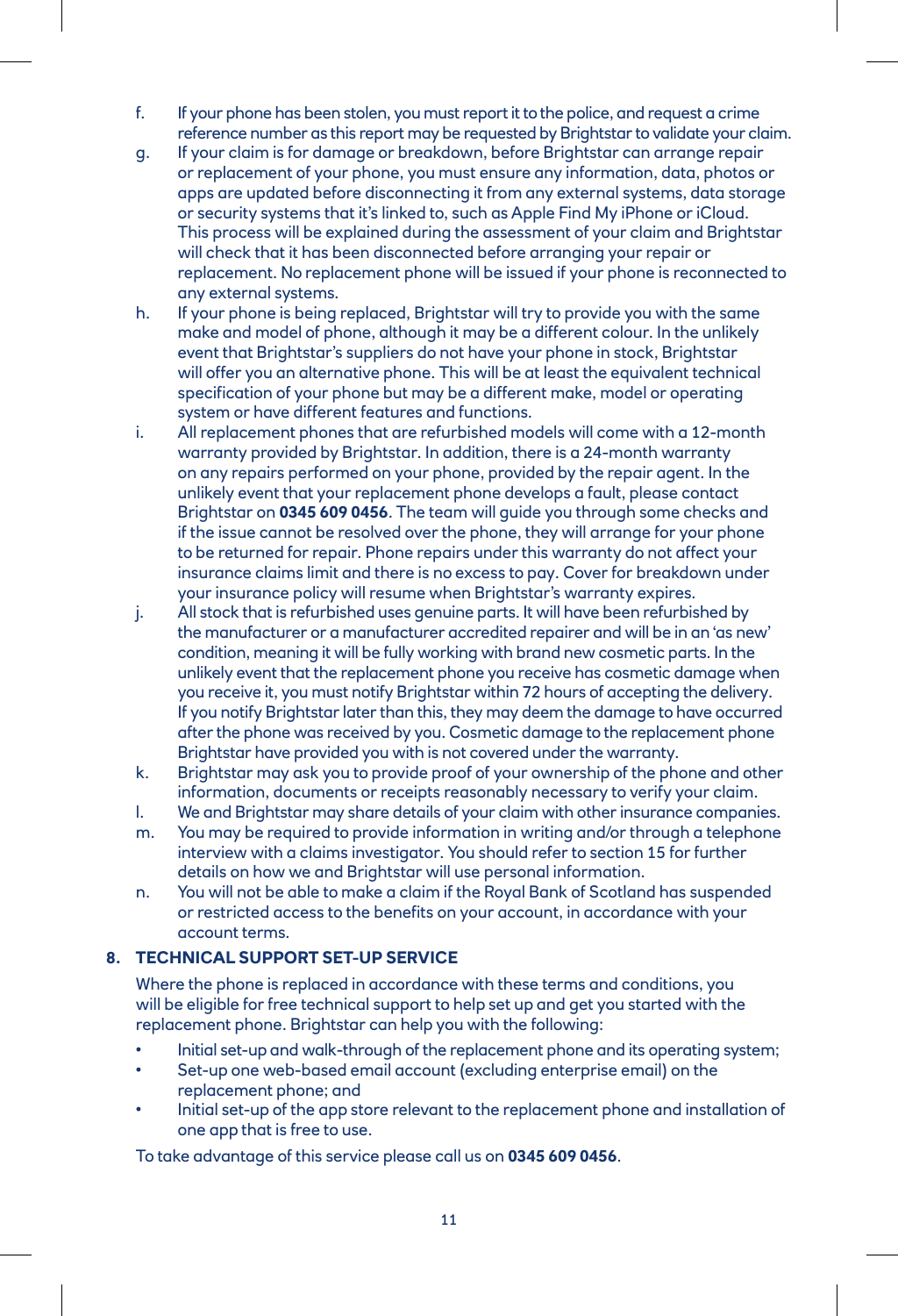#### *Conditions for using the service*

- a. The service will be limited solely to the repaired or replacement phone.
- b. Your full use of this service is dependent on your operating system and access to a mobile/WiFi internet connection. Where an operation cannot be completed on the replacement phone, no alternative will be offered.
- c. By taking advantage of this service you agree to follow Brightstar's reasonable instructions, including any security instructions.
- d. No cash alternative is available to the service.
- e. We and Brightstar will not be liable to you for any economic loss, including but not limited to; mobile data charges, and/or loss or corruption of data arising from your use of this service.

#### **9. GENERAL CONDITIONS**

- a. You cannot transfer your rights under this policy. A person, partnership (whether limited or not) or company who is not insured under the policy has no rights under this policy to enforce any of its terms whether under statute or otherwise.
- b. We will not provide cover nor be liable to pay any claim or provide any benefit under this policy to the extent that providing cover, payment of the claim or provision of such benefit would expose us, our parent company or our ultimate controlling entity to any sanction, prohibition or restriction under United Nations resolutions or the trade or economic sanctions, laws or regulations of the European Union or the United States of America.
- c. We and Brightstar may take proceedings at our own expense and for our own benefit, but in your name, to recover any payment we have made under this policy.
- d. If, at the time of an incident which results in a claim under this policy, there is any other insurance covering the same loss, we and Brightstar are entitled to approach that insurer for a contribution towards the claim.
- e. Where you fail to co-operate or fail to provide Brightstar and us with information or documentation we and Brightstar reasonably require and this affects Brightstar's ability to process a claim or defend their interests, Brightstar will not pay the claim and will pass details to the Royal Bank of Scotland who may, at their discretion, close your Platinum Account.

#### **10. CHANGES TO YOUR POLICY**

We may, at any time and after taking a fair and reasonable view, make changes to your policy cover and/or terms and conditions of insurance to:

- a. reflect changes in our expectation of the future cost of providing cover and administering your policy;
- b. reflect changes (affecting us or your policy) in the law, regulation or the interpretation of law or regulation;
- c. reflect decisions or recommendations of an Ombudsman, regulator or similar person, or any code of practice, with which we intend to comply; and/or
- d. make them clearer and fairer to you or to rectify any mistakes that may be discovered in due course.

Changes will be notified to you in writing at least 30 days before they become effective. Policy cover may be increased or decreased.

If the Royal Bank of Scotland decides to remove Mobile Phone Insurance as a benefit of the Platinum Account or change to another insurance provider, they will give you at least 30 days' notice in accordance with your account terms.

#### **11. YOUR RIGHT TO CANCEL**

This Mobile Phone Insurance forms a core part of your Platinum Account and it cannot be cancelled in isolation. If you wish to cancel this insurance, you will need to close or downgrade your account. If your account is not closed or downgraded, the Mobile Phone Insurance will remain active for the duration of the Period of Cover set out at section 3.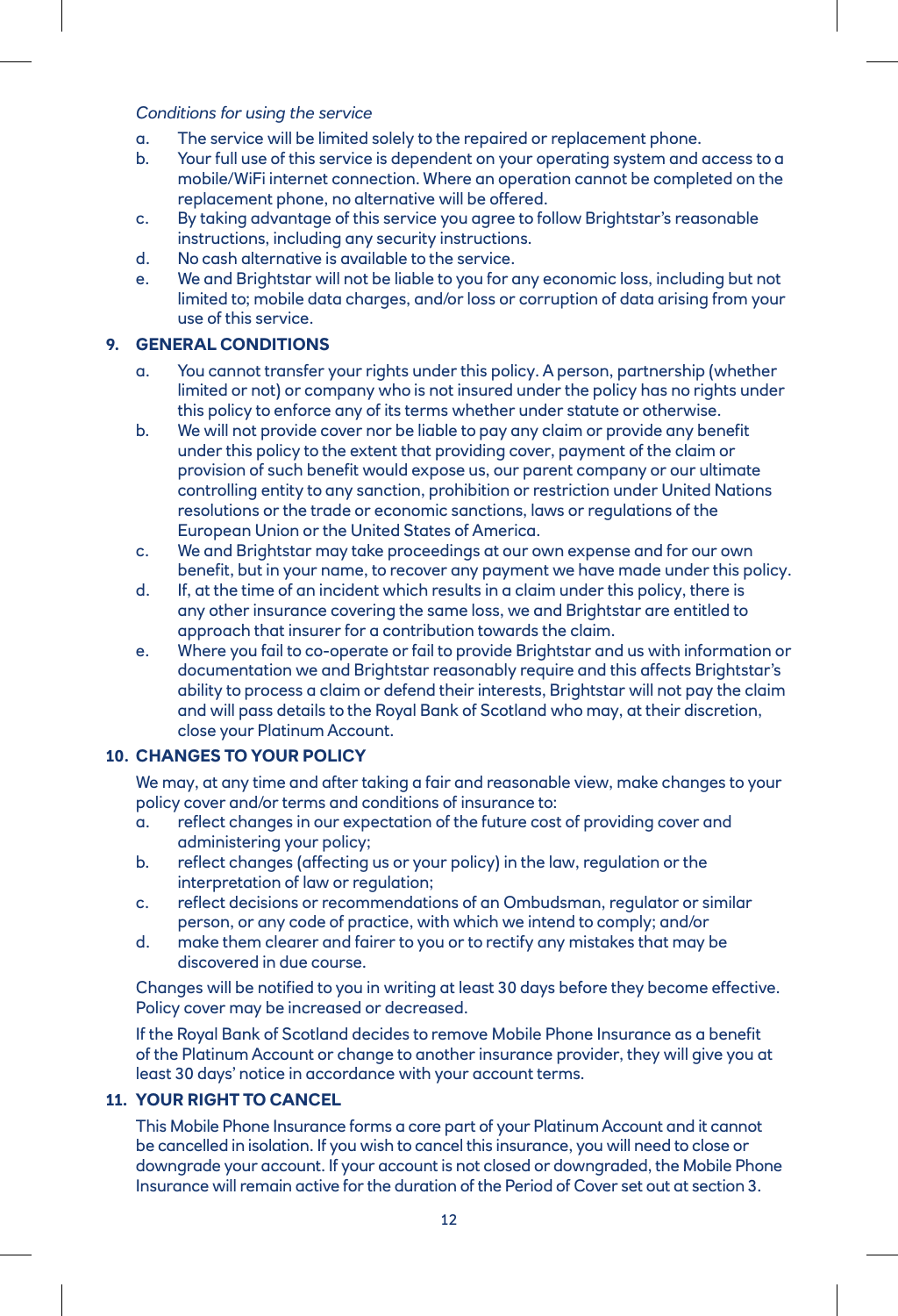To close or downgrade your account, please call Membership Services on **0345 609 0456**.

#### **12. OTHER IMPORTANT INFORMATION**

#### **A. Choice of Law**

- 1. If you live in Scotland, Scots law applies between you and us and the Scottish Courts have non-exclusive jurisdiction over any disputes arising out of this policy.
- 2. If you live in England or elsewhere, English law applies between you and us and the English courts have non-exclusive jurisdiction over any disputes arising out of this policy.

#### **B. Special Requirements**

 We are committed to meeting the needs of all our policyholders, including those with special requirements. Letters and other documents are all available on request in Braille or large text or audio format. Please call **0345 609 0456** for assistance.

#### **C. Telephone Call Recording**

For training and security purposes, telephone calls may be recorded and/or monitored.

#### **D. Use of Language**

 Unless otherwise agreed, the contractual terms and conditions and other information relating to this contract will be in English.

#### **13. COMPLAINTS PROCEDURE**

We and Brightstar believe you deserve a courteous, fair and prompt service. If there is any occasion when Brightstar or our service does not meet your expectations, please contact either Brightstar or us using the appropriate contact details below, providing your name and your mobile phone IMEI number to help us deal with your comments quickly.

*Complaints relating to claims or services provided by Brightstar*

**Write to**: Royal Bank of Scotland Insurance Services Brightstar Customer Relations Department Weston Road **Crewe Cheshire** CW1 6BU

**Email**: **[Rbscustomerrelations.uk@brightstar.com](mailto:Rbscustomerrelations.uk@brightstar.com)**

**Call**: **0345 609 0456**

(Lines are open Monday to Friday 8am – 8pm, Saturday 9am – 6pm, and Sunday 10am – 5pm. Bank Holidays are open during the hours noted, excluding Christmas Day and New Year's Day.)

*Complaints relating to policy coverage, terms & conditions or the underwriting of your policy*

**Write to**: The Customer Relations Team, AIG UK The AIG Building 2-8 Altyre Road, Croydon, CR9 2LG **Email**: **[customer.relations@aig.com](mailto:customer.relations@aig.com) Online**: **[www.aig.co.uk/your-feedback](C:\\Users\\kchilders\\Documents\\www.aig.co.uk\\your-feedback) Call: 0800 012 1301**

(Lines are open Monday to Friday 9.15am to 5pm, excluding Bank Holidays.)

The Customer Relations Team free call number may not be available from outside the UK – so please call us from abroad on **+44 20 8649 6666**. Calls may be recorded for quality, training and monitoring purposes.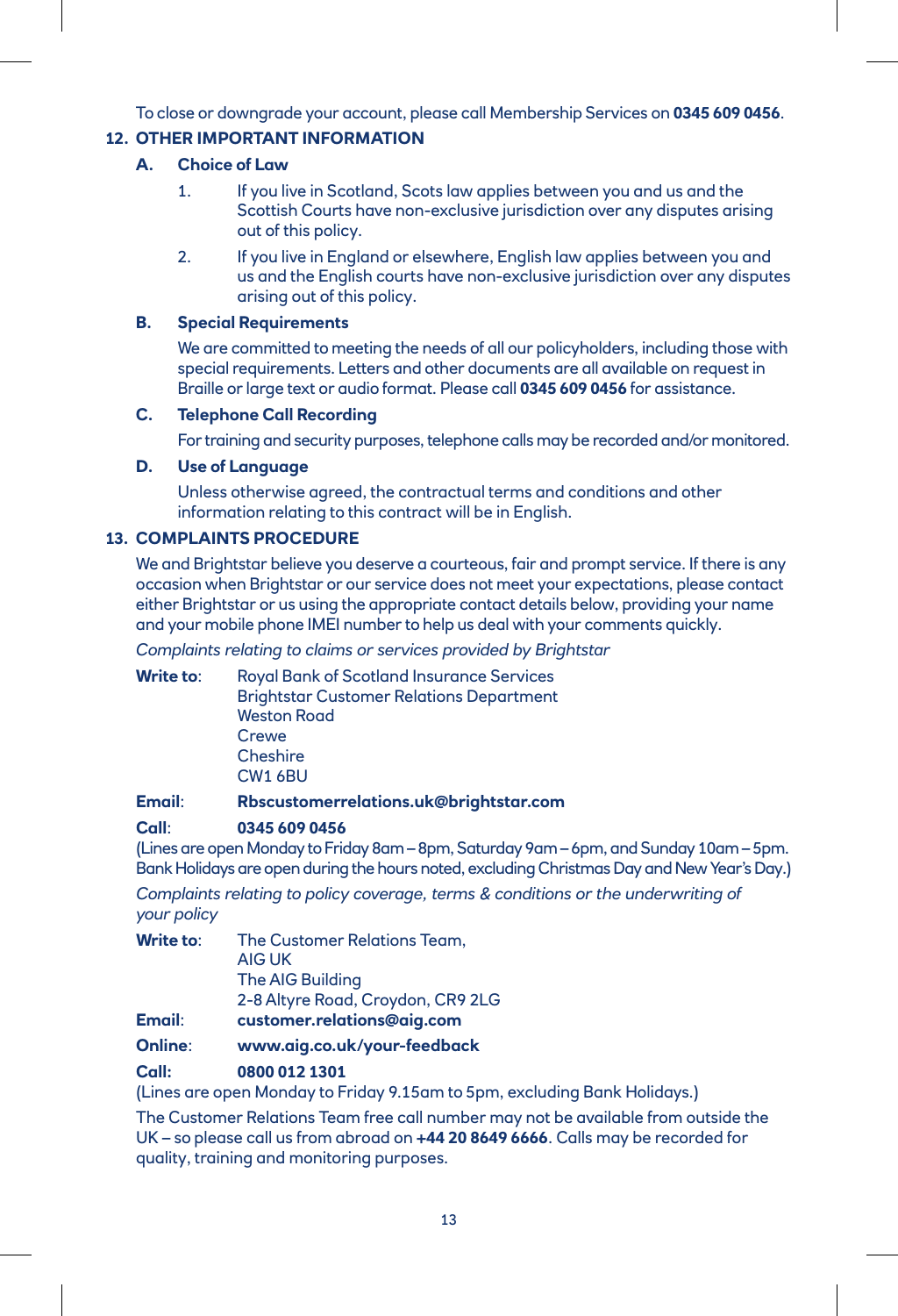#### *Our Complaints Process*

We and Brightstar operate a comprehensive complaints process and will both do our best to resolve any issue you may have as quickly as possible. Most of our customers' concerns can be resolved quickly but occasionally more detailed enquiries are needed. If this is likely, we will contact you with an update within 5 working days of receipt.

If we or Brightstar are unable to resolve your concerns within 8 weeks, you may be entitled to refer the complaint to the Financial Ombudsman Service. We or Brightstar will provide full details of how to do this when your final response letter addressing the issues raised is provided.

Please note: The Financial Ombudsman Service will not consider a complaint if you have not provided us with the opportunity to resolve it previously. The Financial Ombudsman Service can be contacted at:

**Write to**: Financial Ombudsman Service, Exchange Tower, London, E14 9SR

#### **Call**: **+44 (0) 800 234 567** or **+44 (0) 300 123 9 123**.

#### **Email**: **[complaint.info@financial-ombudsman.org.uk](mailto:complaint.info@financial-ombudsman.org.uk)**

#### **Online**: **[www.financial-ombudsman.org.uk](http://www.financial-ombudsman.org.uk)**

Following this complaint procedure does not affect your right to take legal action.

If you wish to complain about an insurance policy purchased online you may be able to use the European Commission's Online Dispute Resolution platform, which can be found at the following address: **<http://ec.europa.eu/consumers/odr/>**

#### **14. FINANCIAL SERVICES COMPENSATION SCHEME (FSCS)**

We are covered by the FSCS. If we are unable to meet our financial obligations you may be entitled to compensation from the scheme, depending on the type of insurance and the circumstances of the claim. Further information about compensation scheme arrangements is available at **[www.fscs.org.uk](http://www.fscs.org.uk)** or call **0800 678 1100** (Freephone) or **020 7741 4100**.

#### **15. PRIVACY NOTICE**

#### *Personal Information*

The data controller responsible for your personal information is AIG UK as the insurer of the product. Additional data controllers include Brightstar who are responsible for claims handling and the Royal Bank of Scotland Group who are responsible for the sale and distribution of the product and any applicable reinsurers.

We are committed to protecting the privacy of customers, claimants and other business contacts.

"Personal Information" identifies and relates to you or other individuals (e.g. your partner or other members of your family). If you provide Personal Information about another individual, you must (unless we agree otherwise) inform the individual about the content of this notice and our Privacy Policy and obtain their permission (where possible) for sharing of their Personal Information with us.

*The types of Personal Information we may collect and why* – Depending on our relationship with you, Personal Information collected may include: contact information, financial information and account details, credit reference and scoring information, sensitive information about health or medical conditions (collected with your consent where required by applicable law) as well as other Personal Information provided by you or that we obtain in connection with our relationship with you. Personal Information may be used for the following purposes:

- Insurance administration, e.g. communications, claims processing and payment
- Make assessments and decisions about the provision and terms of insurance and settlement of claims
- Management and audit of our business operations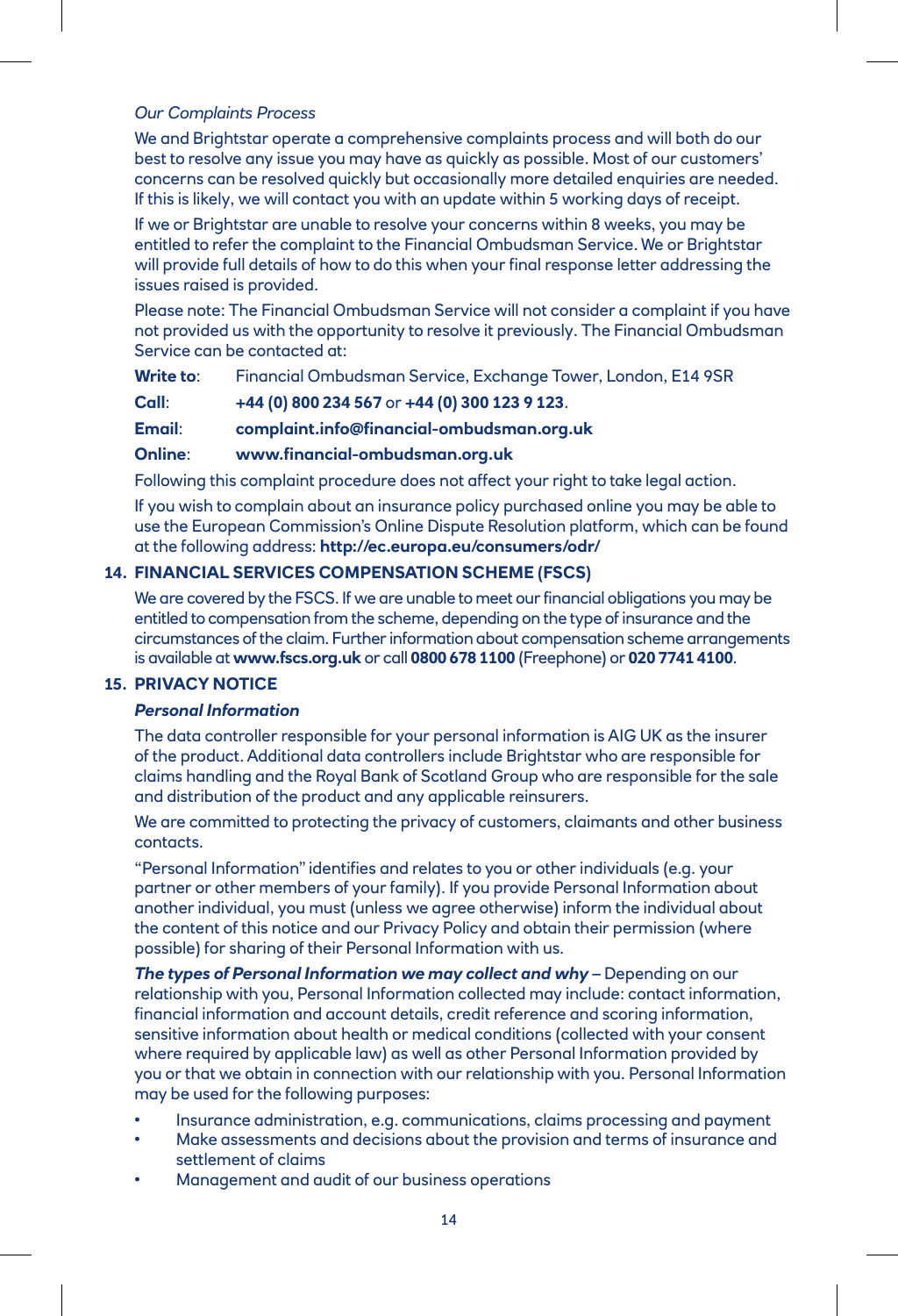- Prevention, detection and investigation of crime, e.g. fraud and money laundering
- Establishment and defence of legal rights
- Legal and regulatory compliance, including compliance with laws outside Your country of residence
- Monitoring and recording of telephone calls for quality, training and security purposes

*Sharing of Personal Information* – For the above purposes Personal Information may be shared with our group companies and third parties (such as brokers and other insurance distribution parties, insurers and reinsurers, credit reference agencies and other service providers). Personal Information will be shared with other third parties (including government authorities) if required by laws or regulations. Personal Information may be shared with prospective purchasers and purchasers, and transferred upon a sale of our company or transfer of business assets.

*International transfer* – Due to the global nature of our business Personal Information may be transferred to parties located in other countries (including the United States, China, Mexico, Malaysia, Philippines, Bermuda and other countries which may have a data protection regime which is different to that in your country of residence). When making these transfers, we will take steps to ensure that your Personal Information is adequately protected and transferred in accordance with the requirements of data protection law. Further information about international transfers is set out in our Privacy Policy (see below).

**Security and retention of Personal Information** – Appropriate technical and physical security measures are used to keep your Personal Information safe and secure. When we provide Personal Information to a third party (including our service providers) or engage a third party to collect Personal Information on our behalf, the third party will be selected carefully and required to use appropriate security measures.

*Your rights* – You have a number of rights under data protection law in connection with our use of Personal Information. These rights may only apply in certain circumstances and are subject to certain exemptions. These rights may include a right to access Personal Information, a right to correct inaccurate data, a right to erase data or suspend our use of data. These rights may also include a right to transfer your data to another organisation, a right to object to our use of your Personal Information, a right to request that certain automated decisions we make have human involvement, a right to withdraw consent and a right to complain to the data protection regulator. Further information about your rights and how you may exercise them is set out in full in our Privacy Policy (see below).

**Privacy Policy** – More details about your rights and how we collect, use and disclose your Personal Information can be found in our full Privacy Policy at: **[www.aig.co.uk/privacy-policy](http://www.aig.co.uk/privacy-policy)** or you may request a copy by writing to: Data Protection Officer, AIG UK Limited, The AIG Building, 58 Fenchurch Street, London EC3M 4AB.or by email at: **[dataprotectionofficer.uk@aig.com](mailto:dataprotectionofficer.uk@aig.com)**.

Details about the way Royal Bank of Scotland Group and Brightstar use your personal information can be found in their separate privacy notices available at **[rbs.co.uk/privacy](http://rbs.co.uk/privacy)** and **[www.brightstar.com/eu-privacy-policy](http://www.brightstar.com/eu-privacy-policy)** respectively.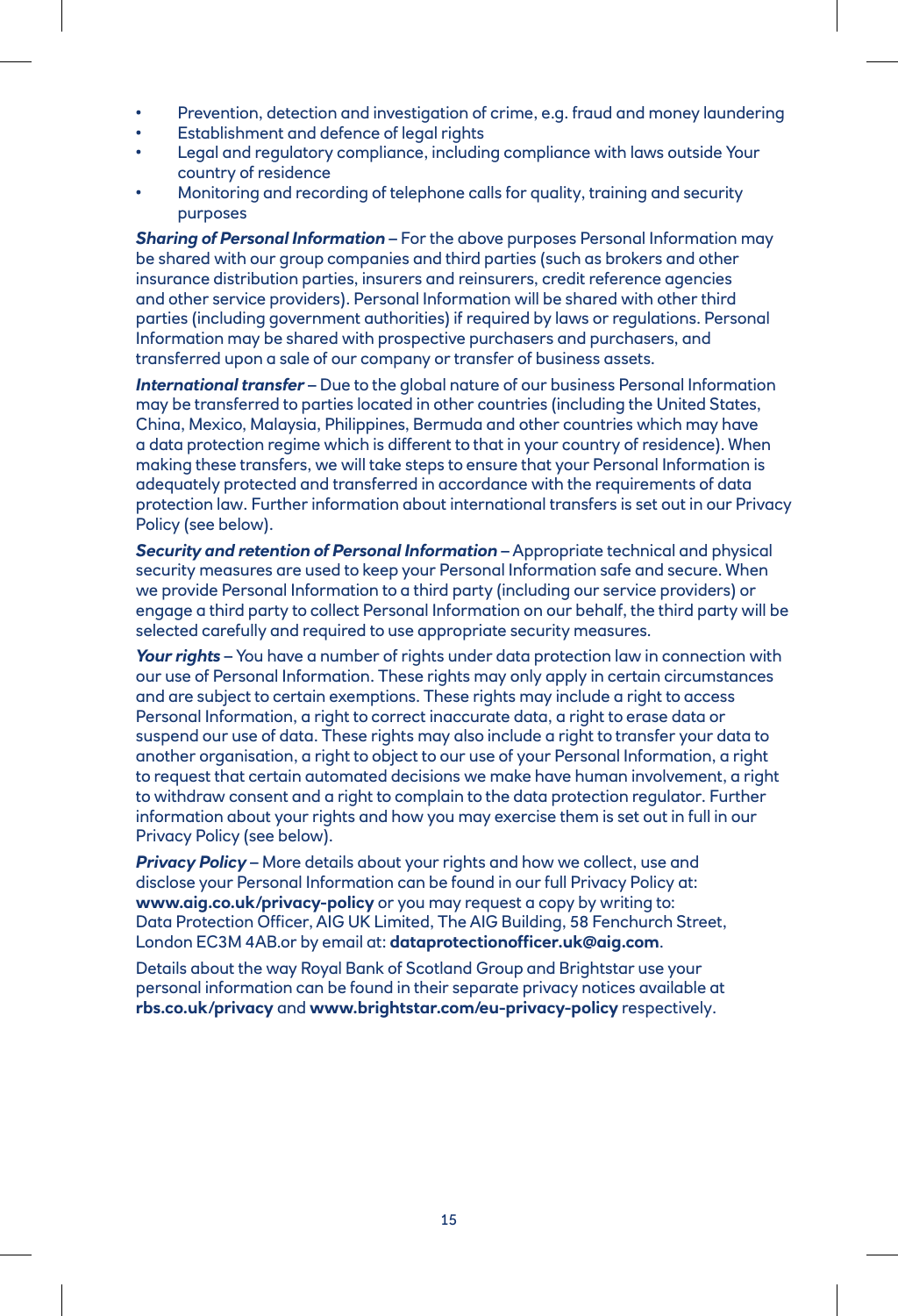#### **16. FRAUD**

If you make a claim under this policy knowing the claim to be dishonest or intentionally exaggerated or fraudulent in any way, or if you give any false declaration or statement to support the claim, we will not pay the claim and we will pass details to the Royal Bank of Scotland who may, at their discretion, close your Platinum Account. We reserve the right to tell the police about any dishonest claim. If we settle a claim that we subsequently discover to be fraudulent, we will take steps to recover our costs from you.

#### *Fraud Prevention and Detection*

In order to prevent and detect fraud, we may, at any time:

- share information about you with other organisations and public bodies including the police;
- check and/or file your details with fraud prevention agencies and databases, and if you give us false or inaccurate information and we suspect fraud, we will record this. We can supply on request further details of the databases we access or contribute to. If you require further details please contact us at: Royal Bank of Scotland Specialised Services **Brightstar** Weston Road Crewe Cheshire CW1 6BU

We and other organisations may also search these agencies and databases to:

- help make decisions about the provision and administration of insurance and related services for you and members of your household;
- trace debtors or beneficiaries, recover debt, prevent fraud and to manage your accounts or insurance policies;
- check your identity to prevent money laundering, unless you give us other satisfactory proof of identity.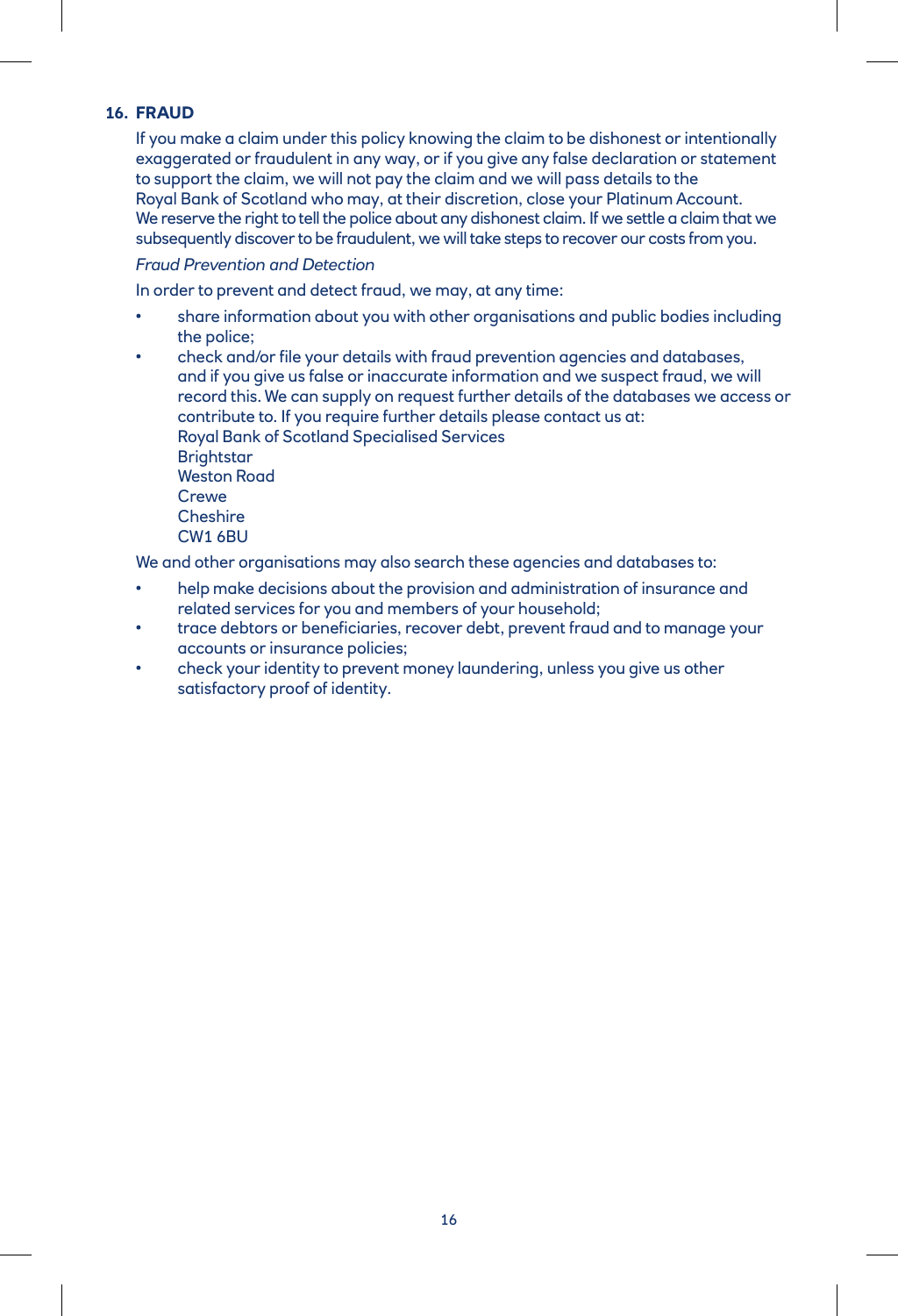## **Platinum Account Breakdown Cover Terms**

These Terms apply to the Platinum Breakdown Cover which is provided by Green Flag and underwritten by U K Insurance Limited (UKI). Registered Office, The Wharf, Neville Street, Leeds LS1 4AZ. Company No. 1179980. Registered in England and Wales, UKI is authorised by the Prudential Regulation Authority and regulated by the Financial Conduct Authority and the Prudential Regulation Authority, registration number 202810. The Financial Conduct Authority website, which includes a register of all regulated firms can be visited at **[www.fca.org.uk](http://www.fca.org.uk/)**, or the Financial Conduct Authority can be contacted on **0800 111 6768**. The Prudential Regulation Authority website can be visited at **[www.bankofengland.co.uk/pra](http://www.bankofengland.co.uk/pra)**, or the Prudential Regulation Authority can be contacted on **020 7601 4878**.

You are eligible to receive the Platinum Breakdown Cover because you are a Platinum account holder. If your Platinum account is closed, this benefit will end immediately and you will not be entitled to use this cover.

#### **Significant features of the Platinum Breakdown Cover**

- The Platinum Breakdown Cover is provided by Green Flag.
- **Your** policy covers any privately registered **vehicle you** travel in, anywhere in the **UK**.
- **You** can claim £10 if Green Flag have not attended within 60 minutes of contacting Green Flag.
- The Platinum Breakdown Cover is provided at the roadside or at **Home**.
- The Platinum Breakdown Cover provides long distance recovery to a single destination of **your** choice in the **UK**.
- Specialist equipment charges including lifting, ferry costs and toll fees are covered.

#### **Significant exclusions or limitations**

- Any repairer used in connection with an Incident is deemed to be **your** agent. **We** will not accept responsibility for any damage or loss resulting from the repairer's acts or omissions.
- **We** may choose to repair the **vehicle** (with the cost of any labour not carried out at the roadside being **at your expense**) following an Incident rather than arranging for it to be recovered.
- The recovery of any vehicle bearing trade plates or which has just been imported or purchased at auction or where the delivery is part of a commercial activity is not covered.

#### **Please note: You do not have to register with Green Flag for cover to apply.**

**We**'re here for **you** any time **you** need **us**. Here's how it works…

#### **SOME DEFINITIONS**

#### **Breakdown**

When **you** can't use **your vehicle** because of:

- Mechanical or electrical failure.
- Fire.
- Theft or attempted theft.
- Flat tyres.
- Accidental damage.
- Malicious damage.
- Running out of fuel.
- A flat battery.
- Losing or breaking **your vehicle** keys.
- Road accident.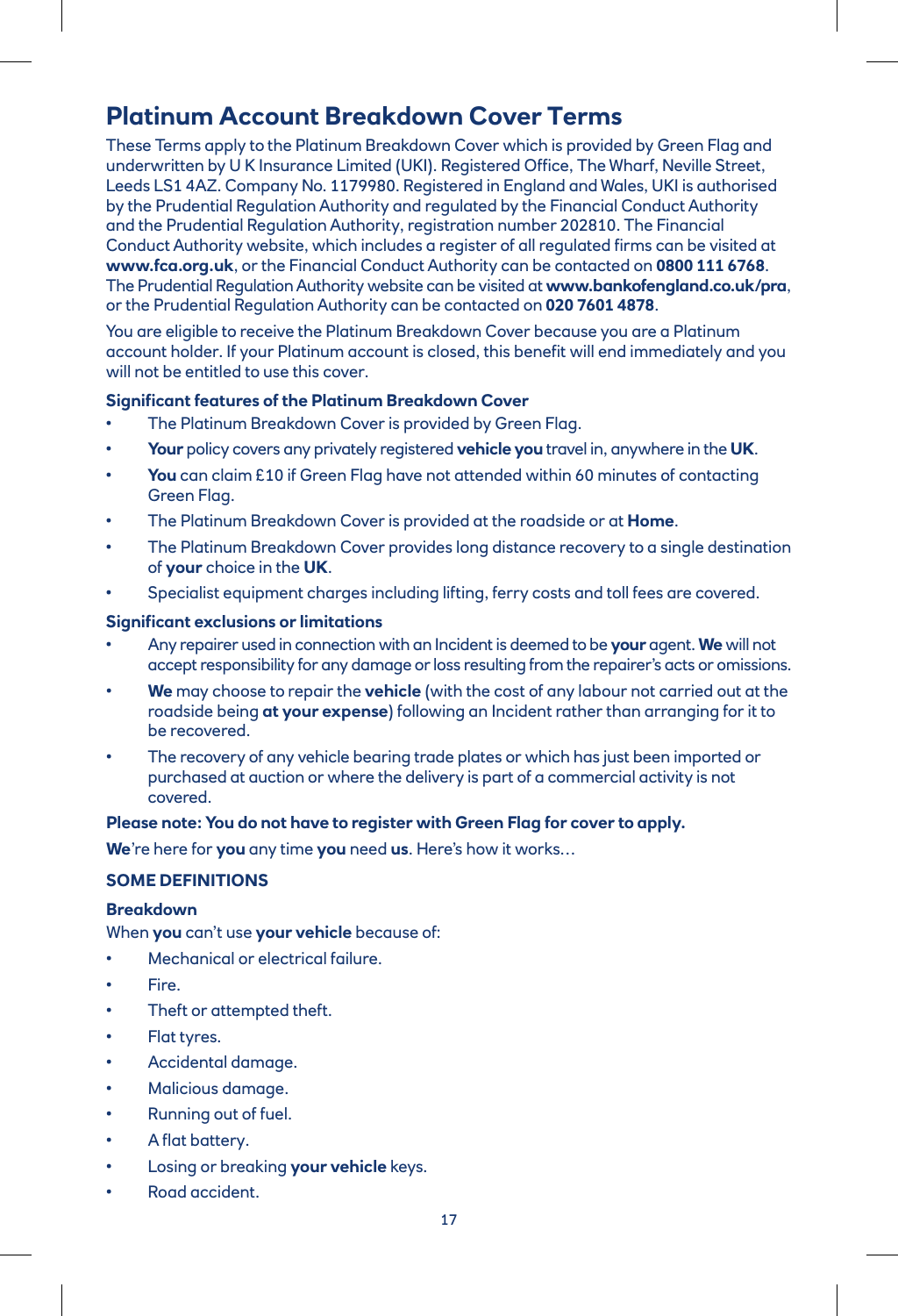#### **Home**

The place **you** permanently live in the **UK**.

#### **Period of cover**

This cover will be in place whilst **you** are a Platinum account holder. It will end straight away if **your** account is closed.

#### **UK**

Great Britain, Northern Ireland, the Isle of Man and the Channel Islands if **you** live on one of those islands.

#### **Vehicle**

Any **vehicle you** travel in, as long as it meets the requirements shown below.

- It's a car, light van or motorbike.
- It's privately registered in the **UK**.
- It must not contain more people than the manual recommends. And never more than nine including the driver.
- It can't weigh more than 3,500kg. This includes any load.
- It can't be more than 7 metres long (apart from a tow bar or coupling device), 3 metres tall or 2.55 metres wide.
- It's been serviced, looked after and used as recommended by the manufacturer.
- It meets all legal requirements and driving laws that apply. For example it may need to be taxed and have a valid MOT certificate. **We** can check these details when **you** ask **us** for help.

**We**'ll also cover:

- Any **vehicle** being driven by someone with **your** permission that is owned by **you** or that is leased to **you** under a Personal Leasing or Personal Contract Hire agreement as long as it's kept and registered at **home**.
- Any standard make of caravan or trailer that **you** are towing when it breaks down. It must be connected using an ordinary 50mm tow-ball and it can't be bigger than the sizes above. When it's loaded it must not weigh more than the towing **vehicle** weighs when it is empty.

#### **We** or **us** or **our**

Green Flag, U K Insurance Limited, or anyone working on behalf of them.

#### **You** or **your**

The account holder or joint account holder, or anyone driving a **vehicle** owned by the account holder with their permission, when it breaks down.

#### **You can call us any time of the day or night if you break down, on 0345 609 0456.**

**Our** dedicated Emergency Centre is staffed by highly trained operators, 24/7, 365 days a year. Contact **us** as soon as **you** can if **you** break down. If you've got the Green Flag app on your smartphone, it'll help **you** tell **us** where **you** are.

As soon as **you** get in touch, **we**'ll work out the best way to get **you** going again as quickly as possible.

#### **We'll assess your situation…**

If **you**'re in a vulnerable situation **we**'ll make **your** call our priority. For example if **you**'re with children or on **your** own late at night.

Wait with **your vehicle** or somewhere safe nearby, unless **we** ask **you** to do something else.

#### **We'll keep you updated.**

**We**'ll text **you** with details of the breakdown specialist coming to help.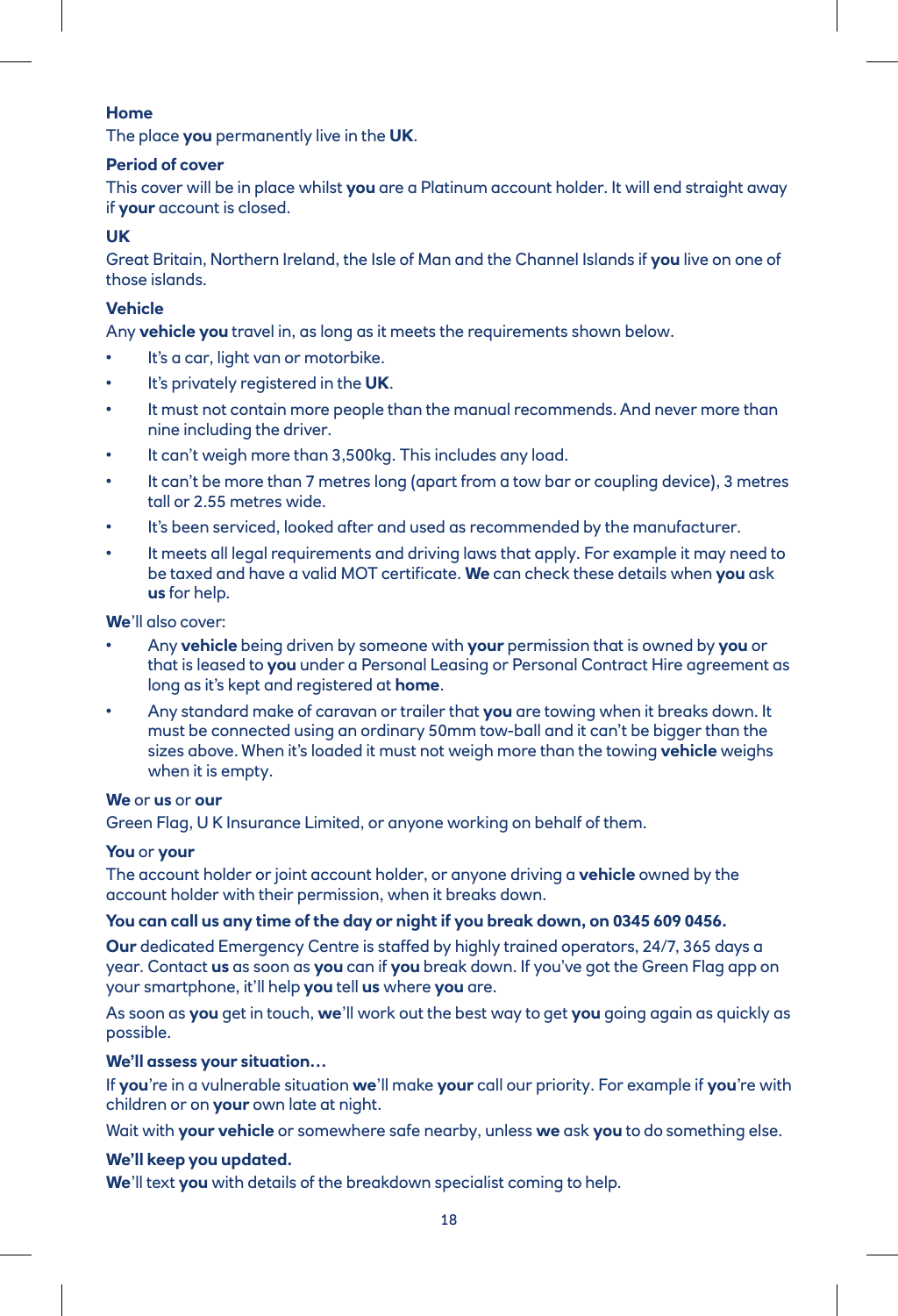#### **We'll be with you as soon as we can…**

**Our** national network of breakdown specialists is always here to help get **you** back on the road as quickly as possible.

#### **We'll let your friends or family know you're delayed…**

If **you**'ve broken down, **we**'ll contact anyone **you** need **us** to, to let them know **you** are running late.

#### **There'll be no hidden charges…**

If **we** need to use specialist lifting equipment, like winches or skates, **we**'ll provide them at no extra cost. **We**'ll also cover tolls or ferry costs **you** have to pay because **you**'ve broken down.

#### **We'll give you options if we can't get you going…**

If **we** can't fix **your** car locally, **we**'ll arrange either a local or long distance recovery.

#### **About these Terms & Conditions.**

These Terms & Conditions explain all **you** need to know about **our** services and what to do if **you** need our help.

#### **Words in bold type.**

Some of the words we use in this guide have a specific meaning. For example, **breakdown**  or **vehicle**. We've highlighted these words with bold type.

#### **Your right to cancel this policy.**

**You** have the right to cancel this policy at any time, which will have immediate effect:

- by phone: by calling **0345 609 0456** 8am to 8pm Monday to Friday, 9am to 5pm Saturday and 10am to 5pm Sunday (other than bank holidays and public holidays) or
- by post: by writing to **Green Flag Motoring Assistance, Processing Centre, 42 The Headrow, Leeds LS1 8HZ**.

If **you** choose to cancel this policy **you** will not be entitled to any refund, reduction or rebate of **your** account fee.

#### **Statement of demands and needs**

**We** have not provided **you** with a personal recommendation as to whether this policy is suitable for **your** specific needs.

#### **How to make a complaint**

Should there ever be an occasion where **you** need to complain, please call **us** on **0345 609 0456**.

If **you** prefer to write, then please address any complaints to: **Customer Relations Department, Green Flag Motoring Assistance, Processing Centre, 42 The Headrow, Leeds LS1 8HZ**.

If **we** cannot resolve the differences between **us**, **you** may refer **your** complaint to the Financial Ombudsman Service (FOS). Their address is: **Exchange Tower, London E14 9SR**, telephone:

- by landline: **0800 023 4567**
- by mobile: **0300 123 9 123**
- from outside the United Kingdom: **+44 20 7964 0500**

#### **Financial Services Compensation Scheme**

General insurance claims are covered by the Financial Services Compensation Scheme. Full details of the cover available can be found at **[www.fscs.org.uk](http://www.fscs.org.uk/)**. U K Insurance Limited is a member of this scheme.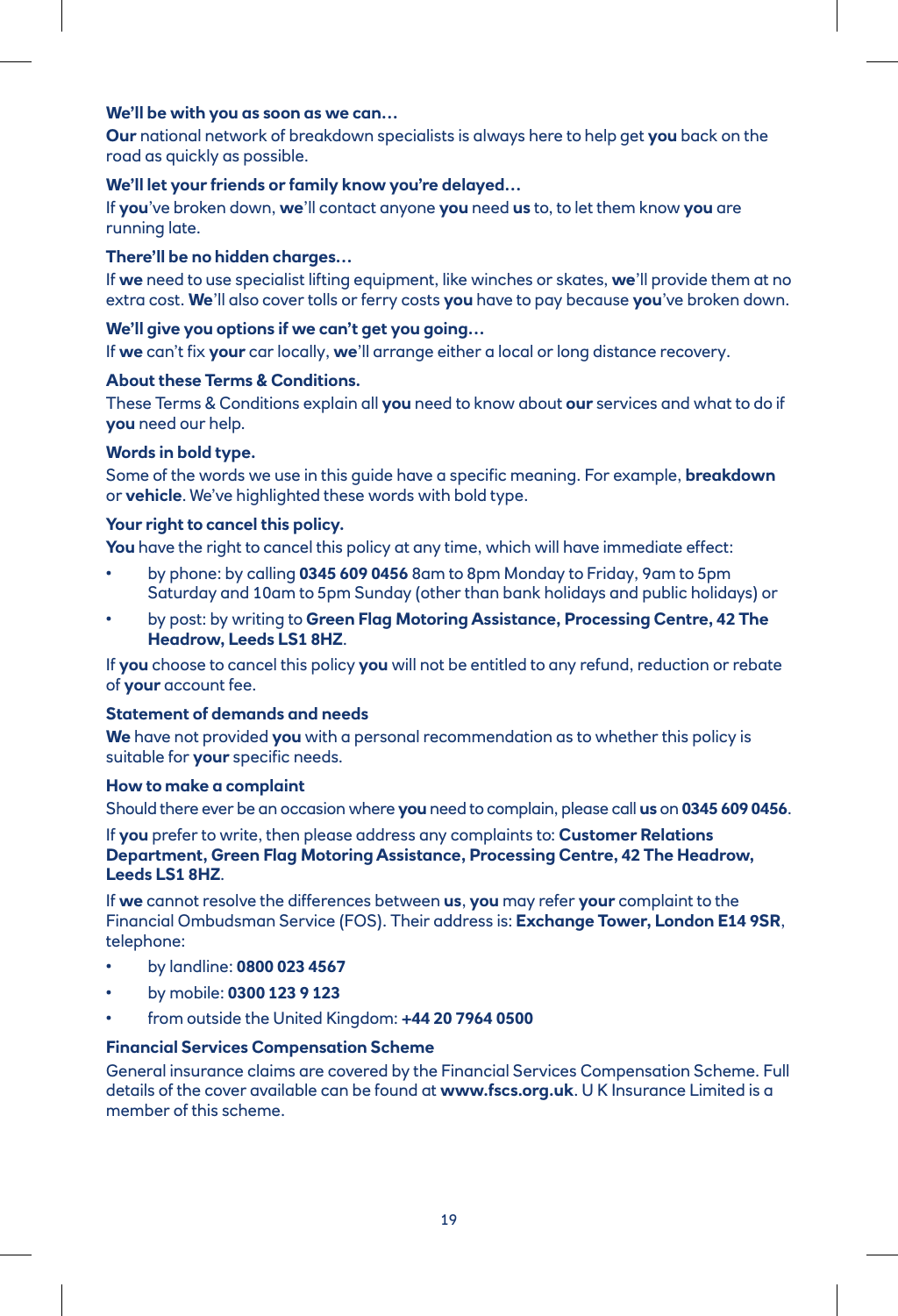#### **Breakdown cover in the Uk**

#### **What is covered**

If **you** break down **we** will:

- 1. Do **our** best to fix the problem at the roadside or at **home**.
- 2. Take **you**, **your vehicle** and **your** passengers to **our** choice of local Green Flag repairer if **we** can't get it going (if **you** prefer **we** can take **you** somewhere else as long as it's 10 miles or less from where **you** broke down or it's closer or the same distance as **our**  chosen repairer).
- 3. Recover **your vehicle** to a place of **your** choice in the UK, or give **you** one of the other options below, if **your vehicle** can't be fixed locally the same day (see the Terms & Conditions explained below).

If the repairer is closed and **you** ask **us** to take **your vehicle home we** can pick it up the next day (or another time **we** both agree on if the next day is not possible) and take it to the repairer for **you**. **We** will only do this if there was nowhere **we** thought was safe and suitable to leave the **vehicle** close to the repairer.

If **your vehicle** can't be fixed locally the same day **we**'ll arrange and pay for one of the following, provided the **breakdown** occurred more than 24 hours after **your** account was opened:

#### **a) Recovery**

**We**'ll take **you**, **your** passengers and **your vehicle** to a place of **your** choice in the **UK**. **We** may choose to recover the **vehicle** separately to **you** and **your** passengers. **We** will tell **you** if **we** are going to do this and let **you** know when it can be delivered.

- If **you** broke down at **home we**'ll take **you** to a place of **your** choice within 20 miles.
- If **your** breakdown was caused by a flat or damaged tyre, **we**'ll take **you** to a place of **your** choice within 10 miles so that the tyre can be repaired or replaced. If there's nowhere open (for example because **you** broke down late at night or somewhere remote), this limit won't apply.

#### **b) Hire car**

**We**'ll arrange and cover the cost of a hire car whilst **your vehicle** is being repaired, for up to 48 hours if **we** can find one. **We**'ll make it as similar to **your** own **vehicle** as possible with a maximum engine size of 1.6l. The most **we** will pay is £100.

#### **c) Another way there**

**We**'ll cover the cost of getting **you** and **your** passengers where **you** need to be using **our**  choice of transport. The most **we** will pay is £100 in total.

#### **d) Overnight accommodation**

**We**'ll cover the cost of bed and breakfast (but not alcoholic drinks) for **you** and **your**  passengers. **We**'ll do this as long as **you** broke down more than 25 miles from home and **your** destination. The most **we** will pay is £150 per person, £500 in total.

**We**'ll also cover the cost of a standard class rail ticket for **you** to collect the **vehicle** once it's repaired if **you** need **us** to.

Option a) can be used if the driver of the **vehicle** becomes medically unfit to drive provided there are no passengers who can drive. **We** may choose to recover the **vehicle** by providing a qualified driver. This option is not available where **you** are unable to drive following a period of hospitalisation or where assistance is requested at **home**.

**You** may need to pay the costs of any onward travel options **you** use and then reclaim them from **us**. **We**'ll only cover things that **we**'ve agreed up front, so don't pay for anything till **you**'ve spoken to **us**.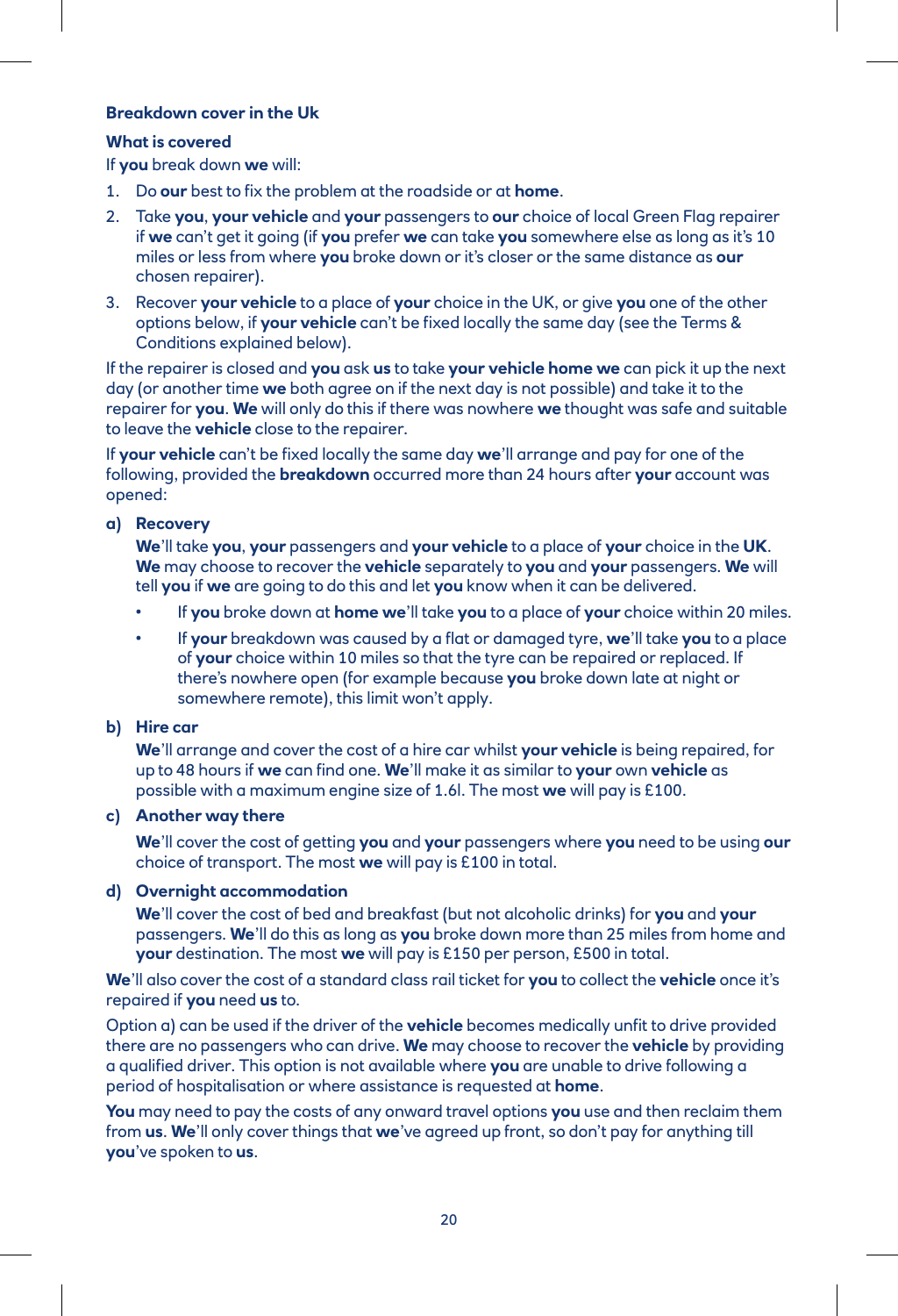#### **Misfuelling**

If **you** put the wrong fuel in the **vehicle we** will arrange and pay to have the tank drained.

**We** will do that at the place where it happened, or if that is not possible, at a garage **we** have chosen. **We** will try to get **you** going again and **we** will make sure **you** have got enough of the right kind of fuel to get **you** to the nearest filling station if necessary. **We** will also safely dispose of the contaminated fuel. This benefit does not provide cover for damage to the **vehicle** caused by misfuelling.

If the **vehicle** is electric and has just run out of charge **we** will take **you**, **your** passengers and **your vehicle** to the nearest charge point.

#### **Fair use policy**

**We** will provide Platinum Breakdown Cover up to five times in any 12 month period of cover. **We** may write and tell **you** when **you** have reached that limit.

If **you** need Platinum Breakdown Cover more than five times within the 12 month period of cover, **you** may have to pay for the services **we** provide. **You** will have to pay for these services by credit or debit card. **We** will ask **you** for **you**r payment card details before **we**  provide assistance.

#### **Law applicable to the contract**

If **your** address is in Scotland, Scots law applies to the contract between **you** and **us**. If **your**  address is elsewhere, English law applies to the contract between **you** and **us**. The law which **we** take as the basis for establishing relations with **you** prior to the conclusion of the contract is the law of England (unless **your** address is in Scotland, in which case it will be the law of Scotland). The Courts of England and Wales shall have non-exclusive jurisdiction over any disputes arising between **you** and **us** that are not resolved by other means (unless **your** address is in Scotland, in which case the Courts of Scotland shall have non-exclusive jurisdiction).

#### **Things we don't cover**

- Any costs that **we** haven't agreed to pay in advance. If **we** do agree to pay costs **you**  must keep all receipts and invoices as **we** may ask for these before **we** settle a claim.
- Any costs if **you** didn't contact **us** as soon as possible after **you** broke down.
- Repair costs if **you** decide to have **your vehicle** taken to a repairer after a **breakdown**.
- The cost of a spare wheel and tyre if **we** can't use **your**s.
- The cost of locksmiths, glass or tyre specialists if they're needed.
- Storage costs unless **we**'ve agreed otherwise.
- The cost of transporting more than eight people if **your vehicle** can't be fixed. If there are more than eight in the **vehicle** when it breaks down **we** may be able to help arrange assistance if **you** agree to pay extra for this.
- Costs or losses that are not to do with getting **your vehicle** back on the road. For example, **you** can't claim for lost earnings if **your breakdown** means **you** are late for work.
- Costs to do with an incident normally covered by motor insurance.
- Charges where the emergency services need **your vehicle** to be moved straight away.
- Anything **we** do for **you** that isn't included in **your** cover. If **we** charge **you** for anything **our** invoice will need to be paid within 30 days.
- Oil and materials.
- Repairing, replacing or re-programming of keys.
- Damage caused if **we** try to open **your vehicle** for **you**.
- Loss or damage to contents of **your vehicle** that **you** haven't taken with **you** unless **we**'ve agreed to look after them.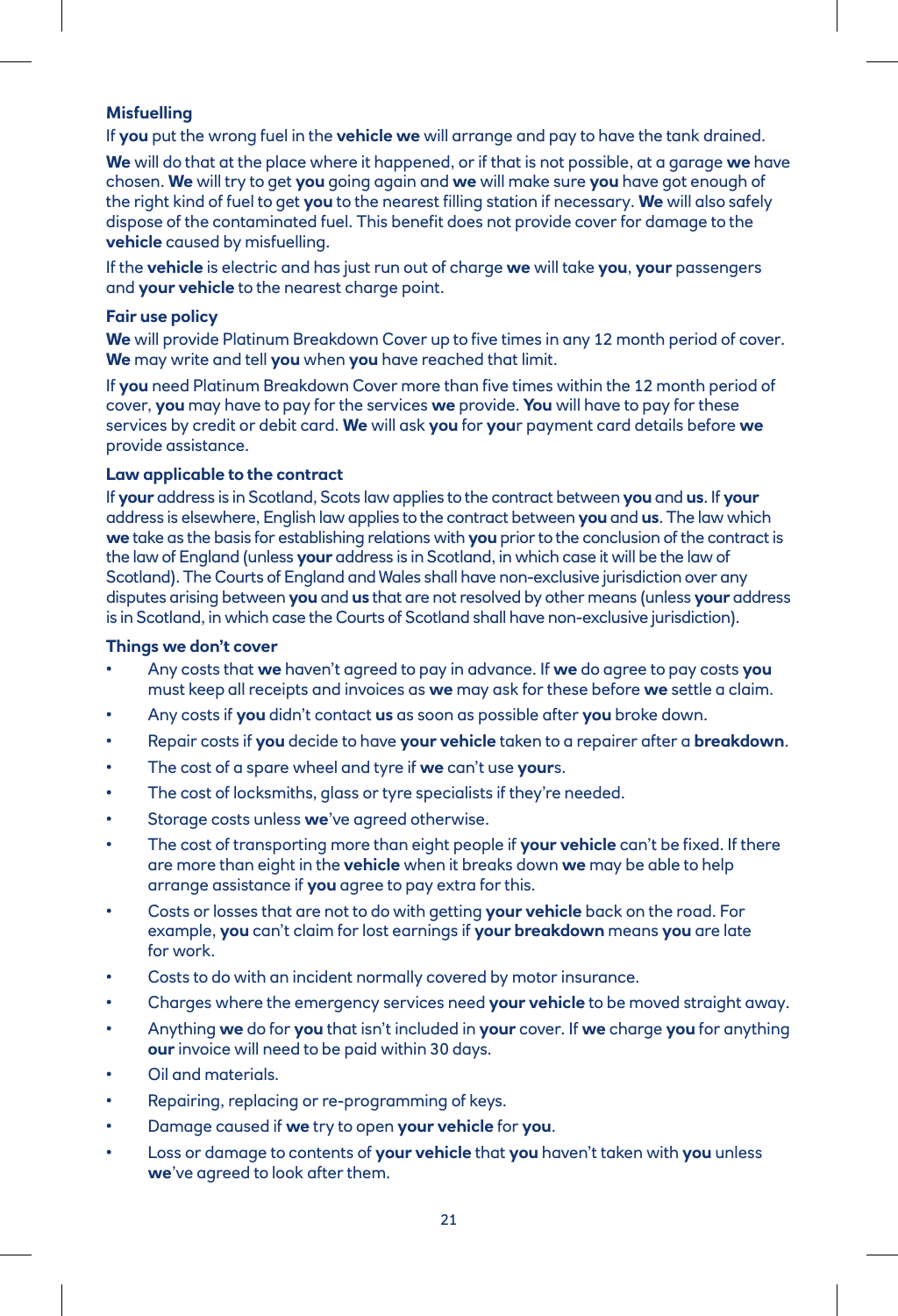#### **Times we can't help or may need to charge extra**

- If **you** haven't fixed a fault that's led to **you** calling **us** out already in the last 28 days, **we**'ll only be able to help **you** if **you** pay extra for the cost of the service.
- If **you** have already reached the maximum number of call outs allowed. **We** can help but **you** will need to pay extra if **we** do provide assistance.
- If the **breakdown** occurred outside of the **period of cover**.
- Recovery of **vehicles** that have trade plates on them or have just been imported or bought at auction.
- If the **vehicle** is being moved for commercial reasons.

#### **Times when we can't help at all**

- If **your vehicle** breaks down in a place **we** can't get to.
- If **your vehicle** doesn't meet all legal requirements and driving laws that apply. For example, it may need to be taxed and have a valid MOT certificate. **We** can check these details when **you** ask **us** for help.
- If **your vehicle** will be dangerous or illegal to load or transport.
- If your vehicle is ever used to carry people or things for money, such as a courier service or taxi.
- If **your vehicle** is used for motor racing, off-road driving, rallies, track days, duration or speed tests.
- If **you** or anyone in **your** group is threatening or abusive.
- If **you** tell **us your vehicle** has broken down and it hasn't.
- If **you** do anything to **your vehicle** to make **us** think it has broken down when it hasn't.

#### **Things you need to know and do**

- **You** must make sure **your vehicle** was fit to drive when the cover started and at the start of each journey.
- Your breakdown cover can't be used as an alternative to routine servicing or as a way to avoid paying for repair costs.
- **You**'ve got to take all reasonable steps to prevent **your vehicle** breaking down or being damaged or stolen.
- **You** must make sure that all information given to **us** is correct to the best of **your**  knowledge. **We** may not be able to provide service if **you** don't do this.
- It's up to **you** to collect **your vehicle** once it's fixed. **You**'ll be responsible for all storage charges unless **we**'ve agreed to cover these in advance.
- We can't give any kind of warranty for the work done by a repairer or any kind or promise that they'll fix the **vehicle** quickly. **You**'ll have to tell them what **you**'d like them to do, and pay for any repairs. They will be **your** agent acting on **your** behalf and **we**  are not responsible for anything they do or any problems they cause.
- If the emergency services come out to **your breakdown we** won't fix or move **your vehicle** until they say **we** can.
- Driving laws mean that if **we** recover **your vehicle we** may have to take **you** on **your**  journey in stages.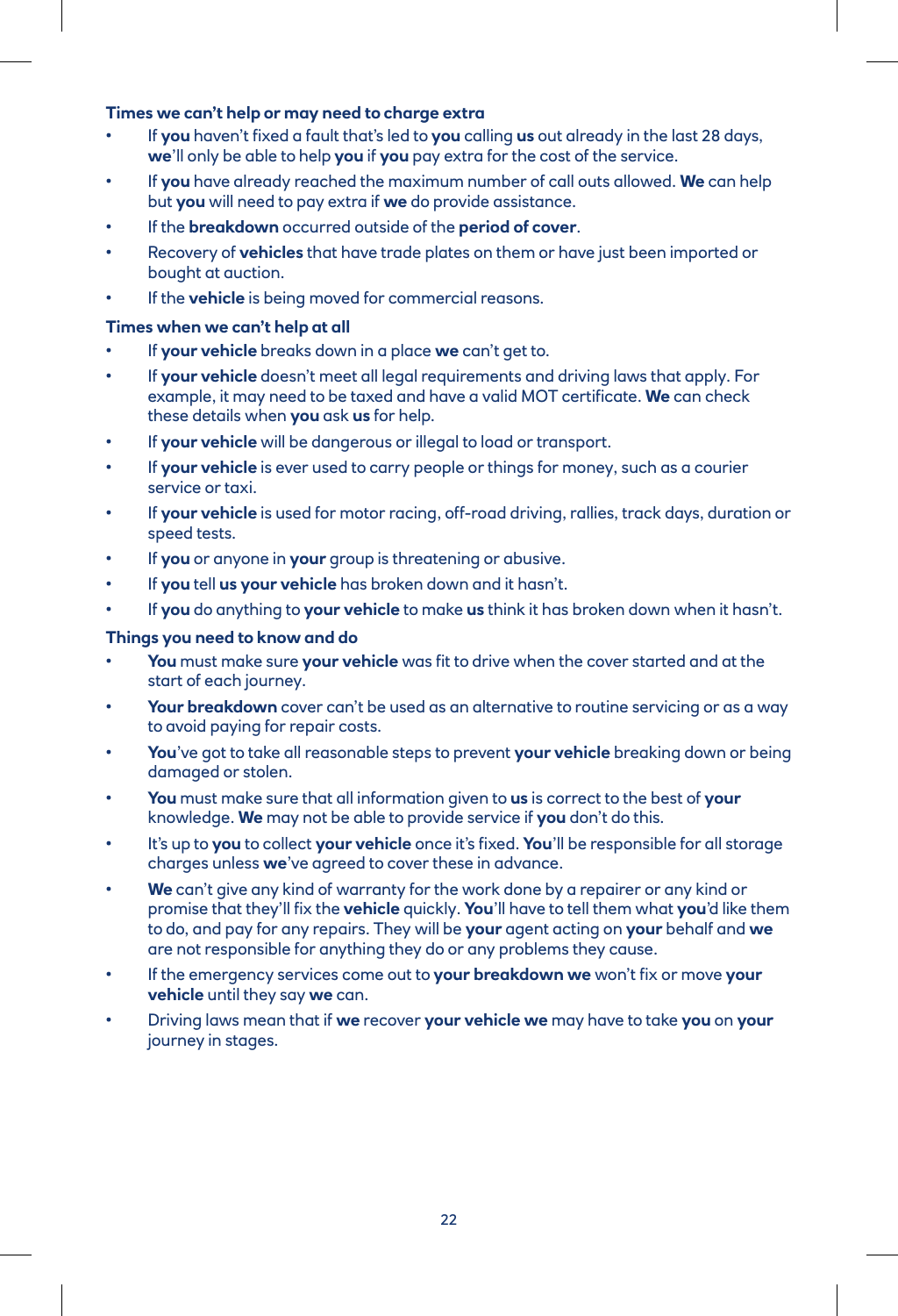#### **If you use a hire car**

- **You**'ll have to meet the terms and conditions of the hire car company. This may mean:
	- **You** need to show them a full and valid driving licence.
	- They do not provide hire cars for drivers with specific licence endorsements.
	- There are limitations on the availability and specification of hire cars.
	- They ask **you** to pay a deposit before they issue a hire car.
	- There are restrictions on the minimum age and driving experience of the person they issue hire vehicles to.
- If **you** have to pay for a hire car locally, **we**'ll only refund charges **we**'ve agreed to before **you** make the booking.
- It's up to **you** to collect the hire car. **We** can't guarantee it'll have a roof rack or tow bar.
- We won't cover the cost of fuel, oil, or insurance for the hire car.
- **We** won't provide cover for a hire car if **your vehicle** is just in for a routine service, or for repair work.

#### **Driving with animals**

- If **you** break down and there are animals with **you we**'ll decide if **we** can arrange to transport them based on the circumstances at the time. If **we** decide that **we** can, it will be at **your** risk and **we** won't be legally responsible if anything happens to them.
- **We** won't transport horses or livestock.

#### **Stopping fraud**

**We** are out to stop fraud. If **you** or anyone **you** know tries to make a false or exaggerated claim **we** may:

- Cancel **your** cover.
- Reject **your** claim and subsequent claims.
- Stop **your** service.
- Cancel other Green Flag or U K Insurance Limited products that **you** have.

**You** might also have to pay **us** back any costs **we**'ve incurred including ones to do with investigating false claims.

And **we** could share details with other organisations or authorities to stop fraud in the future or to start criminal proceedings.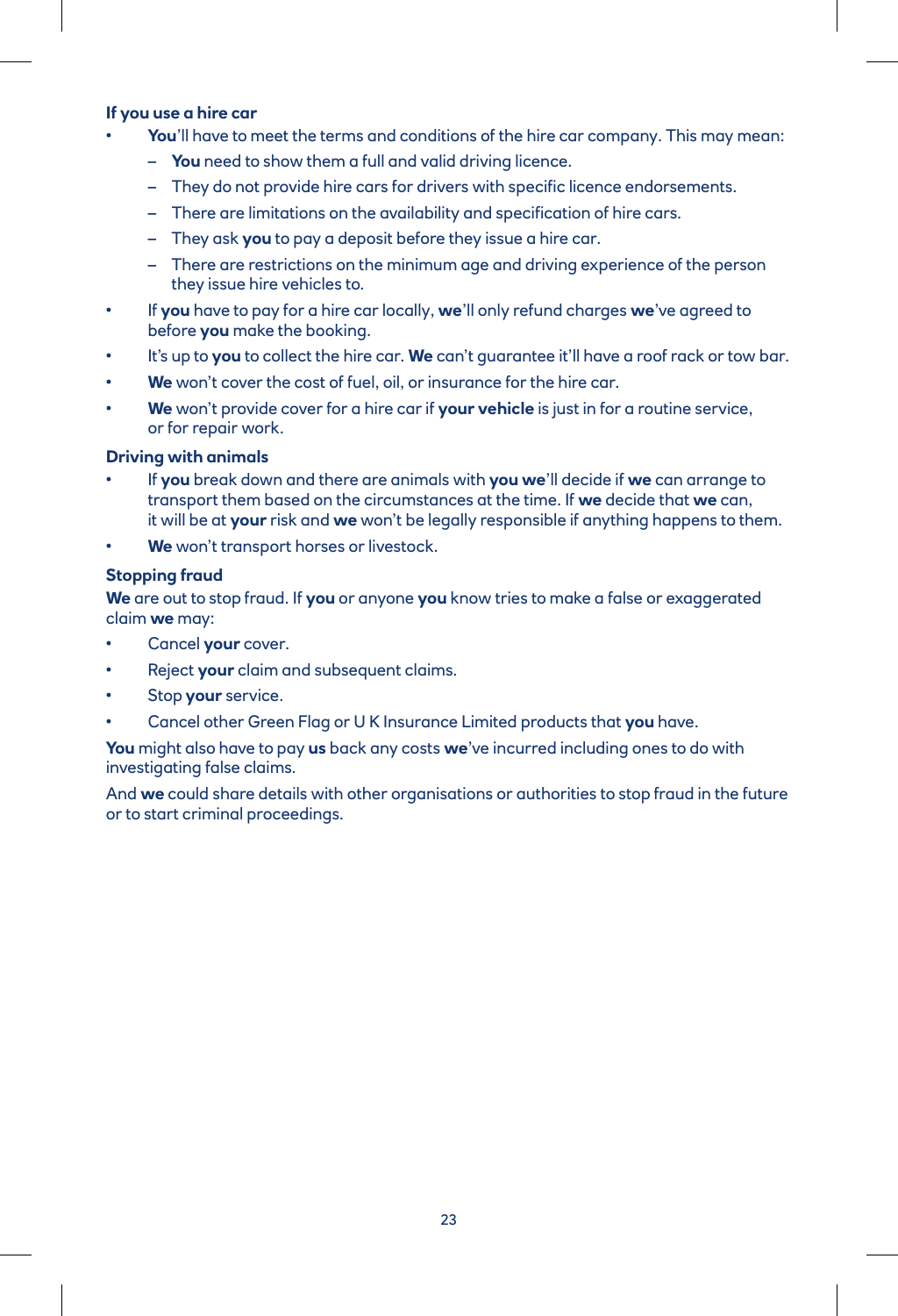#### **Privacy Notice**

This privacy notice tells you what we do with information we collect about you. It's relevant to anyone who uses our services, including policyholders, prospective policyholders, website users and beneficiaries under our policies, such as named drivers. We refer to all these individuals as "**customers**" or "**you**" in this notice.

#### **1. WHO "WE" ARE**

We are U K Insurance Limited ("**we**", "**us**" or "**our**"). We underwrite this RBS insurance policy.

#### **2. WHAT INFORMATION DO WE COLLECT ABOUT YOU?**

#### **Information collected from you & cookies policy**

Where we have collected information directly from you it will usually be obvious what this is, as you will have given it to us. This might not be the case where we have used cookies to collect information from your computer or portable electronic devices. Please see our cookies policy for more information.

#### **Information collected from others**

We can collect information about you from others. This includes information from:

- **Royal Bank of Scotland group of companies,** who we partner with to provide your insurance policy.
- **Joint policyholders or policy beneficiaries**. Where you are named on a joint policy or a beneficiary of that policy we may collect information about you from any named policyholder. We will ask them to confirm that they have your permission to give us this information about you.
- **Fraud prevention, law enforcement or government agencies and other data sources used to prevent or detect fraud or provide details to us about criminal convictions or offences.**
- **HM Treasury and other authorities in relation to regulatory issues** e.g. where someone is subject to a financial sanction they will appear on HM Treasury's asset freezing list.
- **Credit reference agencies** e.g. credit searches that are made when we produce a quotation for a new policy or at renewal. (Note that the results of these searches are automatically deleted after 12 months and do not affect your ability to obtain credit.) Please also see section 4 below.
- **External sources** such as **no claims discount databases**, the electoral roll and insurance comparison websites to help us decide what the risk is in selling the policy **and from companies that hold information about insurance renewal dates, marital status, household residents, vehicle details, employment status and household income** to help us work out which information we should provide to you about our other products and services.

#### **Sensitive personal information**

We collect information that is sensitive, such as information about children, health or geo-location (which may be sensitive personal information because, for example, it can pinpoint your location at a hospital), and information related to unspent past criminal convictions or offences. We also collect your sensitive personal information for specific types of policy or applications, for example when offering you a travel policy or a driving application e.g. Telematics. We obtain this from your mobile devices for driving applications and the following people:

• the main policyholder will provide most of the information we collect about health (including confirming whether hospital treatment is being sought) and unspent criminal convictions or offences, including on behalf of others named on the insurance policy e.g. medical screening to support a travel policy;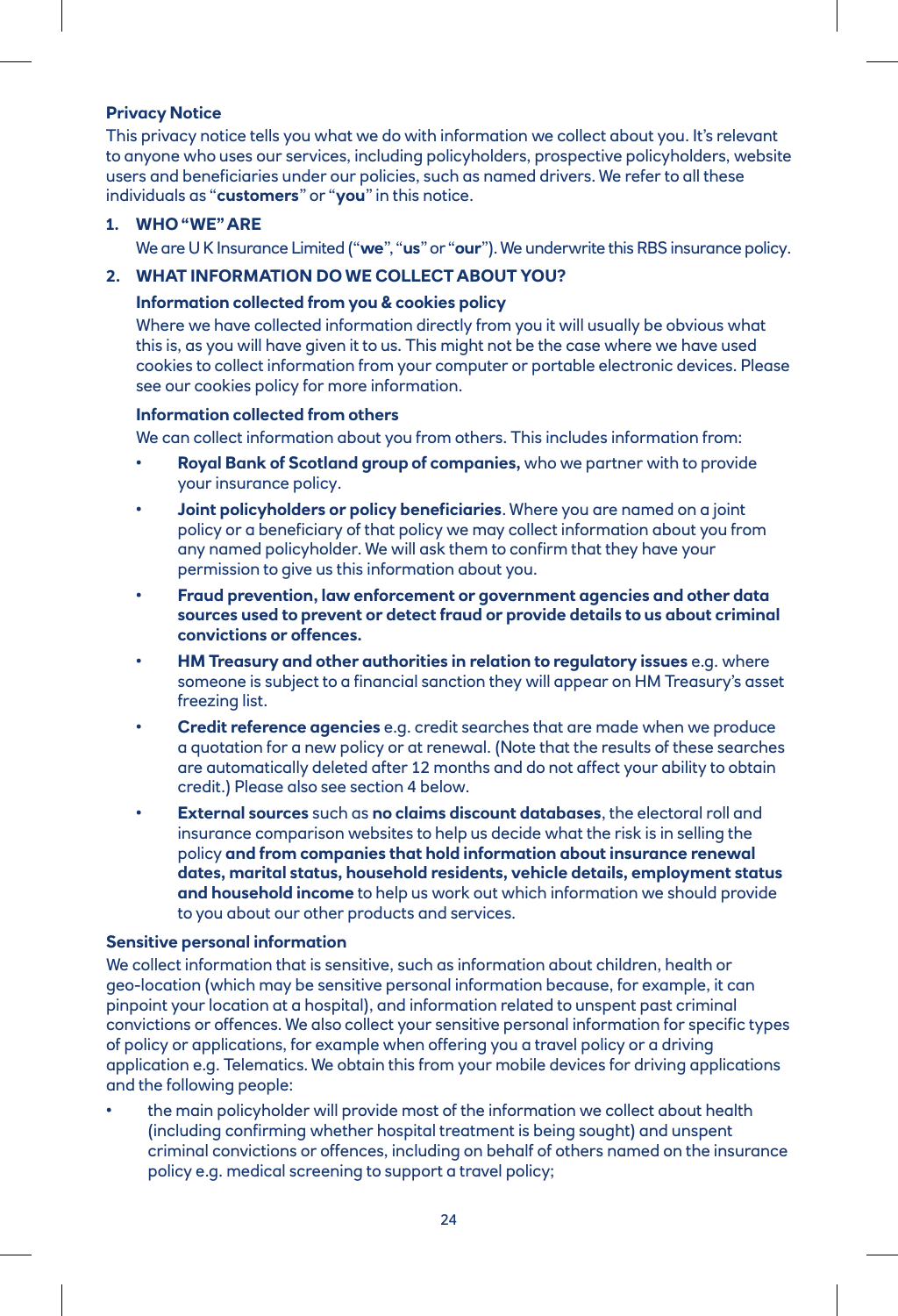- fraud prevention or law enforcement agencies may provide details to us about criminal convictions or offences;
- witnesses to an accident may provide medical information to us if there is an investigation of a claim;
- we may use information about a child, for example, where the child is a beneficiary under a policy or if involved in an accident.

We collect and use this information as part of your insurance quotation or contract with us, or where it is necessary for a legal obligation, or as part of the establishment or defence of a legal claim.

#### **3. WHAT DO WE DO WITH INFORMATION WE COLLECT ABOUT YOU AND WHY MAY WE DO THIS?**

We use your personal information in order to meet our obligations in our contract of insurance with you. We and other companies within our group of companies use your personal information in the following ways:

#### **A. Provide insurance services**

When you request us to provide you with a quote for one of our insurance policies or you purchase an insurance policy from us, we use information about you:

- to decide what the risk might be in selling you the policy, to quote for, and provide you with, a premium for that policy and any special terms that may apply to that policy (noting that we may use automated decision making to make this assessment – see section 9 below);
- to administer your policy and monitor the payment of instalments if you pay your premium in this way;
- to contact you about the policy (e.g. for billing or renewal purposes); and
- to provide the agreed service if you make a claim (e.g. sending someone to assist you in a roadside breakdown situation or to provide you with medical assistance if you are injured or unwell when overseas).

We cannot provide the services unless we use the information about you in this way.

#### **B. Do what we are required to do by law**

As part of our duty as an insurer providing insurance services, sometimes we are required by law to use information about you:

- to help make sure our customers are being treated fairly (e.g. to assist our regulators where we have a legal duty to do so);
- to deal with complaints:
- to help prevent and detect crime (including, for example, the prevention or detection of fraud); and
- to comply with a legal or regulatory obligation.

We can use your personal information in this way because we are required to do so by law.

#### **C. Prevent fraud occurring**

Fraud has an impact on all customers as it increases costs for everyone. We use your personal information to check for signs that customers might be dishonest (e.g. if someone has behaved dishonestly in the past it may increase the risk they will do so in future).

We may use your personal information in this way because it is in our interests to detect fraud and in all our customers' interests to ensure that they are not prejudiced due to increased premiums as a result of a few customers acting dishonestly.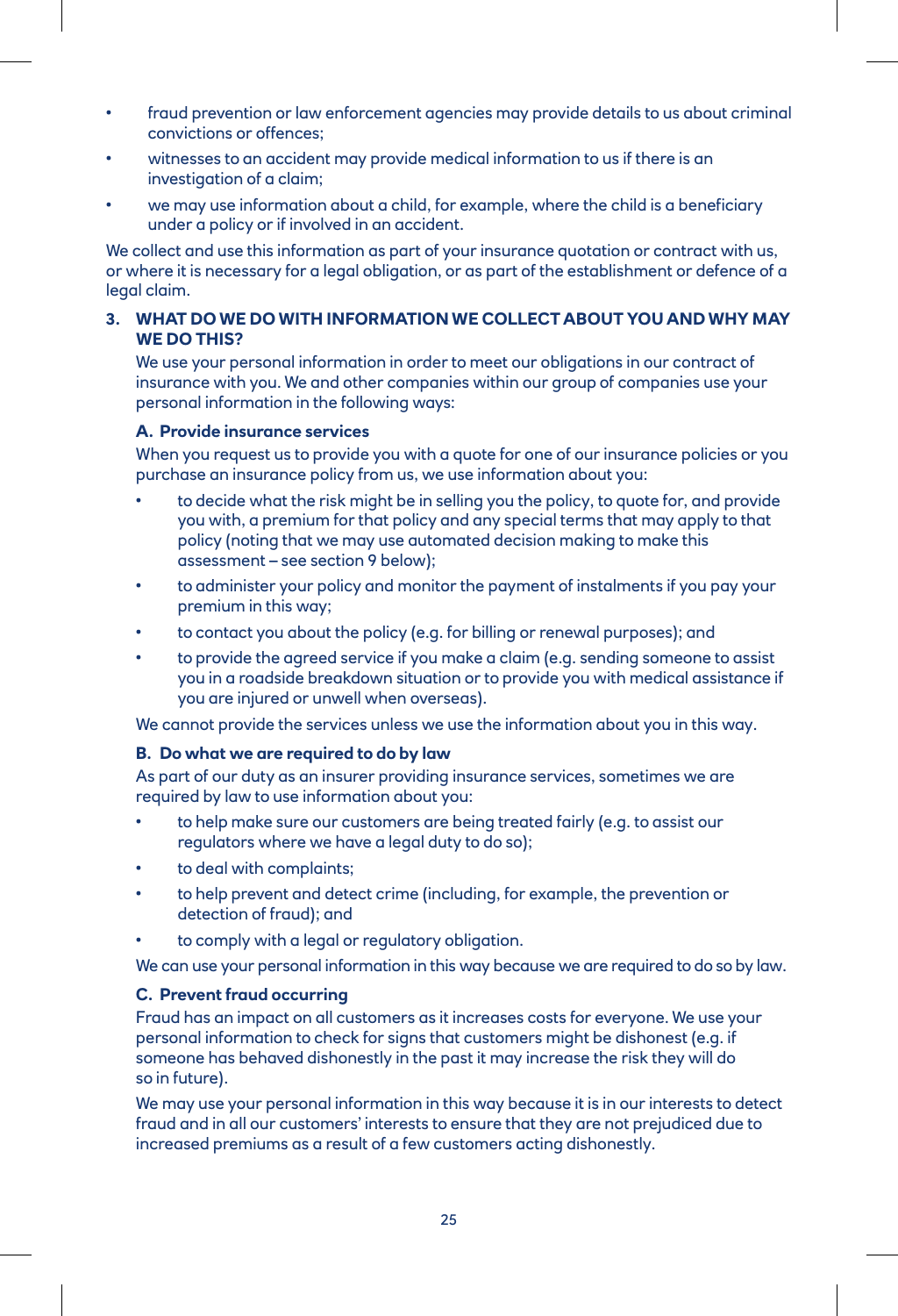#### **D. Recover debt**

If you owe us money we will use your personal information to help us recover it.

We can use your personal information in this way because it is a necessary part of the contract of insurance. We need to ensure that premiums are paid so that the majority of our customers do not suffer (e.g. through increased premiums) due to the actions of a small minority of customers.

#### **E. Where your or another person's life may be at risk**

We will use your personal information to assist where your or another person's life or health is in danger and obtaining your permission is not possible (e.g. arranging emergency medical treatment in a remote location).

#### **F. To administer and improve our services**

To administer our services we will share information with others (including to people or organisations that may be based overseas):

- in order to enable us to process your claim or administer your insurance policy more cost effectively;
- to help develop our products, services and systems to deliver you a better sales and claims experience in the future; and
- to understand how our prospective customers make decisions about which insurance policy is the optimal policy.

We may also process your personal data to better understand you as a customer, including to determine how best to retain your custom, and to ask you to provide feedback on the service we provide to you.

We can use your personal information in this way because it is in our legitimate interests to provide the services in the most efficient way. We will always ensure that we keep the amount of your personal information that we collect and the extent of any processing to the absolute minimum to achieve this efficiency.

#### **4. WHO DO WE SHARE YOUR PERSONAL INFORMATION WITH AND WHY DO WE DO IT?**

We may share your personal information with third parties and other companies within our group of companies for the purposes mentioned in section 3 above. A list of our group companies can be found at **[www.u-k-insurance.co.uk/group-companies.html](http://www.u-k-insurance.co.uk/group-companies.html)**. Alternatively, you can contact the Data Protection Officer for a list of them. Please see section 10. You should make sure everything you tell us is correct because your records may be checked in the following circumstances:

- when you apply for insurance, financial services, or work;
- by police and other law enforcement agencies.

In particular we share information with:

- **Royal Bank of Scotland group of companies,** we will provide them with information about your insurance policy, premium and claims history.
- **Fraud prevention agencies that provide databases and services,** such as CIFAS, National Hunter, SIRA and ENI, to prevent or detect fraud.
	- Fraud prevention agencies will process this personal information in order to assist our prevention of fraud and money laundering, and to verify your identity and may also process your personal information in order to prevent fraud and money laundering by other people.
	- Fraud prevention agencies will hold your personal information for up to 1 year, or up to 6 years if you're considered to pose a fraud or money laundering risk.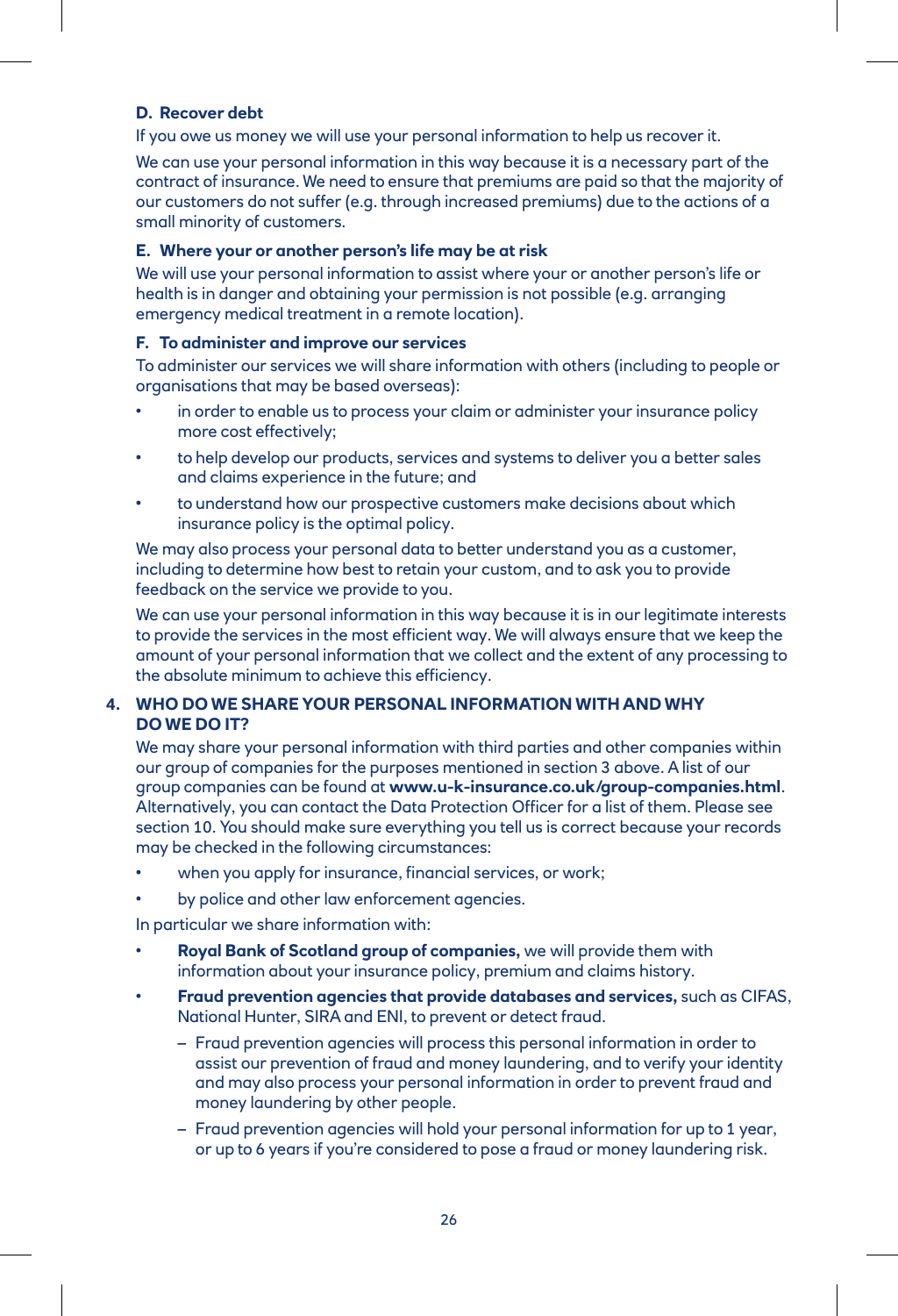– If we or a fraud prevention agency determine that you pose a fraud or money laundering risk, we may refuse to provide the services and / or financing you have requested.

A record of this risk will be retained by the fraud prevention agencies, and may result in others refusing to provide services or financing to you. If you have any questions about this, please contact the appropriate fraud prevention agency.

- **Law enforcement or government agencies** we and fraud prevention agencies may permit law enforcement or government agencies to access and use your personal information, if they request it.
- **Credit reference agencies** help us decide whether to offer you credit if you choose to pay your premium by instalments. We share this information when you first take a policy with us and at each renewal. We may exchange your personal information with credit reference agencies to reflect your credit application (as payment by instalments means that there will be a credit agreement between us). We will let you know before we do this. This will be visible to other credit providers. Failure by you or anyone who pays for your policy to keep up the monthly payments due under your credit agreement will be reflected in your credit score, not theirs. The identities of the credit reference agencies and the ways in which they use and share personal information are explained in more detail at **[www.](http://www.experian.co.uk/CRAIN) [experian.co.uk/CRAIN](http://www.experian.co.uk/CRAIN)**. Alternatively, you can call us and we will send you a copy.
- **Your spouse or partner** who calls us on your behalf, provided they are named on the policy. Please tell us who they are when you take out your policy. If you would like someone else to deal with your policy on your behalf on a regular basis please let us know. In some exceptional cases, we may also deal with other people who call on your behalf, but only with your permission. If at any time you would prefer us to deal only with you, please let us know.
- **Other insurance companies** to help settle any insurance claim or to verify that the information you have provided is correct (e.g we will check the amount of No Claims Discount you have told us with your previous insurer).
- **Insurance industry bodies** such as The Motor Insurance Database to meet our obligations under the Road Traffic Act.
- **Insurance industry databases**, such as the Claims and Underwriting Exchange where you make a claim so that insurers can check that your claims history is correct, the Insurance Fraud Register and, for commercial policies, the Employers' Liability Tracing Office.
- **Government bodies**, such as the Driver and Vehicle Licensing Agency.

#### **5. WILL WE SEND YOUR PERSONAL INFORMATION OVERSEAS?**

We may send your personal information overseas to any part of the world. The protections given to your personal information in other parts of the world will often not be as strong as in the UK. Where possible, we will put in place agreements with the people we send your personal information to, to require them to treat your personal information with the same protections that we apply ourselves. Our agreements may include standard terms provided by the EU called EU Model Clauses or may require the other party to be signed up to government standards that are recognised as providing the right level of protection such as "privacy shield" in the USA. But it is possible that regardless of what is set out in the agreement this would not stop a government in any part of the world from accessing your personal information, as they can often have power to overrule any agreements we make.

In some cases we might need to share information to carry out the services we have promised to carry out, for example if you require urgent assistance abroad. In such an urgent situation we may not always have the time to put in place the type of agreement we would normally want to.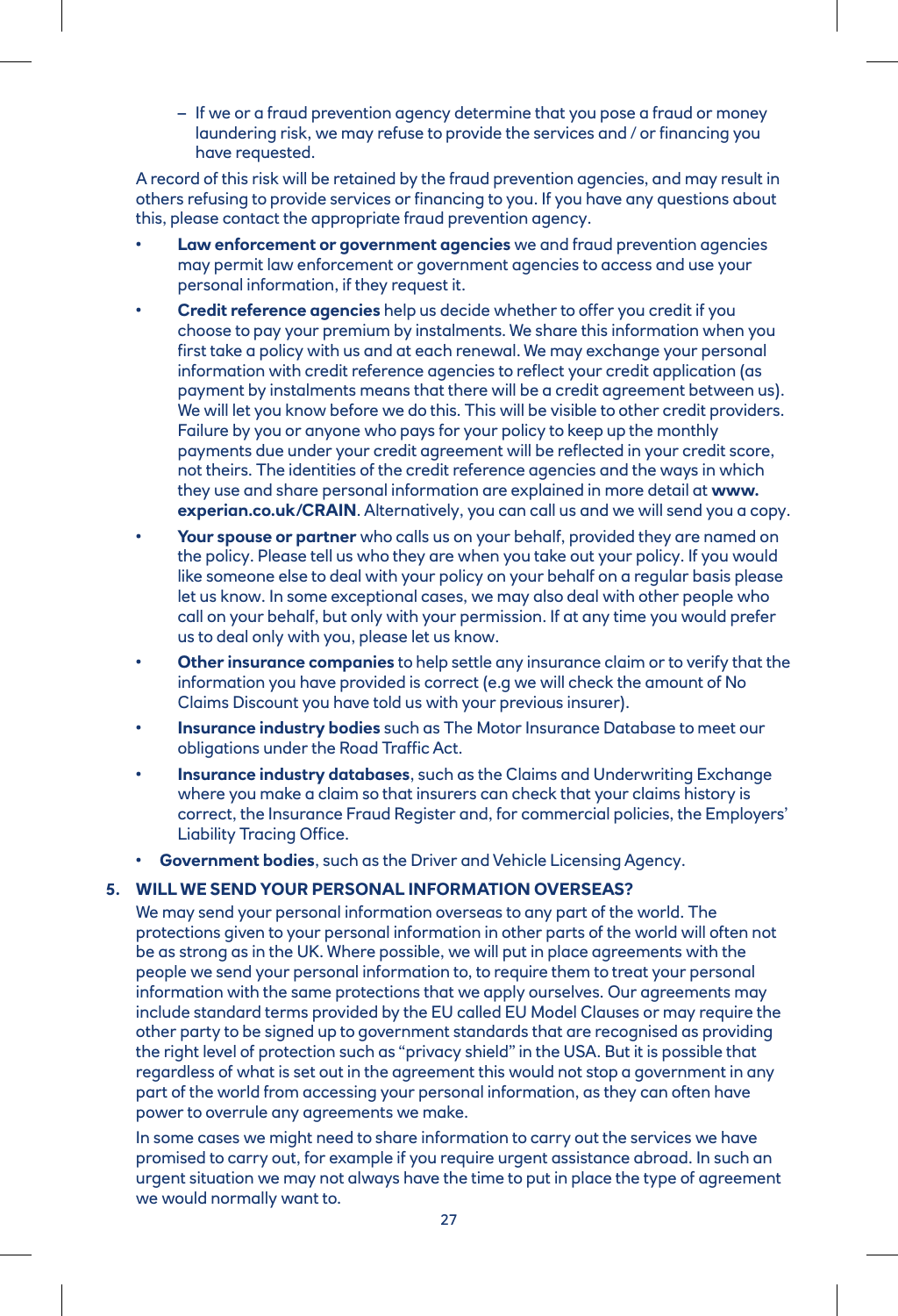#### **6. HOW LONG MAY WE KEEP YOUR PERSONAL INFORMATION FOR?**

We are only allowed to keep your personal information if we need it for one of the reasons we describe in section 3 above.

As a general rule, we will keep it for 6 years from the end of your relationship with us, as it is likely that we will need the information for regulatory reasons or to defend a claim. For example, should you wish to bring some form of legal action relating to your relationship with us, this would generally need to be done within 6 years from the end of that relationship. However there may be exceptions where we need to keep your personal information for longer, such as where a claim has involved a minor.

We will also retain data in an anonymous form for statistical and analytical purposes, for example, to assess risk of flood damage occurring.

#### **7. WHEN CAN YOU ASK US TO STOP USING YOUR INFORMATION?**

If we rely on your consent to collect and process your personal information, you can ask us to stop using your personal information at any time by withdrawing that consent and we will stop using your personal information for those purposes. We may rely on your consent to tell you about products or services which may be of interest to you or to use computers to make decisions about you to improve our services or develop our products (see section 9).

At any time, you can tell us to stop using your personal information to tell you about products or services that may be of interest to you or allowing computers to make decisions about you in order to improve our services or develop our products (see section 9). To find out how to do this, see section 10.

#### **8. WHAT HAPPENS IF YOU DON'T GIVE US SOME OF YOUR PERSONAL INFORMATION?**

Where you do not provide the personal information we need in order to provide the service you are asking for or to fulfil a legal requirement, we will not be able to provide the service that you are asking us to give you.

We will tell you about why we need the information when we ask for it.

#### **9. WHEN DO WE USE COMPUTERS TO MAKE DECISIONS ABOUT YOU?**

We will collect information about you and put this into our computer systems. The computer systems will make certain automated decisions about you which will be based on comparing you with other people. This will have an impact in terms of the level of premium or product that we offer to you or the products or services that we decide to tell you about. We may also use automated decision making to conduct an identity verification check.

For example, if you are under 25 years of age, the computer system may determine that you are more likely to have a car accident. This is because the computer system has been told that more people aged under 25 have car accidents. Another example is that, if you are under 25, the computer system may determine that you are going to be interested in a travel policy which covers high risk activity, such as skiing. Therefore, we would proactively seek to tell you about such policies as we would consider them to be of interest to you.

This is important because:

- **In providing insurance services** it helps us decide what price you should pay for your policy and understand any risks associated with that policy;
- **In identity verification** it helps us to check that you are who you say you are and to prevent others from imitating you;
- **In selling you other products** it helps us decide which other products might be useful to you.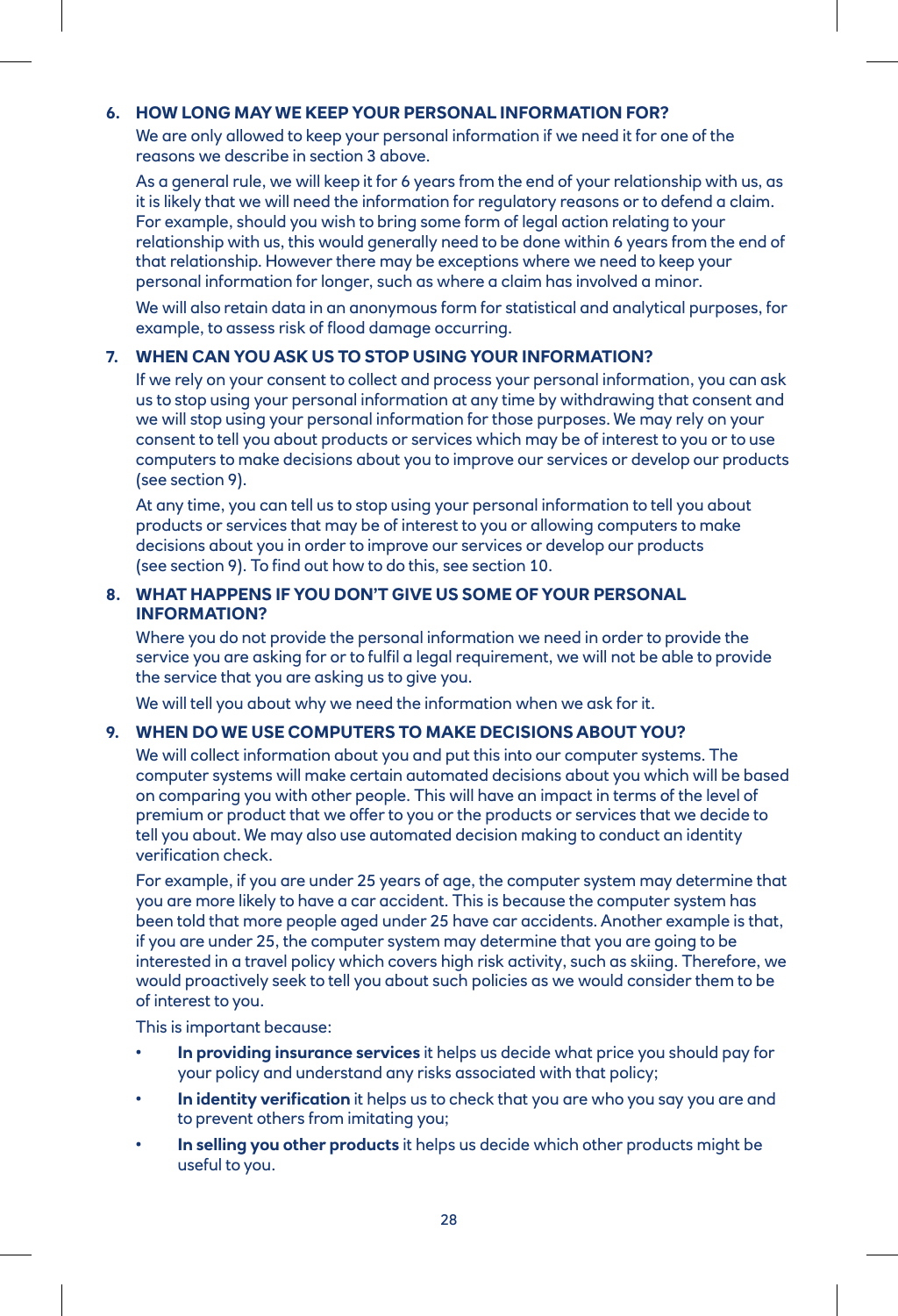We also use computer systems to carry out modelling. Sometimes using your personal information and sometimes using data in anonymised form. We conduct this modelling for a variety of reasons, for example, for risk assessment purposes to make decisions about you, such as your likelihood to claim. However, we may also use your personal information in that modelling to make decisions about how we improve and develop our products and services, or our pricing and underwriting, or to better understand how our prospective customers make decisions about which policy is the optimal policy (i.e. we are not making decisions directly about you).

#### **10. HOW TO CONTACT US ABOUT THIS PRIVACY NOTICE**

Our Data Protection Officer is in charge of answering questions about this privacy notice or your requests to exercise your rights which are set out below. The Data Protection Office may be contacted at U K Insurance Limited, Churchill Court, Westmoreland Road, Bromley BR1 1DP.

#### **You may contact us at the address above for one or more of the following reasons:**

To ask us to fix information about you that is wrong or incomplete, or to delete personal information about you (the so-called "Right to be Forgotten").

To tell us you no longer agree to, that you object to, or that you wish to restrict us using information about you and ask us to stop.

A right of access, namely to ask us to provide you with a copy of all of the personal information that we have about you. To receive this information please write to the Data Rights Team, U K Insurance Limited, Churchill Court, Westmoreland Road, Bromley BR1 1DP.

A"data portability" right, namely to obtain and reuse the information that you have provided to us for your own purposes across different services. You may ask for this information to be provided directly to you or directly to another organisation. We will provide the information in a machine readable format so that another organisation's software can understand that information.

To ask us not to use information about you in a way that allows our computer systems to make decisions about you (as explained in section 9).

Sometimes we will not be able to stop using your personal information when you ask us to (e.g. where we need to use it because the law requires us to do so or we need to retain the information for regulatory purposes).

In other cases, if we stop using your personal information, we will not be able to provide services to you, such as administering your insurance policy or servicing your claim.

We will tell you if we are unable to comply with your request, or how your request might impact you, when you contact us.

#### **Complaints**

If you have any concerns about the way in which we are using your personal information, please contact our Data Protection Officer in the first instance and we will endeavour to resolve your concern. However, you do also have the right to complain about how we treat your personal information to the Information Commissioner's Office ("**ICO**"). The ICO can be contacted at:

ICO website: **<https://ico.org.uk/global/contact-us/>** ICO telephone: **0303 123 1113** 

ICO textphone: **01625 545860**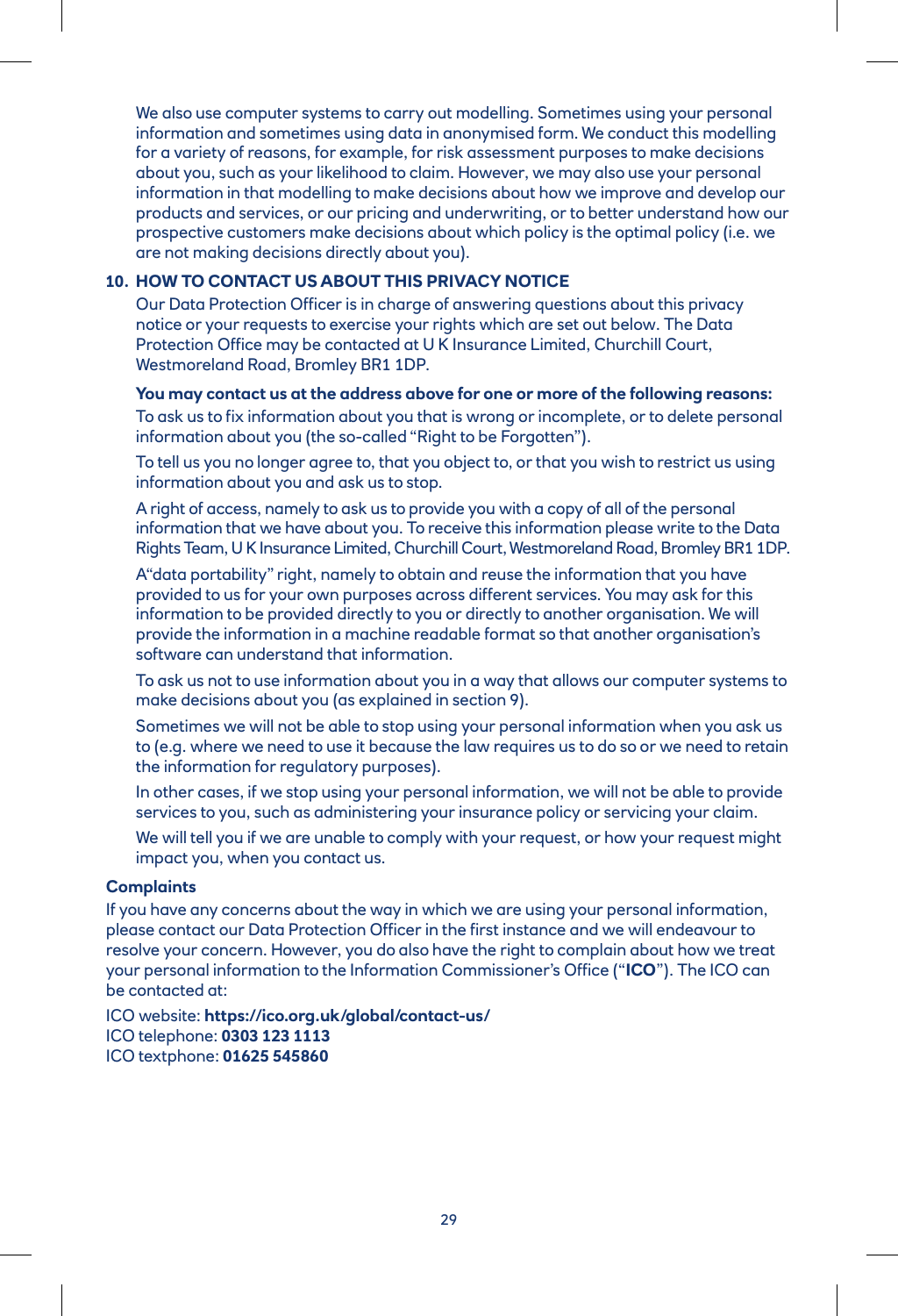## **Platinum Cinema Discount Terms**

These Terms govern the Royal Bank of Scotland Platinum Cinema Discount which is available to you as a Royal Bank of Scotland Platinum account holder.

#### **GENERAL**

- 1. The Cinema Discount is provided on behalf of Royal Bank of Scotland by Affinion International Limited, registered in England and Wales (Company Number 01008797) office at Charter Court, 50 Windsor Road, Slough SL1 2EJ.
- 2. Cinema eCodes must not be re-sold.
- 3. You may purchase eCodes using the Royal Bank of Scotland Platinum cinema discount either online or by telephone as detailed below.
- 4. Your personal data will only be used as set out in the privacy and cookies notice.

#### **CINEMA TICKET BOOKING PROCESS**

- 1. Purchases may be made online via the dedicated Royal Bank of Scotland Platinum cinema discount eCode Service pages of the website **[membershipbenefits.rbs.co.uk](http://membershipbenefits.rbs.co.uk)**. If you are not able to access the website, you should call Membership Services on 0345 609 0456. All eCodes are subject to availability.
- 2. You must provide credit or debit card details to secure your eCodes and payment is required in full at the time of booking.
- 3. Once successful payment has been taken, you will instantly be provided with the requested number of eCodes which will be displayed on the membership services website if booked online. For bookings made online and via the telephone booking service you will be sent a purchase confirmation email which will include your eCodes.
- 4. Once eCodes have been purchased, you can use your eCode to redeem an admission ticket to the cinema provider you selected at the point of purchase by either going to the chosen cinema's website in advance or taking your eCode reference to the cinema's box office.
- 5. eCodes can only be used for the cinema provider selected at the time of purchase, and can only be exchanged for the ticket type described on the eCode.

All eCodes are subject to the terms and conditions of the individual cinema provider you purchase the eCodes for and you will be asked to accept these terms at the time of purchase.

#### **CINEMA DISCOUNT TICKETS**

- 1. All eCodes are supplied by the cinema providers listed on the Membership Services website. Where the different eCode types are listed, you will see the specific terms and conditions of the cinema provider relating to the terms of use for the eCodes. It is your responsibility to read those terms and conditions before placing an order as the cinema provider will govern how you will be able to use the eCodes.
- 2. For certain eCodes some cinema locations are excluded from the offer. These exclusions will be listed against the eCode type on the order page. Please ensure you check these before confirming your order.
- 3. eCodes cannot be refunded or exchanged, unless where the eCode is proven to be faulty. For this reason please take great care in choosing the correct eCode type.
- 4. Please ensure you note the expiry date of the eCodes. This will be supplied to you at the time of purchase and will be available in the cinema discount tickets benefit area on the Membership Services website.
- 5. Once eCodes have been purchased, you can use your eCode to redeem an admission ticket to the cinema you selected at the point of purchase either by going to the cinema's website and booking in advance, or taking your eCode to the cinema's box office.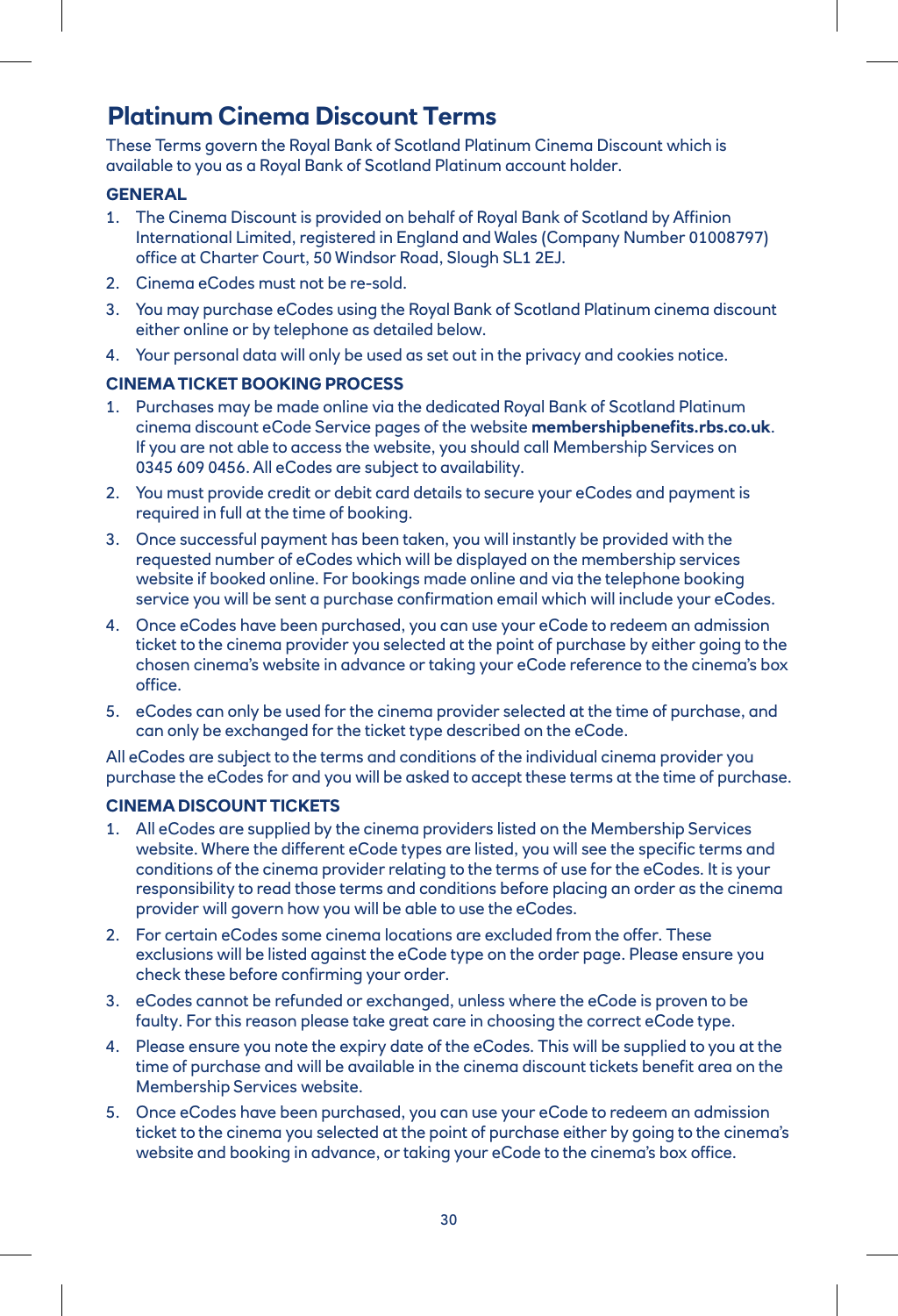- 6. eCodes can only be used for the cinema selected at the time of purchase, and can only be exchanged for the tickets type described on the eCode.
- 7. There is no limit to the number of bookings you can make; however you are limited to a maximum of 6 eCodes per booking.
- 8. Cinema eCodes are for personal and family use only.
- 9. If we have reason to believe that eCodes are being purchased for any other reason other than for personal or family use, we reserve the right to suspend the service while the matter is investigated.
- 10. Upon investigation, if you have been purchasing eCodes for any reason other than personal or family use, we reserve the right to remove the cinema discount ticket service from your Royal Bank of Scotland Platinum account benefits.

#### **PAYMENT**

- 1. You must provide credit or debit card details to secure your eCodes and payment is required in full at the time of booking.
- 2. Some cinema providers may charge additional booking fees if booking tickets online. These fees are paid directly to the cinema provider and are not included as part of your eCode purchase made through the Royal Bank of Scotland Platinum cinema discount. Please refer to the cinema providers Terms and Conditions for full details.
- 3. All eCodes remain in our ownership until full payment has been received.
- 4. All purchases will be charged to your credit and debit cards in pounds sterling.
- 5. All purchases include Value Added Tax (VAT).

Nothing in these Terms and conditions affects your statutory rights, in particular your right to receive goods which are of satisfactory quality, fit for purpose and which conform to the description given of them on our website.

#### **CUSTOMER SERVICE**

Membership Services must be contacted for all booking related queries and complaints. Please write to Customer Services Manager, Membership Services, Sentinel House, Airspeed Road, Portsmouth PO3 5RF or call Membership Services on 0345 609 0456. If telephoning, your call will be recorded for quality and training purposes.

Membership Services cannot assist in any queries specifically related to the cinema provider or your viewing experience. For any cinema related queries please contact the cinema provider directly.

#### **The EC Online Dispute Resolution Platform**

If you have a complaint, you have the option to register your complaint using the European Commission Online Dispute Resolution (ODR) Platform. This is a web-based platform that is designed to help consumers who have bought goods or services online to deal with issues arising from that purchase. Complaints submitted to the platform will be dealt with by approved ADR providers. You can access the platform at the following website address: <http://ec.europa.eu/consumers/odr/>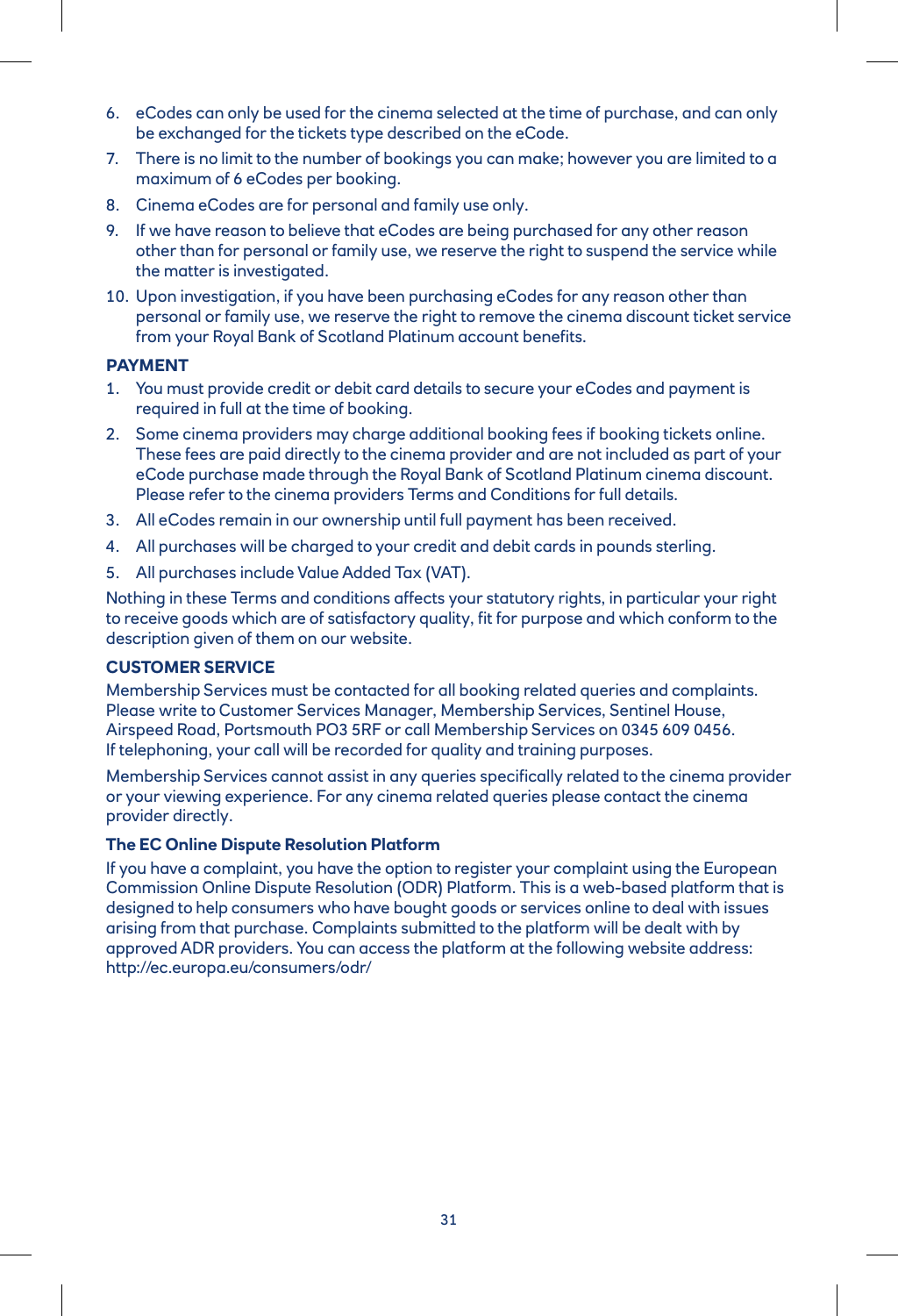## **Platinum Tastecard Terms**

- 1. tastecard is owned and operated by Taste Marketing Ltd (registered in England and Wales under number 05545626) (*tastecard*)
- 2. Words in *italics* used in these Terms have special meanings. Please read page 5 of this booklet for those special meanings to get the full picture of this benefit.
- 3. By opening an account you enter into a contract with us and *taste* and become subject to these Terms as well as any terms and conditions provided to you by *taste.* Where there are any differences between these Terms and any terms provided by *taste*, these Terms will apply.
- 4. You are automatically registered for this benefit when your account is opened.
- 5. tastecard is a benefit that allows you discounts and offers in participating restaurants. After your account is open, you'll receive information from *taste* on how to sign up to and make use of this benefit.
- 6. This benefit is included with your account and you don't need to pay any additional cost on top of your monthly account fee to receive this benefit.
- 7. You are entitled to tastecard membership each year provided your account remains open.
- 8. Your account entitles you to tastecard membership and you are not entitled to gourmet society, hi-life Diners Club or tastecard '+ membership' under this account.
- 9. If you close your account with us, this benefit will be cancelled immediately and you won't be entitled to any repayment, compensation or refund for your tastecard membership.
- 10. If you need to contact *taste* or make a complaint about this benefit, you can do so by:
	- **a. Email**: **[rbs@tastecard.co.uk](mailto:rbs@tastecard.co.uk)**
	- **b. Phone**: **0345 609 0456** (Relay UK **18001 0345 609 0456**) with lines open 9am to 5pm Monday to Friday (except bank holidays and public holidays)

**c. Post**: Birkby Grange, 85 Birkby Hall Road, Birkby, Huddersfield, HD2 2XB We aim to resolve any complaints within 7 working days. We'll acknowledge receipt of the complaint within 24 hours of it being received and update you on:

- Who is dealing with your complaint;
- Why it is still unresolved;
- What the next steps are.

If after 7 days the complaint remains unresolved, *taste* will issue a second letter explaining why the matter is still unresolved. They'll work to resolve it within the next 7 days. After 14 days *taste* will issue you with a letter resolving your complaint or explaining their final position.

11. We share your information with *taste* in accordance with our Privacy Policy, available at **[rbs.co.uk/privacy](http://rbs.co.uk/privacy)**. If you choose to sign up to receive offers, services and/or marketing directly from *taste* or any other *person* in connection with this benefit, you'll be bound by their own privacy policy and other contractual terms, which they'd make available to you.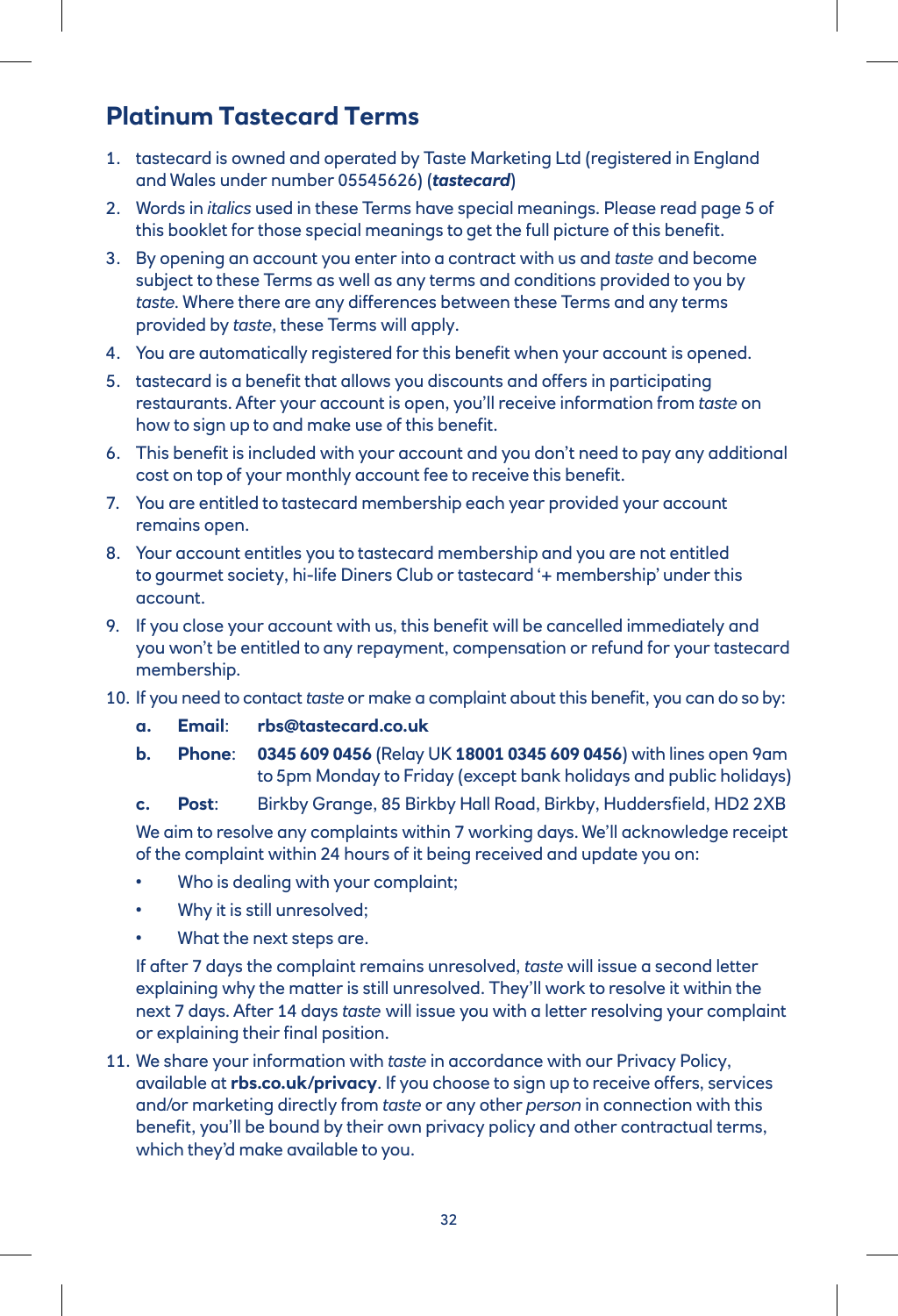12. We have no control over, and therefore we are not liable for, the tastecard service, the tastecard website or the tastecard app and your experience of these. Any dispute regarding these is between you (or the *individual* affected) and *taste* or the restaurant involved.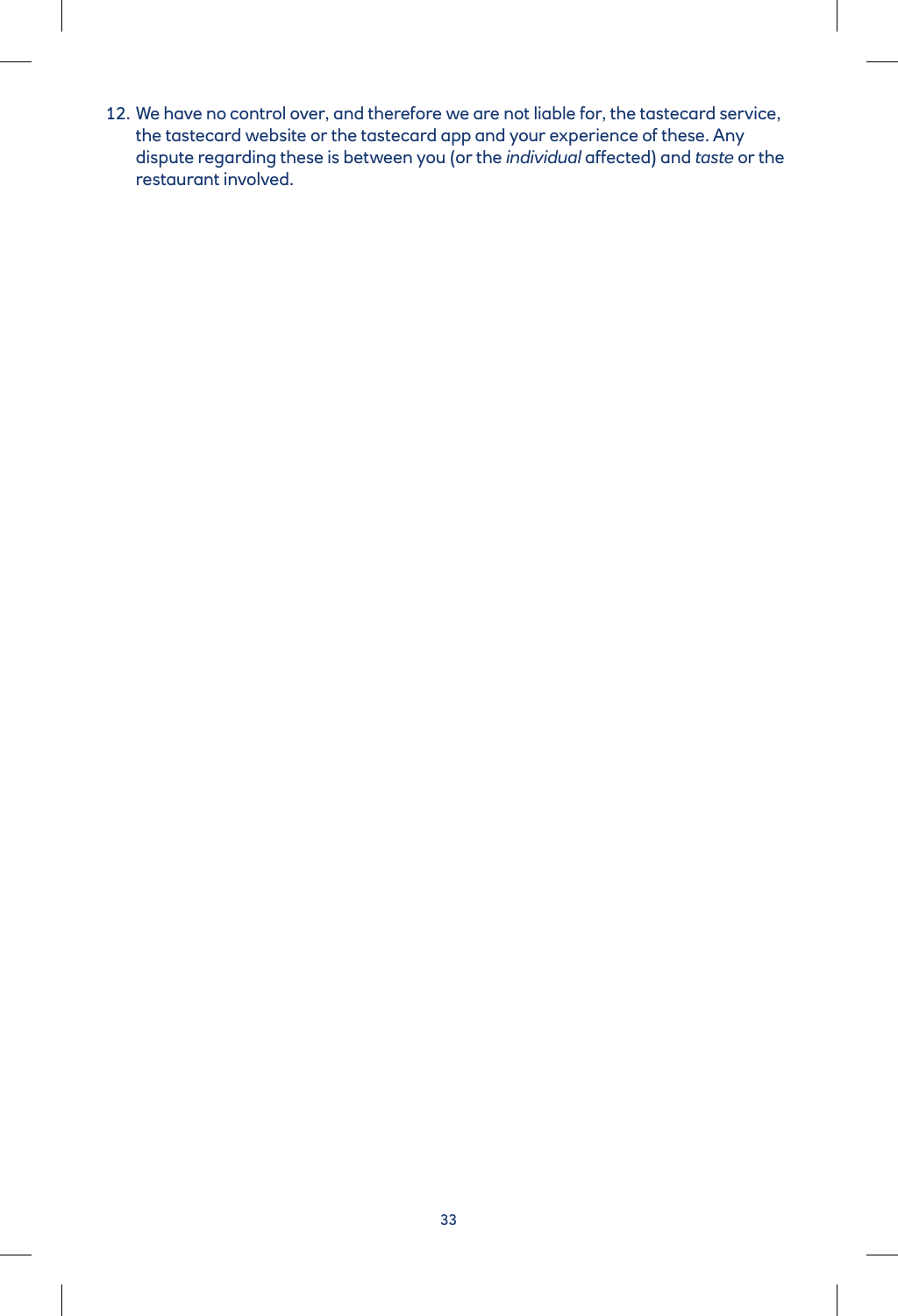## **Platinum Travel Service Terms**

#### **Introduction**

These are the Terms that apply to the Platinum Travel Service benefit which is a travel booking service that gives you:

- access to discounts on certain travel bookings, such as package holidays, cruise bookings, scheduled flights and charter flights;
- no credit card or booking fees when making a purchase.

(as further described below and on the website at **[membershipbenefits.rbs.co.uk](http://membershipbenefits.rbs.co.uk)**).

This service is provided by Affinion International Travel Limited, a company registered in England and Wales with Company Number 06635325, and having its registered office at Charter Court, 50 Windsor Road, Slough, Berkshire SL1 2EJ (from this point on referred to as "**we/us/our**").

We are a wholly owned subsidiary of Affinion International Limited, a company registered in England and Wales with Company Number 01008797, and having its registered office at Charter Court, 50 Windsor Road, Slough, Berkshire SL1 2EJ.

We are a fully licensed and bonded travel agency. We are a retail member of ABTA (L4356), hold an ATOL 9935 and are accredited by IATA. Depending on the travel product(s) you book, your contract will either be with us, or with the tour operator, airline or travel company which supplies the service ("**the supplier**"). When you book a package holiday (as defined in the Package Travel and Linked Travel arrangements Regulations 2018 ("the Regulations")) or other service(s) which we provide as organiser, your contract will be with us and the section of these Terms headed 'WHERE WE ACT AS ORGANISER' will apply. When you make a booking with a supplier, we act only as retailer and your contract will be with the supplier. The section of these Terms headed 'WHERE WE ACT AS RETAILER' will apply. We will tell you at the time of booking whether we act as retailer or organiser.

These Terms apply to all bookings made via the Platinum Travel Service (including those where we act as agent) unless otherwise indicated. **Where your contract is with a supplier, your booking will also be subject to the supplier's terms and conditions and/or conditions of carriage which can be obtained from us and will be provided to you with your booking confirmation**. You should make sure you read these Terms and keep a copy for future reference.

#### 1. **ELIGIBILITY**

- 1.1. You are eligible to receive the Platinum Travel Service benefit because you are a Platinum account holder. If your Platinum account is closed this benefit will be cancelled immediately and you will not be entitled to use the Platinum Travel Service benefit to make any new travel bookings.
- 1.2 Subject to the exclusions in clauses 4 and 5 overleaf, you may book package holidays, cruises, tickets for scheduled, charter and low cost airline flights, city breaks, ferry tickets, hotel accommodation, holiday cottages and villas, holiday apartments, car hire, airport lounges, airport parking, attraction tickets, camping holidays, coach tours, holiday parks, resort transfers, boat and motor homes through the Platinum Travel Service.
- 1.3 There is no limit to the number of times you may use the service, provided your Platinum account remains open.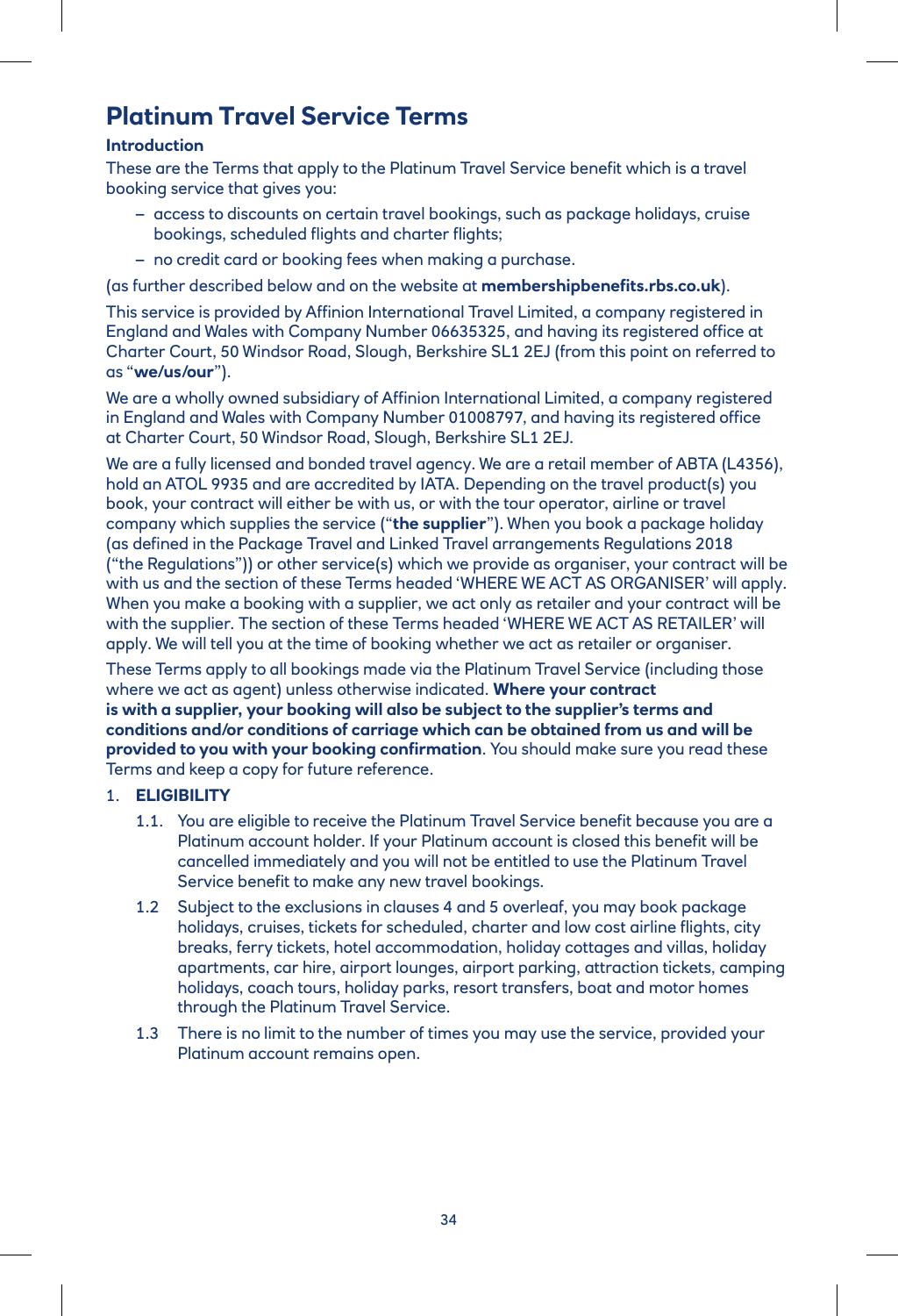#### 2. **PLATINUM TRAVEL SERVICE BENEFITS**

As a Platinum account holder, you are entitled to the following benefits, subject to the exclusions listed in clauses 4 and 5:

- 10% discount off the base price available via the Platinum Travel Service for available package holidays (including transfers if included as part of the package;
- 5% discount off the base price available via the Platinum Travel Service for available cruise holidays.

Other Discounts:

- 10% discount on airport hotels, airport parking, airport lounge passes, attraction tickets and car hire when a booking is made through the Platinum Travel Service;
- complimentary UK airport lounge access. Limited to 2 passes per booking.

#### 3. **TRAVEL BOOKINGS**

- 3.1. Bookings can only be made:
	- by telephone through Membership Services on 0345 609 0456 between the hours of
	- 08:00 20:30 Monday Friday
	- 08:00 18:00 Saturday, Sunday and Public Holidays
	- Closed on 25 December

 The maximum call charge from a BT landline is 3 pence per minute. Call charges may vary from other networks, or

- **• online via [membershipbenefits.rbs.co.uk](http://membershipbenefits.rbs.co.uk)** Please note that some travel bookings cannot be made on the Platinum Travel Service website and must be made by telephone. Full details of these exclusions are on the website.
- 3.2. For the majority of bookings, availability will be confirmed immediately. For any unusual or special requests, we may need to check availability and will call you back as soon as possible but always within 1 working day.
- 3.3. If you do make a booking through the Platinum Travel Service, it will be subject to further terms and conditions (some of which may limit or exclude liability), including the cancellation charges of the individual tour/airline operator with whom your booking is made. These terms and conditions can normally be accessed online by visiting the website of the relevant supplier and they will be forwarded to you with your booking confirmation and invoice. Alternatively, you may call us to request a copy at any time by telephoning Membership Services on **0345 609 0456** during our opening hours. Calls will be recorded for staff training and quality control purposes.
- 3.4. When you make a booking with us you must be at least 18 years of age at the time of booking, and have the authority and permission to book on behalf of all others in your party where you are booking on behalf of a group. You confirm that you have the authority to accept, and do accept, on behalf of your party these Terms, together with any terms and conditions of other suppliers or conditions of carriage that may apply, which constitute the entire agreement between us.
- 3.5. We will only deal with the lead booking name in all subsequent correspondence and dealings, and this means that you are responsible for making all payments due, ensuring the accuracy of all personal details and other information supplied in respect of yourself and your party, notifying us of any changes, amendments or cancellations and for receiving correspondence and keeping your party informed about the booking and any changes to it.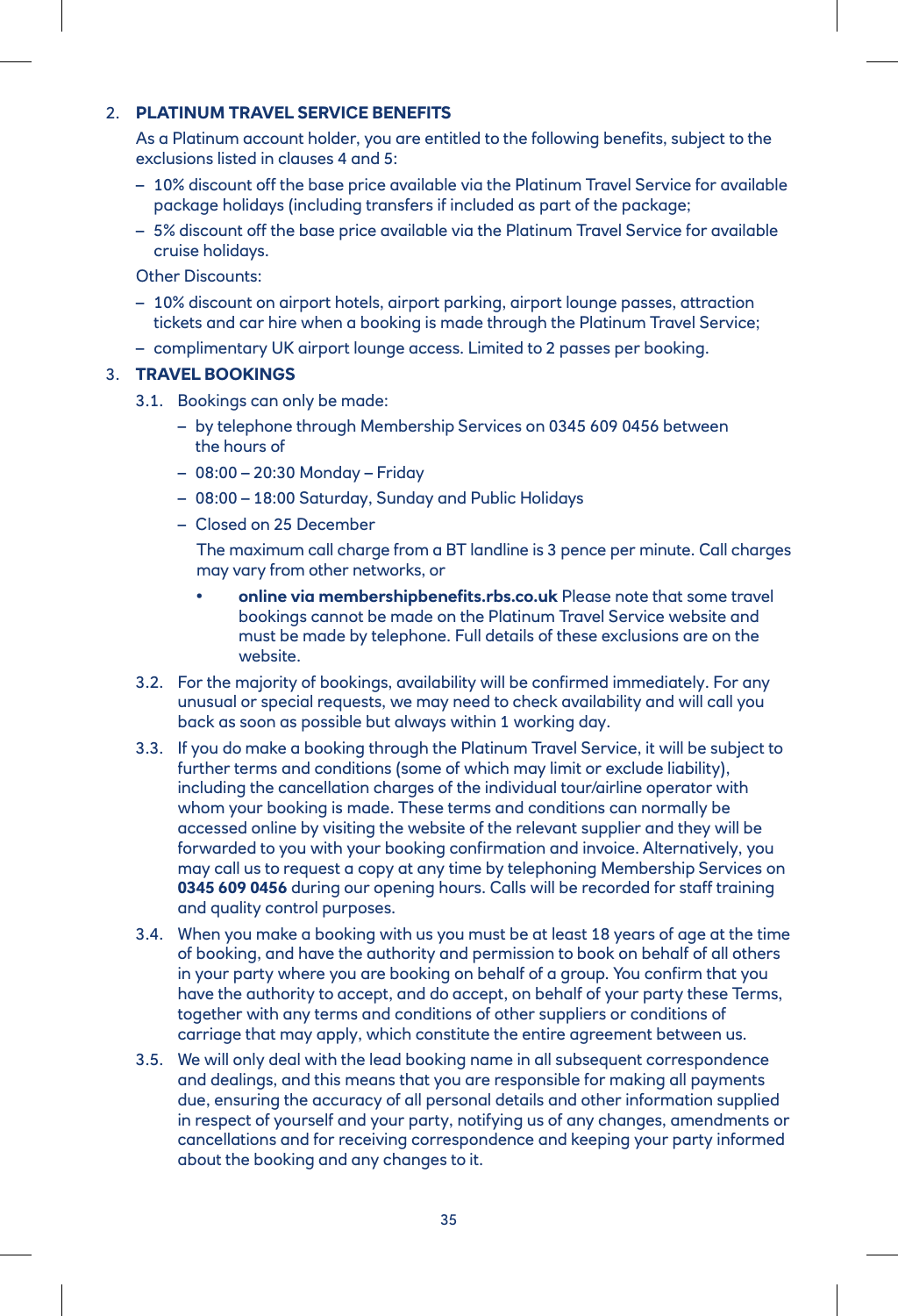#### 4. **TRAVEL BOOKING EXCLUSIONS**

- 4.1. Certain bookings cannot be made through the Platinum Travel Service as they cannot be made through a travel agency. This includes, but is not limited to:
	- **•** 'Direct sell' tour operators (e.g. Trailfinders, E-Bookers, Center Parcs).
	- **•** Non-UK based low cost airlines and Ryanair.
	- **•** Car hire bookings of longer than 28 days.
	- **•** Tickets for certain ferry journeys.
	- **•** Accommodation such as:
		- **•** Caravans and selected camp-sites.
		- **•** Rental properties (such as privately owned apartments, flats, etc.), unless able to be booked – with a tour operator.
		- **•** Non-sleeping rooms (such as conference or meeting rooms).
		- **•** Health spas and health farms which do not accept bookings through travel agencies.
		- **•** Hotels which do not accept bookings through travel agencies.
		- **•** Rooms which are part of a block held by another company for conventions, special groups and/or incentive programmes.
		- **•** Rooms held by companies on a semi-permanent basis for use by their employees.
- 4.2. We are currently unable to arrange travel into Cuba, North Korea, Sudan, Syria and Iran. This list may change and we will let you know if that is the case before making a booking.
- 4.3. Complimentary airport lounge access:
	- **•** is only available on outbound international flights departing from the UK booked via the Platinum Travel Service. UK airport lounge passes are not available for UK domestic flights without an international flight connection,
	- **•** is subject to availability; such availability is determined by the airport lounge allocation assigned to this offer,
	- **•** is only available at selected UK airports, and is subject to change without notice. We will confirm whether a lounge is available at the airport from which you are travelling at the time of booking;
	- **•** will be limited to 2 vouchers per booking. Additional vouchers must be paid for.

 This voucher must be presented on arrival at the lounge no earlier than 3 hours before the outbound flight. Vouchers are non-transferable.

#### 5. **TRAVEL DISCOUNT EXCLUSIONS**

The following bookings may be made via the Platinum Travel Service however, the Platinum Travel Service discount will not apply to:

- 5.1. Bookings for Platinum account holders' relatives, friends, associates or others, unless the Platinum account Account holder is a member of the travelling party.
- 5.2. Ski packs, fuel supplements, airport passenger duty, low cost flights, and any services booked or purchased whilst at the holiday resort.
- 5.3. Tour operator funded loyalty discounts (e.g. P&O's Peninsular Club).
- 5.4. Tour operator direct promotions (e.g. Sandals2for1), which cannot be booked through a travel agency.
- 5.5. Any price that you may be able to obtain directly from a tour operator or other supplier (e.g. an airline, hotel, car hire company, airport parking company or other travel company).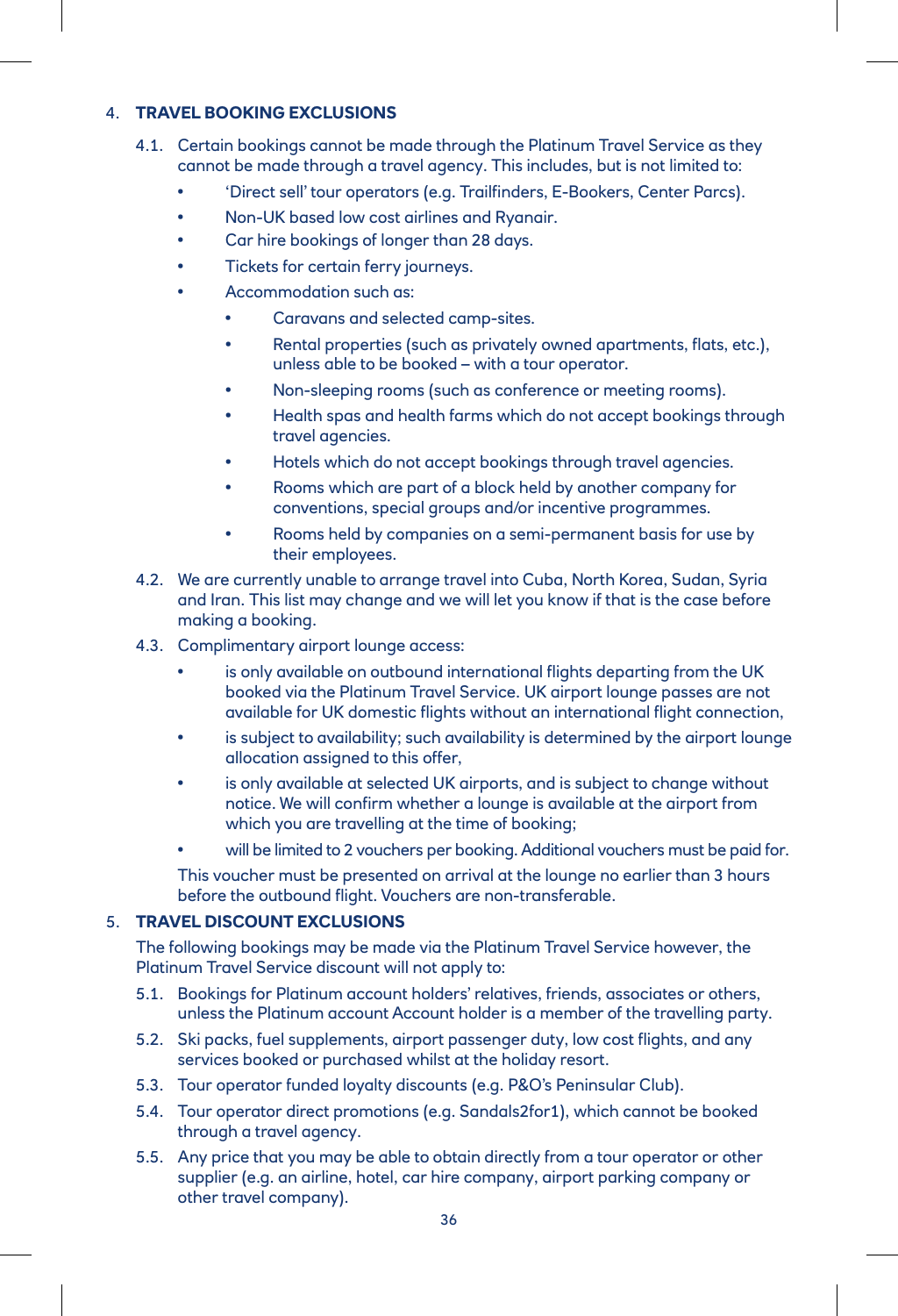- 5.6. Any amount in excess of the published base price of the eligible travel, including:
	- a. Surcharges, taxes, supplements, excess baggage charges, pre-paid ticket charges, insurance, flight/room/board upgrades, in-flight meals, transfers, excursions, extra leg room, children's club.
	- b. Optional products or services not booked through the Platinum Travel Service, for example upgrades.

#### 6. **INSURANCE**

Adequate travel insurance is recommended, and you are responsible for ensuring this. You must ensure that the insurance cover you purchase is adequate for your needs and will cover you for any potential risks that you might encounter while you are travelling. Please read your policy details carefully and take them with you on your holiday.

Your insurance should cover the cost of cancellation of your travel arrangements by you, and assistance (including medical costs and repatriation) in the event of accident or illness overseas, as well as compensating you for permanent injury, death, delays or loss of baggage and personal possessions. It is your responsibility to comply with the insurance company's requirements and you must disclose to the insurance company any relevant information such as pre-existing illnesses.

#### 7. **SPECIAL REQUESTS AND MEDICAL PROBLEMS**

If you have any special requests, you must advise us at the time of booking. If you are booking online, you will need to call Membership Services to discuss your requirements prior to booking. Although we will pass any reasonable requests on to the relevant supplier, we cannot guarantee any request will be met. We cannot accept any conditional bookings, i.e. any booking which is specified to be conditional on the fulfilment of a particular request.

If you or any member of your party has any medical problem or disability which may affect your arrangements, please tell us before you confirm your booking. If a supplier reasonably feels unable to properly accommodate the particular needs of the person concerned, it may reserve the right to decline their booking. We will not be liable to you in the event that you fail to disclose any relevant medical problem or disability and you subsequently suffer loss as a result where we or our suppliers are unable to accommodate your particular needs or requirements.

#### 8. **PASSPORTS, VISAS AND HEALTH REQUIREMENTS**

You are responsible for ensuring that you hold a valid passport, visa and any other requirements for your proposed destination, and you should confirm these with the relevant embassy and/or consulate of the country/countries you are visiting. You are also responsible for ensuring that you are fit to travel and have taken the appropriate steps to ensure you have had all the necessary vaccinations and inoculations prior to departure. Requirements may change and you must check the up to date position in good time before departure. We cannot accept any liability if you are refused entry onto any transport or into any country due to failure on your part to carry correct documentation. If you or any member of your party is not a British citizen or holds a non-British passport, you must check passport and visa requirements with the embassy or consulate of the country/countries to, or through, which you are intending to travel.

#### 9. **DATA PROTECTION**

We are the data controller for the personal data we collect directly from you. We will only use your personal data as set out in our Privacy and Cookies Policy on **[membershipbenefits.rbs.co.uk](http://membershipbenefits.rbs.co.uk)**

Please refer to our Privacy & Cookies Policy on the website (**[membershipbenefits.rbs.co.uk](http://membershipbenefits.rbs.co.uk)**) for more information on how we handle your data. You are entitled to receive a copy of any personal data held by us relating to you, subject to payment of an administration fee of no more than £10 as stipulated in the Data Protection Act 1998.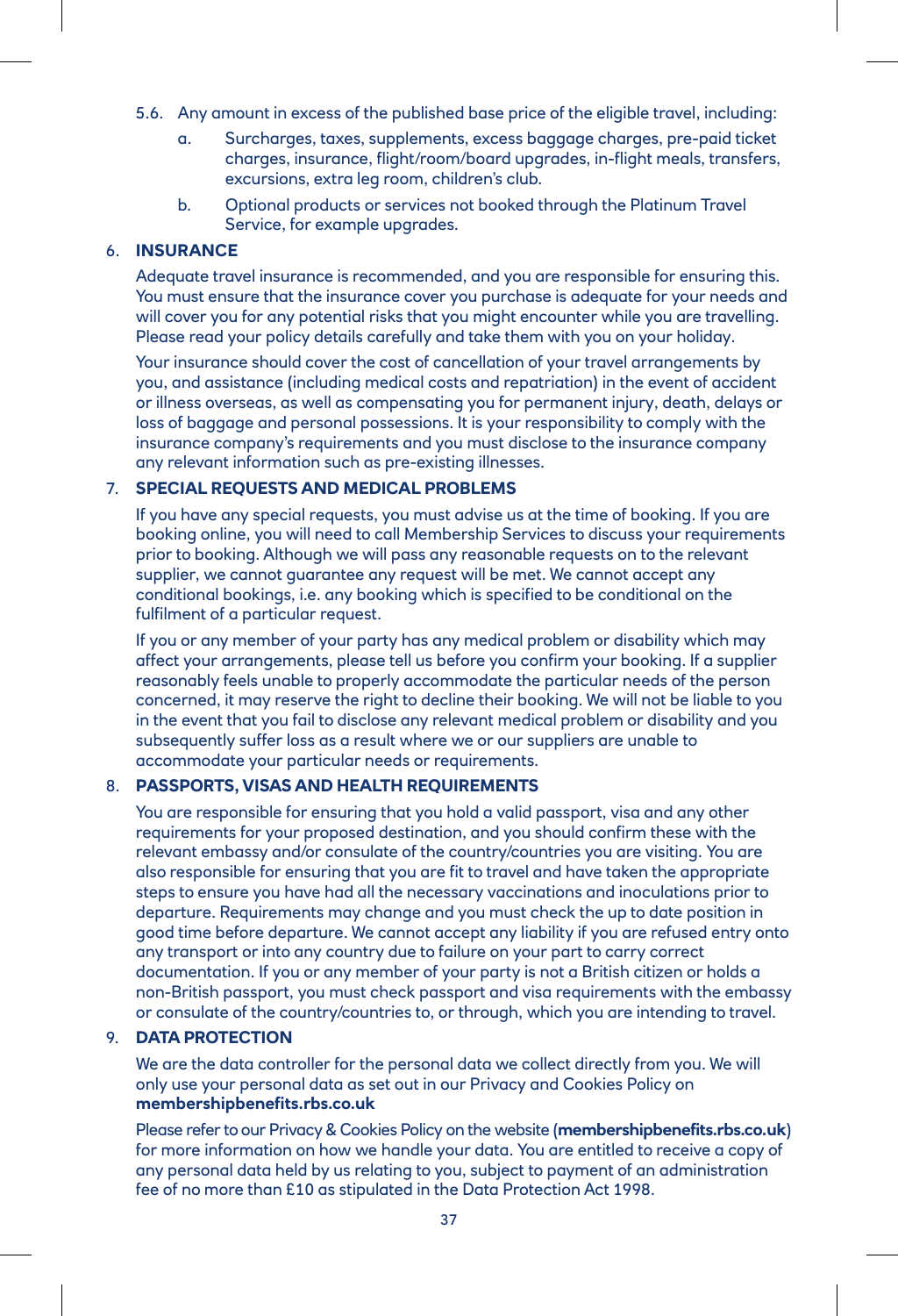Contact us at: Platinum Travel Service, Affinion International Travel Limited, Kettering Parkway, Kettering, Northants NN15 6EY.

#### 10. **COMPLAINTS**

- 10.1. If you have a problem during your holiday, please inform the holiday provider immediately. They will endeavour to rectify the situation and put things right. If the holiday provider cannot resolve the problem to your satisfaction, you should contact us by telephoning the Platinum Travel Service on + 44 (0)1536 608508 so that we can liaise with the holiday provider on your behalf to resolve the situation. It is important that you make the complaint at the earliest opportunity whilst you are on holiday so that we can fully investigate the situation and attempt to put things right. If you fail to follow this procedure and you make a complaint upon your return instead, we will have been deprived of the opportunity to investigate and rectify your complaint whilst you were in resort and this may affect your rights under this contract and the way your complaint is dealt with.
- 10.2. If your complaint is not resolved locally, please follow this up within 28 days in writing. Your letter or email should provide your booking reference, telephone number, a concise summary of your complaint and all other relevant information. This will assist us to quickly identify your concerns and speed up our response to you. Write to:

Customer Relations Manager Platinum Travel Service Affinion International Travel Limited Kettering Parkway Kettering **Northants** NN15 6EY

or submit via email to: **[travel@membershipbenefits.rbs.co.uk](mailto:travel@membershipbenefits.rbs.co.uk)**

10.3. We are a member of ABTA, and we are obliged to maintain a high standard of service to you by ABTA's Code of Conduct. Any dispute or claim that cannot be settled between us can therefore be referred by you to an ABTA arbitration scheme for the resolution of disputes arising out of, or in connection with this contract. This scheme is arranged by ABTA and administered independently. It provides for a simple and inexpensive method of arbitration on documents alone with restricted liability on you in respect of costs. The scheme does not apply to claims for an amount greater than £5,000 per person. There is also a limit of £25,000 per booking form. Neither does it apply to claims which are solely in respect of physical injury or illness or their consequences. The scheme can however deal with compensation claims which include an element of minor injury or illness subject to a limit of £1,500 on the amount the arbitrator can award per person in respect of this element. Your request for arbitration must be received by ABTA within eighteen months of the date of return from holiday. Outside this time limit arbitration under the scheme may still be available if we agree, but the ABTA Code does not require such agreement from us. For injury and illness claims, you can request the ABTA Mediation Procedure and we have the option to agree to mediation. Further information on the Code and ABTA's assistance in resolving disputes can be found on **[www.abta.com](http://www.abta.com)**

#### 10.4 **The EC Online Dispute Resolution Platform**

 You also have the option to register your complaint using the European Commission Online Dispute Resolution (ODR) Platform. This is a web-based platform that is designed to help consumers who have bought goods or services online to deal with issues arising from that purchase. Complaints submitted to the platform will be dealt with by approved ADR providers. You can access the platform at the following website address: <http://ec.europa.eu/consumers/odr/>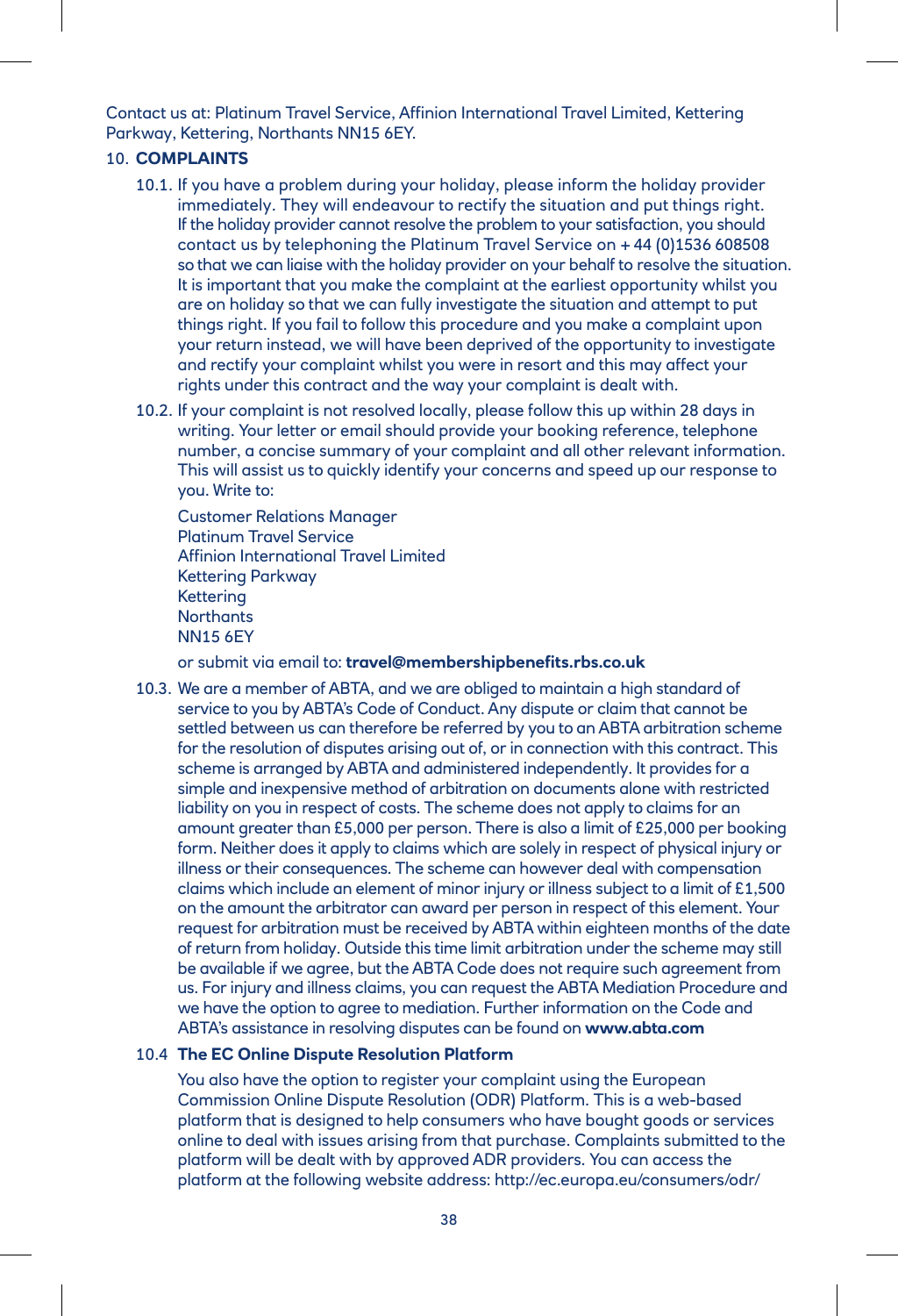#### 11. **THE LAW THAT APPLIES TO THE TERMS**

These terms and any contract you have with us are governed by the laws of England, and the English courts shall have jurisdiction over any disputes arising between you and us that are not resolved by other means.

Where your contract is with a supplier, this contract may be subject to local law and jurisdiction. Further details will be provided in the supplier's terms and conditions.

#### **WHERE WE ACT AS ORGANISER**

#### 12. **INFORMATION**

Prior to the entry into of any contract between us we will provide you with all the information set out in Schedules 1 and 3 of the Regulations where applicable to the package. Once your contract is booked you will receive confirmation of your booking along with all the information in Schedules 1 and 5 of the Regulations.

#### 13. **PAYMENT**

- 13.1. Bookings cannot be confirmed until we receive payment of either a deposit or the full balance. You will be advised at the time of booking if payment of a deposit or the full balance is required. If a deposit is taken, payment of the balance will be due 14 weeks prior to your departure date, unless stated otherwise at the time of booking. If the balance is not paid in time, we reserve the right to cancel your travel arrangements and retain any deposit paid by way of cancellation charge.
- 13.2. Payments may be made by debit card or credit card. If the booking is made via telephone through Membership Services, payment by cheque is also available. We are unable to accept any form of payment using tour operator/travel agency/ airline or promotion vouchers.
- 13.3. We reserve the right to increase, decrease or correct errors in advertised prices, or to change any of the information contained on our website, before your booking is confirmed. You will be advised of the current price of the holiday that you wish to book, and any special conditions attached to it, before your booking is confirmed.
- 13.4. A booking is made and a contract comes into existence with us when the required payment has been secured by the Platinum Travel Service and a confirmation invoice and a travel summary in accordance with Schedules 1 and 5 of the Regulations has been issued to you by post. It is important that you check the details on the confirmation invoice carefully. Please let us know of any incorrect or incomplete information immediately, as it may not be possible to make changes later. Please note that we reserve the right to refuse a booking at our discretion without giving any reason for such refusal. In such circumstances, any payment received by us will be returned to you.
- 13.5 Should the price of the holiday increase after your booking we will tell you at least 20 days prior to the start of your holiday. Any price incease will be a result of (a) fuel or other power source price changes; (b) the level of taxes or fees charged by third parties; and/or (c) exchange rates relevant to the package.
- 13.6 Where the price increase exceeds 8% of the total price of your holiday you will have the right to cancel the holiday booking if you wish and receive a refund less our reasonable administration costs.
- 13.7 Where the cost of any of the items specified in clause 13.5 above reduces, we will reduce the price of your holiday accordingly and an appropriate refund will be made (again, less our reasonable administrative costs).

#### 14. **OUR RESPONSIBILITY FOR YOUR BOOKING**

14.1. If the contract we have with you is not performed with reasonable skill and care by us or our suppliers (provided that our employees were acting within the course of their employment, or our agents and/or suppliers were carrying out work they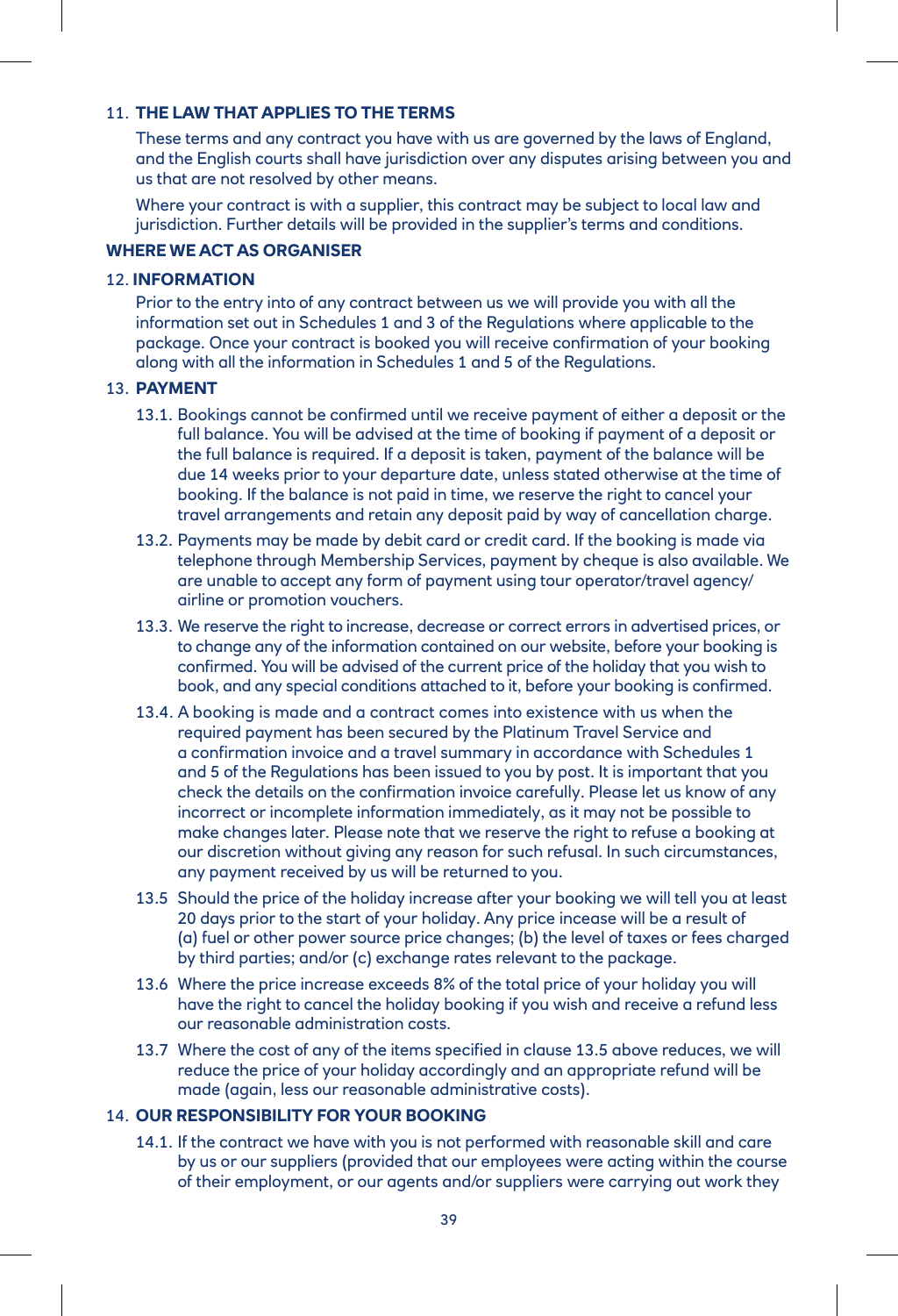had been asked to do), we will pay you appropriate compensation if this has affected the enjoyment of your travel arrangements. However, we will not be liable where any failure in the performance of the contract is due to:

- **•** any act or omission on your part, or any other member of your party;
- **•** any act or omission of a third party unconnected with the provision of the travel arrangements and where the failure is unforeseeable or unavoidable;
- **•** unusual and unforeseeable circumstances beyond our control, the consequences of which could not have been avoided even if all due care had been exercised; or
- **•** an event which we or our suppliers, even with all due care, could not foresee or prevent.
- 14.2. Our liability, except in cases involving death, injury or illness resulting directly from the services provided as part of your holiday, shall be limited to a maximum of three times the cost the person affected paid for their holiday (not including insurance premiums and amendment charges). Except in the case of a package holiday, our liability will also be limited in accordance with and/or in an identical manner to:
	- **•** the contractual terms or 'conditions of carriage' of any company that provides the transportation for your travel arrangements or supplies other services such as accommodation or activities. These terms are incorporated into this contract and may limit or exclude liability. Copies can be obtained from our offices or from the relevant supplier; and
	- **•** any relevant international convention relating to carriage by aircraft, ship, train, coach or other such transportation service. International conventions which may apply include: in respect of carriage by air, the Montreal Convention 1999 or the Warsaw Convention 1929 (including as amended by the Hague Protocol of 1955 and by any of the Montreal Additional Protocol of 1975); in respect of carriage by sea, the Athens Convention 1974; in respect of rail carriage, the Berne Convention 1961; in respect of carriage by road the Geneva Convention 1973; and in respect of provision of accommodation the Paris Convention. The terms of these conventions may limit or exclude the amount of compensation that you can claim for death, injury, delay to passengers and loss, damage and delay to luggage. We are to be regarded as having all of the benefits of any limitation of compensation contained in these or any other applicable conventions. Copies of the relevant conventions can also be obtained from our offices.
- 14.3. Once we have made any payment due to you as set out above, you agree that you will transfer to us any legal rights that you may have against any supplier or third party, and that you will cooperate fully with us if we or our insurers wish to enforce those rights. In the event that we recover more than we have paid you (together with our costs in recovering this money) then we will pay the excess to you.

#### 15. **YOUR CONDUCT**

15.1 When you make a booking through us, you accept responsibility for the proper conduct of all members of your party during your stay. We reserve the right at any time to terminate the travel arrangements and/or cease to deal with any party member(s) whose behaviour is such, in the reasonable opinion of us or our suppliers, as to cause or to be likely to cause danger, upset, offence, disruption or distress to anyone else or damage to property. Full cancellation charges will then apply and no refund will be given. Furthermore, we shall be under no obligation whatsoever to pay compensation or meet any costs or expenses (including but not limited to alternative accommodation and return transportation arrangements) you may incur as a result of your travel arrangements being terminated, including your return home. You must also pay us for the full amount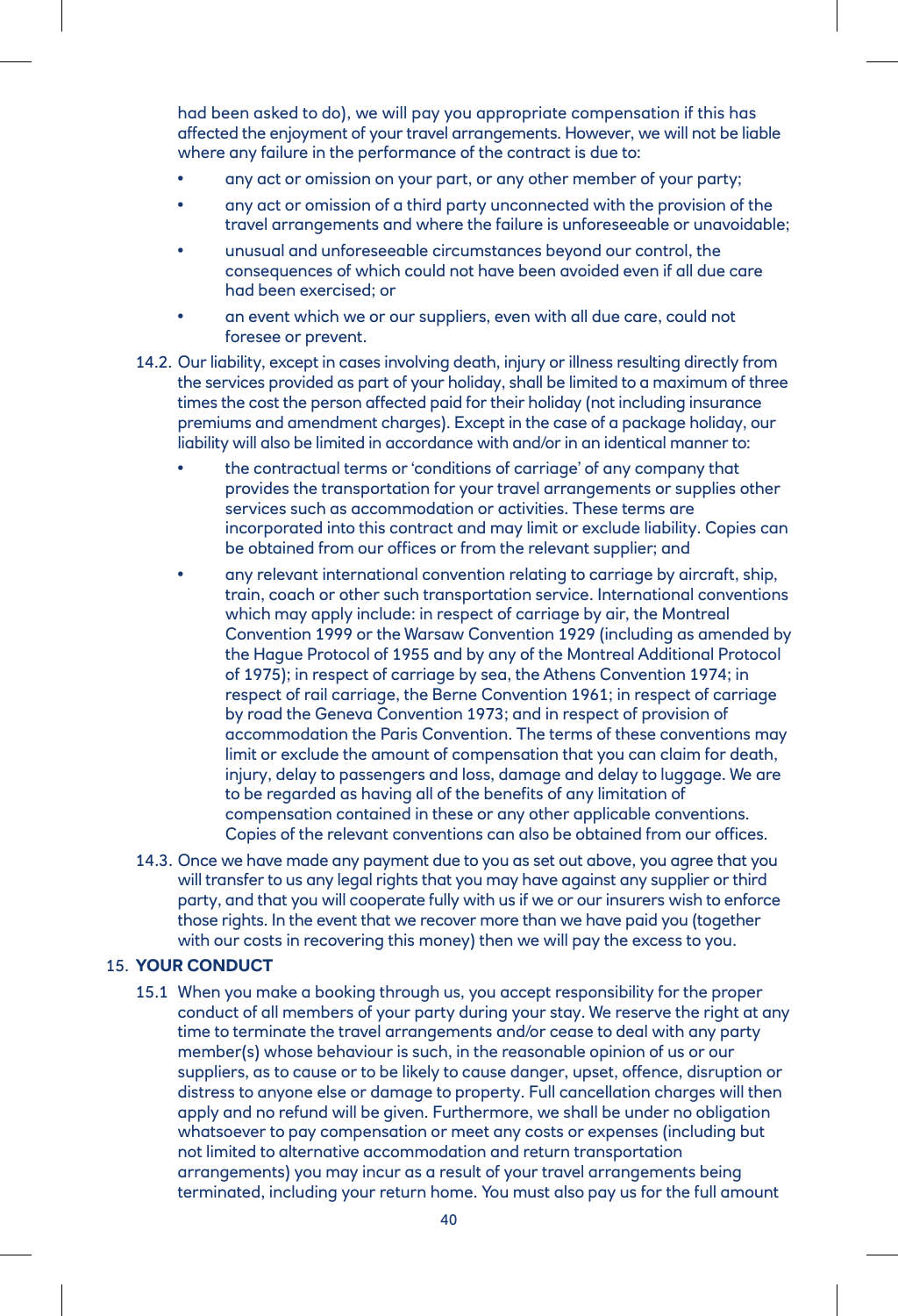of any claim (including all legal costs) made against us by the relevant supplier or any third party as a result, including but not limited to any damage to property. Criminal proceedings may also be instigated.

15.2 You have the right (up to seven days prior to the holiday commencing) to transfer the contract to another person by giving us notice in writing of the transfer, We may charge a reasonable administrative fee for such transfer.

#### 16. **IF YOU CANCEL YOUR BOOKING**

- 16.1. You may cancel your travel arrangements at any time. As the lead passenger on the booking, you must telephone Membership Services as soon as possible to cancel. Cancellation will take effect from the day we are notified. Please also return any travel documents, including airline tickets, as soon as possible, as we may not be able to provide you with any refund until we have received these from you.
- 16.2. Since costs are incurred in cancelling your travel arrangements, you will have to pay any reasonable and justifiable termination fee based on the price of the package minus any cost savings and income from alternative deployment of the travel service. Any travel service discount you may be entitled to for bookings will not apply to cancellation charges.
- 16.3. Please note, however, that higher cancellation charges may apply to some arrangements, For example some airlines require the full cost of a flight to be paid when a booking is made and this may not be refundable if you cancel. Please enquire for details of applicable cancellation charges at the time of booking.
- 16.4. Please note that if the reason for your cancellation is covered under the terms of your insurance policy, you may be able to reclaim these charges and it is therefore recommended that you take out appropriate insurance to cover against such loss of deposit and/or cancellation fees. If you fail to show up for a scheduled flight.
- 16.5. In the event that you or any member of your party fails to show up for a confirmed scheduled flight which has been booked through the Platinum Travel Service on its own or as part of a package, we may, at our discretion, apply to the airline to recover any tax refund that may be due as a result of the no show. In the event that we do recover such sums we will remit that balance to you after deducting a sum to cover our reasonable costs and expenses. That deduction will be 10% of the net amount recovered from the airline, subject to a minimum of £10. Accordingly where the amount we recover is £10 or less we will be unable to remit any balance to you.
- 16.6. Only if you cancel as a result of unavoidable and extraordinary circumstances we will refund the price of the holiday in full. In such circumstances no compensation shall be paid to you.

If you fail to show up for a scheduled flight.

16.7. In the event that you or any member of your party fails to show up for a confirmed scheduled flight which has been booked through the Platinum Travel Service on its own or as part of a package, we may, at our discretion, apply to the airline to recover any tax refund that may be due as a result of the no show. In the event that we do recover such sums we will remit that balance to you after deducting a sum to cover our reasonable costs and expenses. That deduction will be 10% of the net amount recovered from the airline, subject to a minimum of £10.

 Accordingly where the amount we recover is £10 or less we will be unable to remit any balance to you.

#### 17. **IF YOU CHANGE YOUR BOOKING**

17.1. If you want to change any part of your holiday arrangements in any way after the confirmation invoice has been issued, for example your chosen departure date or accommodation, we will do our utmost to make these changes but it may not always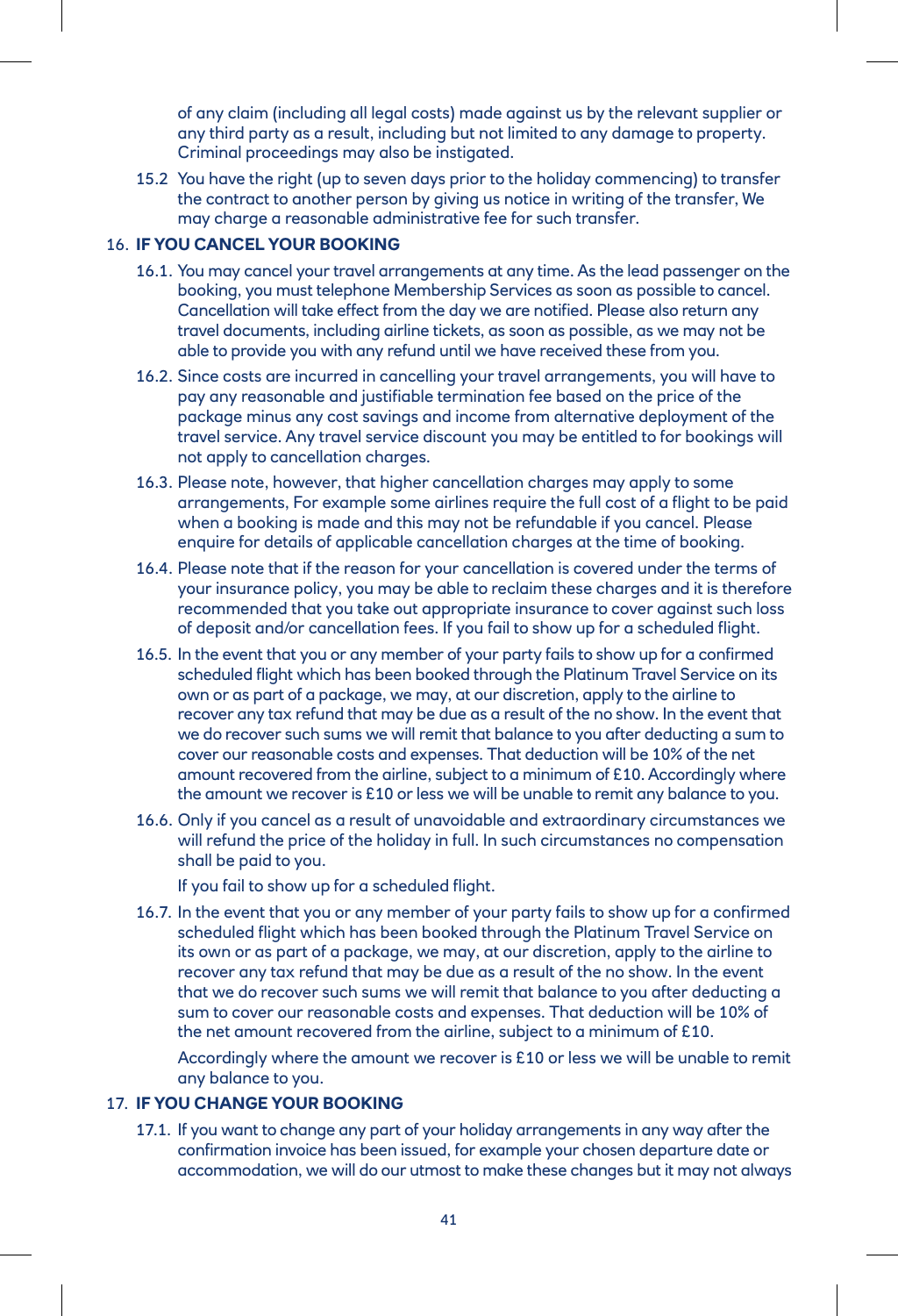be possible. Any request for changes to be made must be made by the person who made the booking by telephoning Membership Services. You will be asked to pay any costs that our suppliers incur in making this alteration. You should be aware that these costs could increase the closer to the departure date that changes are made and therefore you should contact us as soon as possible about any changes.

17.2. Please note that certain travel arrangements, including scheduled airlines and Apex Tickets, may not be changeable after a reservation has been made, and therefore any alteration request (including a name change) may be regarded as a cancellation and re-booking, incurring a 100% cancellation charge in respect of that part of the arrangement.

#### 18. **IF WE WANT TO CHANGE OR CANCEL YOUR BOOKING**

- 18.1. We hope and expect to be able to provide you with all the travel services we have confirmed to you at the time of booking but please bear in mind that these are provided by independent suppliers over whom we have no direct control. On occasions changes do have to be made, and we reserve the right to make these. Most of these changes are minor and we will advise you of them wherever possible. Examples of minor changes include alteration of any outward or return flight by less than 12 hours, changes to aircraft type, change of your accommodation to another of the same standard, temporary withdrawal of facilities or seasonal unavailability of amenities.
- 18.2. If we are required to change your travel service(s) in what we consider to be a significant way we will endeavour to advise you as soon as reasonably possible. Significant changes include (but are not limited to) a significant change of destination; a change in accommodation to that of a lower category; a change in the time of your departure or return flight by more than 12 hours; a change of UK departure airport (excluding changes between London airports). In the case of such a change before your departure we will provide you with three alternatives:
	- **•** alternative travel services of comparable standard and price, if available;
	- **•** alternative travel services of a lower standard together with a refund of the difference in price; or
	- **•** you may cancel your holiday with a full refund of all monies paid within 14 days.

 In the event that you choose an alternative arrangement, these Terms will still apply to that alternative booking.

18.3. Where a holiday that we have packaged has been booked with us, you will also be entitled to minimum compensation as detailed below unless the change occurs as a result of circumstances beyond our control.

| Period before departure within which<br>a significant change is notified to you | <b>Compensation per person</b> |
|---------------------------------------------------------------------------------|--------------------------------|
| More than 98 days:                                                              | <b>NIL</b>                     |
| $98 - 43$ days:                                                                 | £10                            |
| $42 - 29$ days:                                                                 | £20                            |
| $28 - 8$ days:                                                                  | £30                            |
| $7 - 0$ days:                                                                   | £40                            |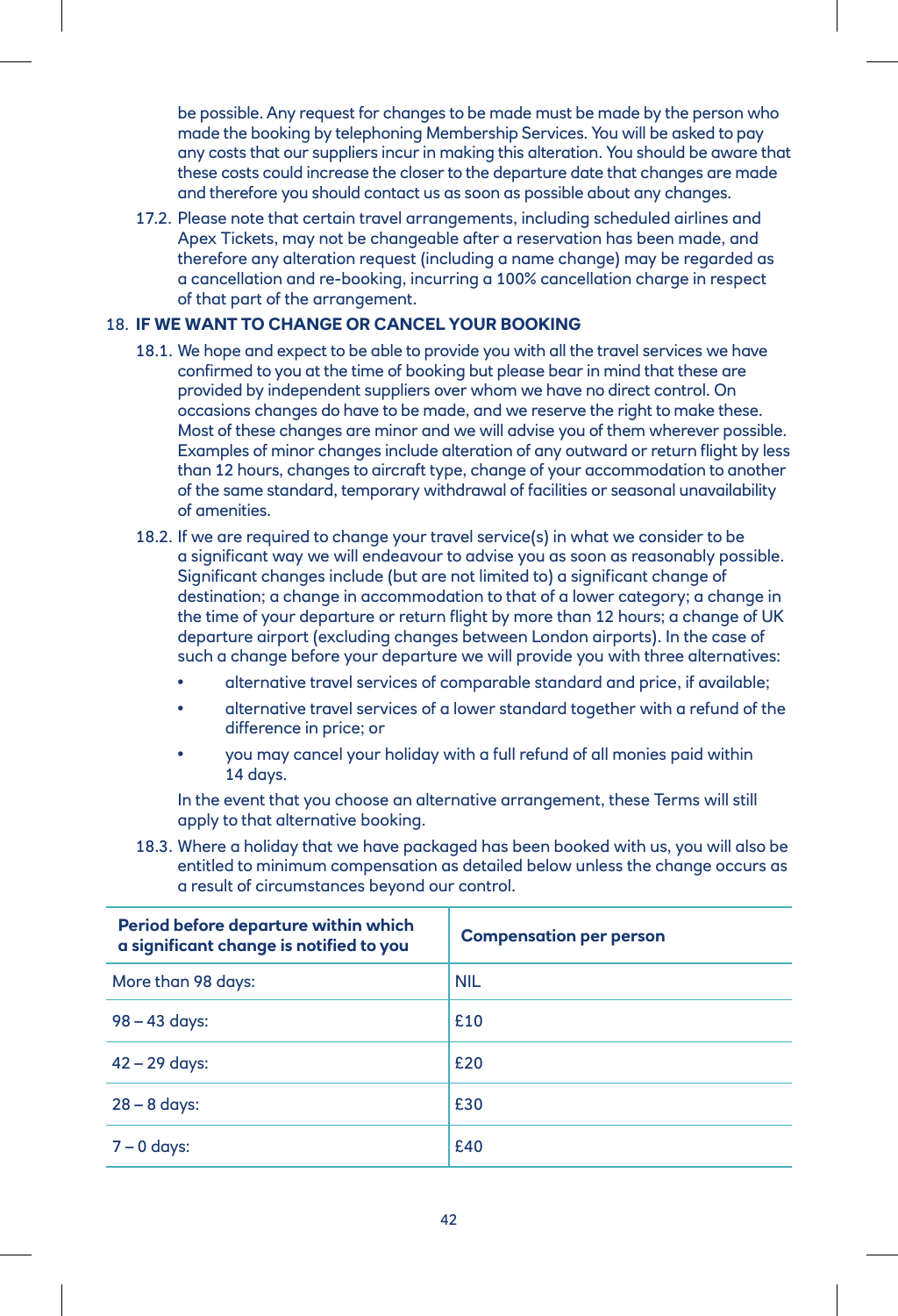Any children not paying the full adult fare will receive 50% of these amounts. The compensation that we offer does not exclude you from claiming more if you are entitled to do so. Changes due to circumstances beyond our control

18.4. We will refund you but not be liable to pay any compensation if we are forced to cancel or in any way change your travel arrangements as a result of unusual or unforeseeable situations beyond our control, the consequences of which could not have been avoided even with all due care. These can include, for example, war or threat of war, riots, industrial disputes, terrorist activity and its consequences, natural or nuclear disaster, fire, adverse weather conditions, epidemics and pandemics, unavoidable technical problems with transport, changes imposed by rescheduling or cancellation of flights by an airline or main charterer, and the alteration of the airline or aircraft type. Where circumstances such as these affect your arrangements, we will do our best to assist but we will not be liable to pay any additional costs which may be incurred. For example, if flights are cancelled because of a volcanic eruption, we will not be liable to pay the cost of additional accommodation or any other expense which you may incur before normal circumstances resume.

#### **If we cancel your booking**

- 18.5. We reserve the right in any circumstances to cancel your booking for any reason. However, we will not cancel your booking within 98 days of departure unless it is for a reason outside our control (see changes due to circumstances beyond our control above) or failure by you to pay the final balance on time. If we have to cancel your booking in circumstances other than your failure to pay we will offer you:
	- **•** alternative travel service(s) of comparable standard and price, if available;
	- **•** travel service(s) of a lower standard and a refund of the difference in price; or
	- **•** a full refund of all monies paid within 14 days of cancellation.

 In the event that you choose an alternative arrangement, these Terms will still apply to that alternative booking.

18.6. Compensation as offered for 'significant changes' will also be paid unless the holiday is cancelled because you have failed to pay on time or as a result of circumstances beyond our control.

#### 19. **YOUR FINANCIAL PROTECTION**

We provide full financial protection where we provide a package travel contract under the Regulations. When you buy an ATOL protected air holiday package from us you will receive a confirmation invoice from us confirming your arrangements and your protection under our Air Travel Organiser's Licence number 9935. In the unlikely event of our insolvency, the CAA will ensure that you are not stranded abroad and will arrange to refund any money you have paid to us for an advance booking. For further information visit the ATOL website at **www.atol.org.uk**

Where you buy a travel contract from us which does not include a flight, protection is provided by way of a bond held by ABTA. This means that if, in the unlikely event of our insolvency your travel arrangements cannot be provided, you will receive your money back or, if your stay has started, arrangements will be made for you to be able to continue as planned.

If your flight is sold as Agent of the Airline(s) named on the ticket this is not protected under the ATOL scheme. If you are holding a ticket on an airline which fails due to insolvency and has ceased flying then the money you have paid for your ticket(s) will be reimbursed from Affinion International Travel up to the value of £2,000 per ticket.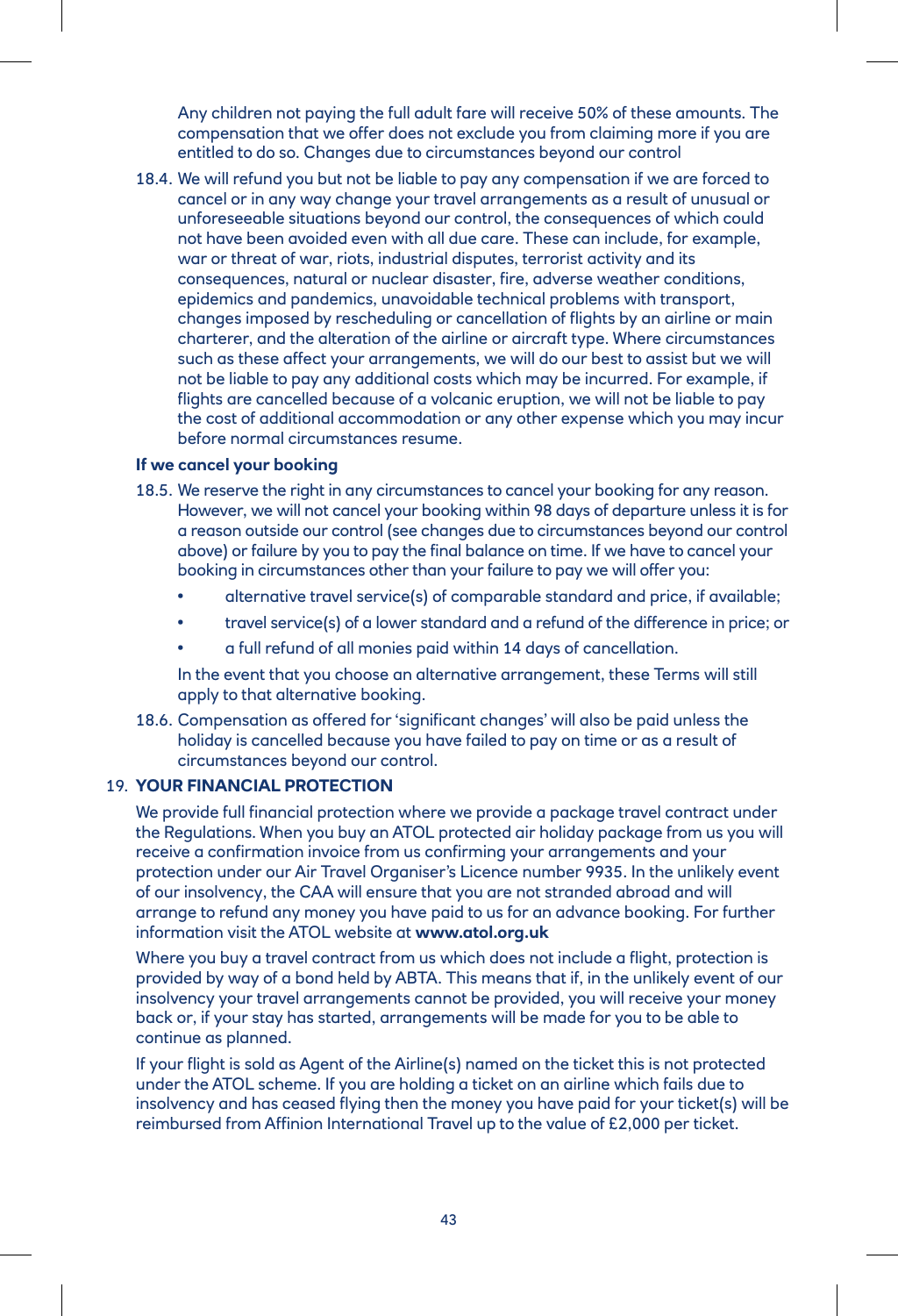#### 20. **FLIGHTS**

- 20.1. The information on our website (**[membershipbenefits.rbs.co.uk](http://membershipbenefits.rbs.co.uk)**) is our responsibility. It is not supplied on behalf of, and does not commit the airlines mentioned herein or any airline whose services are used in the course of your travel arrangements. Please note that in accordance with Air Navigation Orders in order to qualify for infant status, a child must be under 2 years of age on the date of its return flight.
- 20.2. Flight times are given for guidance only. Where these change due to unavoidable and extraordinary circumstances no compensation will be provided. Otherwise appropriate compensation may be offered. If you purchase a return flight with a scheduled carrier then you must travel on the outbound leg of your flight. Failure to do so will result in the return leg (or any other remaining legs) being cancelled by the airline. Please note that you should check in as early as possible as flights cannot be held up for passengers arriving late and no responsibility will be accepted by us or the airline in such cases.
- 20.3. We have no control over the airlines' allocation of seats and if you have particular seat requests you should check in as early as possible.
- 20.4. A flight described as "direct" will not necessarily be non-stop. A non-stop flight is one where there is no need to change aircraft during the journey. A direct flight may require a change in aircraft, however, the flight number will remain the same from your point of origin to your destination.
- 20.5. In accordance with EU Regulation 2111/2005 we are required to advise you of the actual carrier operating any flight booked with us. Any changes to the actual airline after you have received your tickets will be notified to you as soon as possible and in all cases at check in or at the boarding gate. Such a change is seemed to be a minor change.
- 20.6. Under EU (Regulation 261/2004) you have rights in some circumstances to refunds and/or compensation from your airline in cases of denied boarding, cancellation or delay to flights. Full details of these rights will be publicised at EU airports and will also be available from airlines. However, reimbursement in such cases is the responsibility of the airline and will not automatically entitle you to a refund of your holiday cost from us. If any payments to you are due from us, any payment made to you by the airline will be deducted from this amount.

#### 21. **EXCURSIONS**

Excursions or other tours that you may choose to book or pay for whilst you are on holiday are not part of your package holiday or other travel services provided by us. For any excursion or other tour that you book, your contract will be with the operator of the excursion or tour and not with us and will be subject to the excursion providers own terms and conditions and to the law and jurisdiction of the country where the excursion or activity takes place. We are not responsible for the provision of the excursion or tour or for anything that happens during the course of its provision by the operator.

#### 22. **PROMPT ASSISTANCE**

If the contract we have with you is not performed or is improperly performed as a result of failures attributable to a third party unconnected with the provision of the services, or as a result of failures due to unusual and unforeseeable circumstances beyond our control, the consequences of which could not have been avoided even if all due care had been exercised, or an event which we or our suppliers, even with all due care, could not foresee or forestall, and you suffer an injury or other material loss, we will offer you such prompt assistance as is reasonable in the circumstances.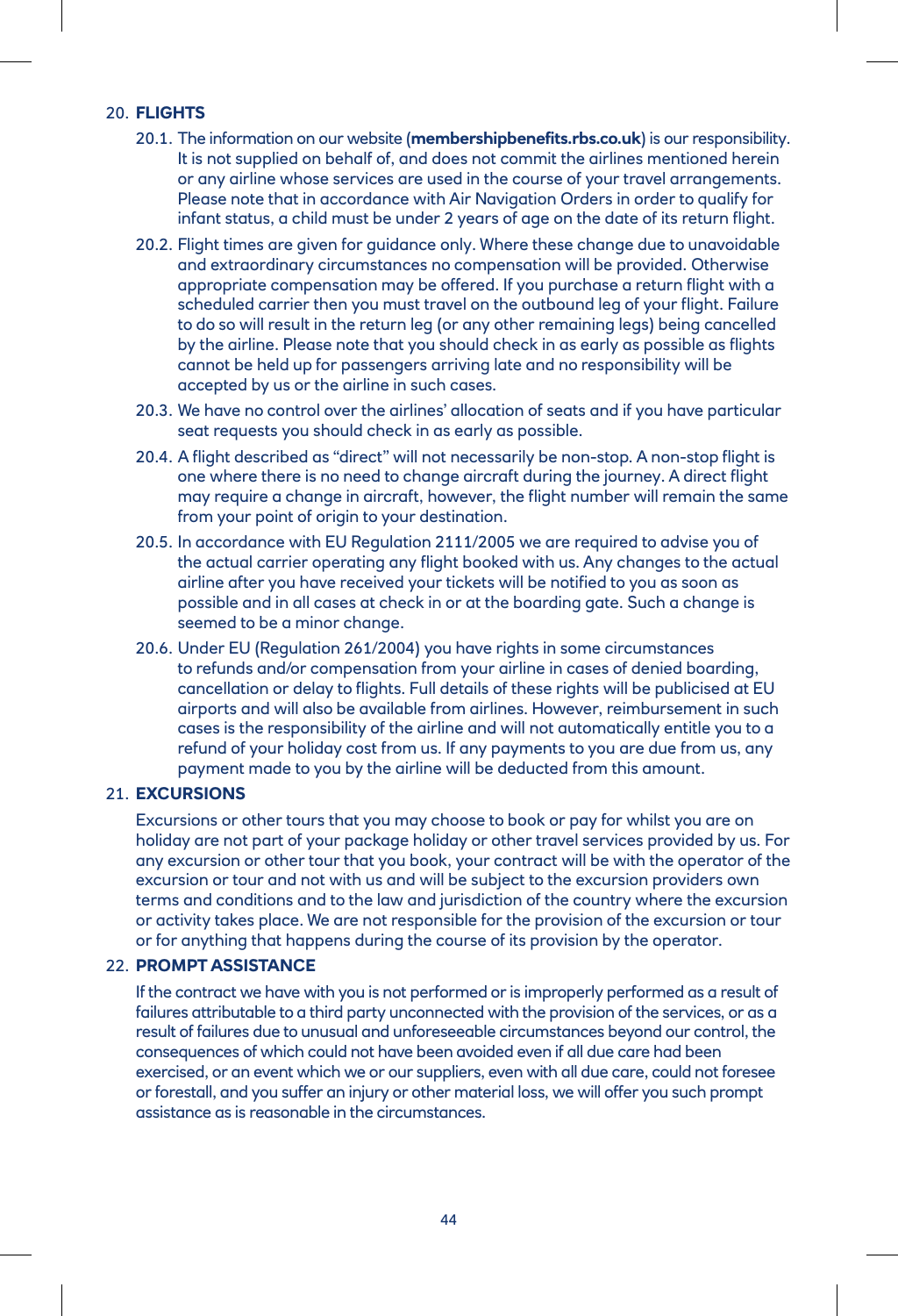#### 23. **INFORMATION**

Where we act as retailer you will receive the information specified in Schedule 1 and 3 of the Regulations prior to your booking either from us or the supplier. Once a contract has been entered into you will receive the information specified in Schedules 1 and 5 of the Regulations, again either from us or the supplier.

#### **WHERE WE ACT AS RETAILER**

#### 24. **PAYMENT**

- 24.1. Bookings cannot be confirmed until we receive payment of either a deposit or the full balance. You will be advised at the time of booking if payment of a deposit or the full balance is required. If a deposit is taken, payment of the balance will be due 14 weeks prior to your departure date, unless stated otherwise at the time of booking and subject to the terms and conditions of the relevant supplier. If the balance is not paid in time, we will notify the relevant supplier(s) and they may, subject to their terms and conditions, reserve the right to cancel your travel arrangements and impose cancellation charges (which may include the forfeiture of any deposit paid).
- 24.2. Payments may be made by debit card or credit card. If the booking is made via telephone through Membership Services, payment by cheque is also available. We are unable to accept any form of payment using tour operator/travel agency/ airline or promotion vouchers.
- 24.3. We reserve the right to increase, decrease or correct errors in advertised prices, or to change any of the information contained on our website, before your booking is confirmed. You will be advised of the current price of the holiday that you wish to book, and any special conditions attached to it, before your booking is confirmed.
- 24.4. A booking is made and a contract comes into existence with the relevant supplier(s) when the required payment has been secured by the Platinum Travel Service and a confirmation invoice has been issued to you by post. It is important that you check the details on the confirmation invoice carefully. Please let us know of any incorrect or incomplete information immediately, as it may not be possible to make changes later. Please note that we have no responsibility for any errors in documentation except where the error is made by us.

#### 25. **OUR RESPONSIBILITY FOR YOUR BOOKING**

- 25.1. We shall be responsible for selecting the relevant supplier (with whom you have a contract) with reasonable skill and care. We do not accept liability for any information about the supplier and/or the travel services they provide that we pass on to you in good faith.
- 25.2. We will have no liability to you in relation to the provision of the services, save where you have suffered losses which are a foreseeable consequence of our breach of this duty. Where we have selected the supplier with due skill and care, we will have no liability to you for anything that happens on your holiday or the acts and/or omissions of the supplier.
- 25.3. If we are found liable to you on any basis our liability, except in cases involving death or injury caused by our negligence (or that of our employees acting in the course of their employment, or our agents and/or suppliers carrying out work they had been asked to do by us), shall be limited to a maximum of three times the cost the person affected paid for their holiday (not including insurance premiums and amendment charges).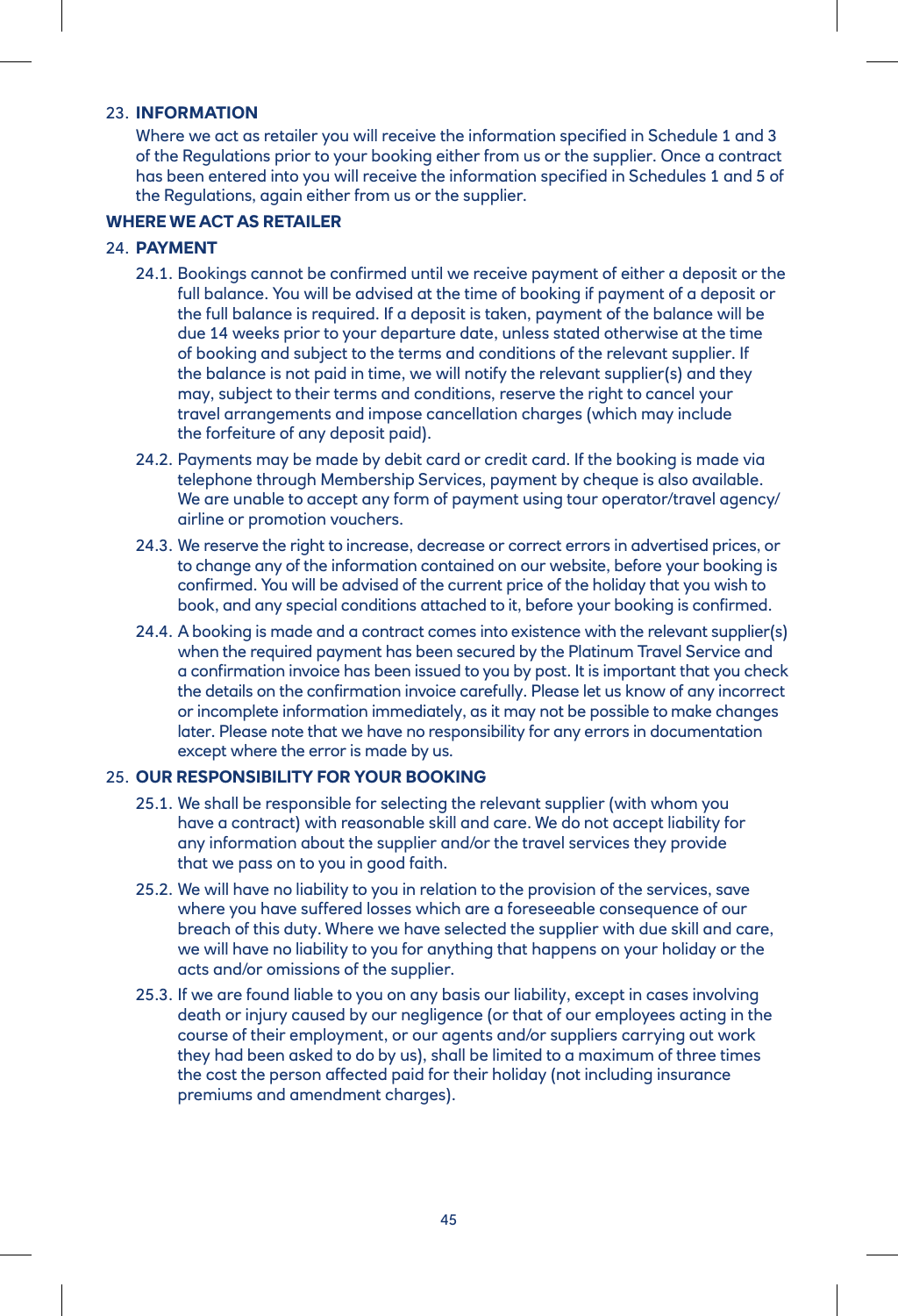#### 26. **YOUR CONDUCT**

The terms and conditions of the relevant supplier will normally state that they may terminate their contract with you, with no refund, if the behaviour of you or a member of your party falls below an acceptable standard. You will also normally be required to pay for any damage you cause. We are under no obligation to you in the event any such demands are made. Furthermore, you must also pay us for the full amount of any claim (including all legal costs) made against us by the relevant supplier or any third party as a result, including but not limited to any damage to property.

#### 27. **IF YOU CANCEL YOUR BOOKING**

- 27.1. You may cancel your travel arrangements at any time. As the lead passenger on the booking, you must telephone Membership Services as soon as possible to request the cancellation. Cancellation will take effect from the day we are notified. Please also return any travel documents, including airline tickets, as soon as possible as we may not be able to provide you with any refund on behalf of our supplier(s) until we have received these from you.
- 27.2. Since costs are incurred in cancelling your travel arrangements, you will have to pay the applicable cancellation charges as set out in the terms and conditions of our relevant supplier(s) who are affected by your cancellation. These may be as much as 100% of the cost of the travel services. Any travel service discount you may be entitled to for bookings will not apply to cancellation charges.
- 27.3. Please note that if the reason for your cancellation is covered under the terms of your insurance policy, you may be able to reclaim these charges and it is therefore recommended that you take out appropriate insurance to cover against such loss of deposit and/or cancellation fees.
- 27.4. Insurance premiums and amendments charges are not refundable in the event of cancellation.

#### 28. **IF YOU CHANGE YOUR BOOKING**

- 28.1. If you want to change any part of your holiday arrangements in any way after the confirmation invoice has been issued, for example your chosen departure date or accommodation, we will pass your request on to the relevant supplier, but it may not always be possible for them to make these changes. Any request for changes to be made must be made by the person who made the booking by telephoning Membership Services. You will be asked to pay any costs that the supplier(s) incur in making this alteration. You should be aware that these costs could increase the closer to the departure date that changes are made and you should contact us as soon as possible with any changes.
- 28.2. Please note that certain travel arrangements, including scheduled airlines and Apex Tickets, may not be changeable after a reservation has been made, and therefore any alteration request (including a name change) may be regarded as a cancellation and re-booking, incurring a 100% cancellation charge in respect of that part of the arrangement.

#### 29. **IF THE SUPPLIER CHANGES OR CANCELS YOUR HOLIDAY BEFORE YOUR DEPARTURE**

We will inform you as soon as possible in the event that the supplier wishes to change or cancel your booking. We will not be responsible to pay any compensation following such a change or cancellation, nor shall we be liable for any amendment or cancellation fees you incur in terms of other arrangements you have made under separate contracts with third parties. Any entitlement to an offer of alternative travel services, compensation and/or a refund will be governed by that supplier's terms and conditions that govern your contract with them.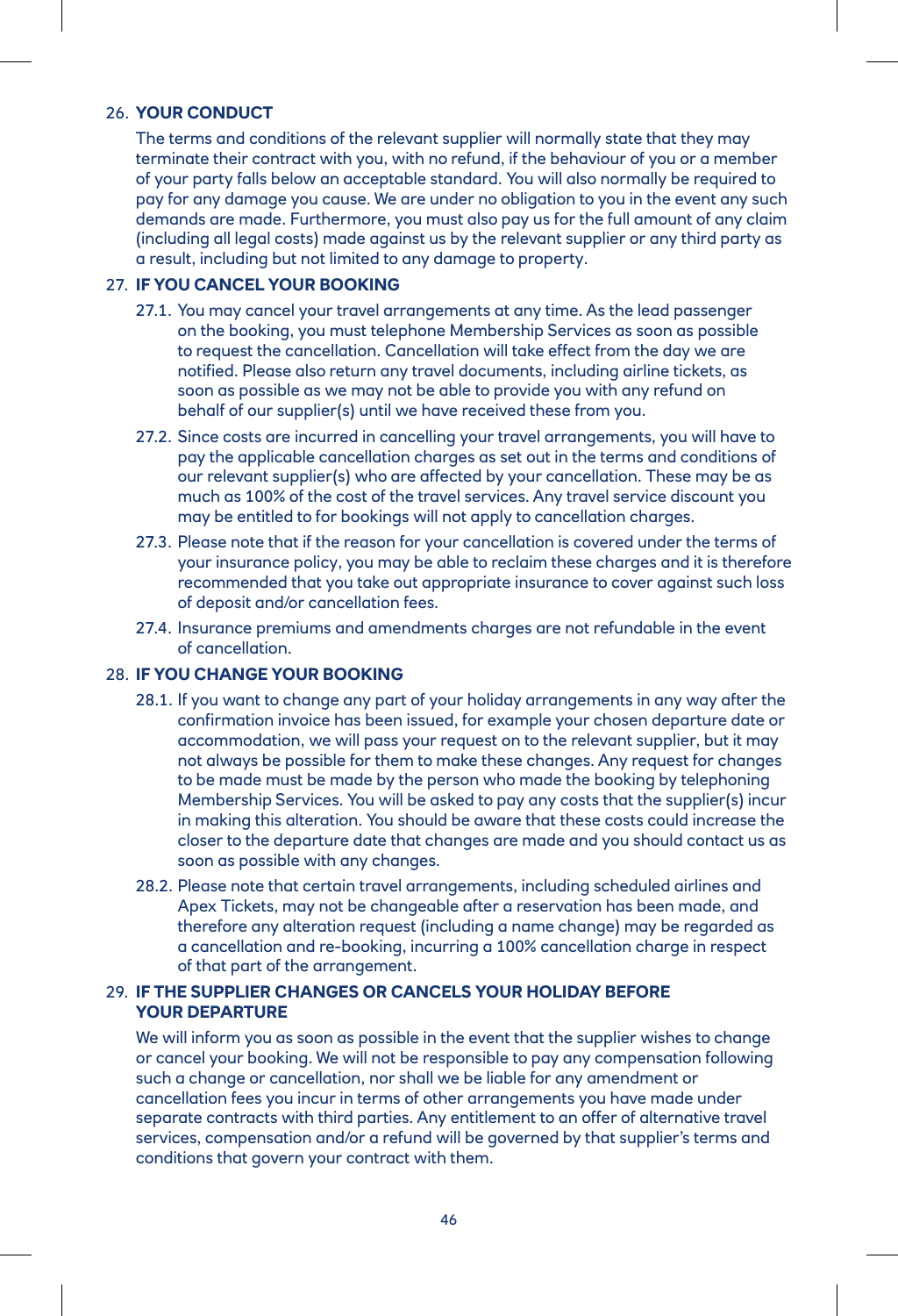#### 30. **YOUR FINANCIAL PROTECTION**

Any financial protection which may apply to the holiday or travel services which you purchase will be provided by the supplier and not by us. Please note that not all travel services have the benefit of full financial protection. We will let you know more about this at the time of booking.